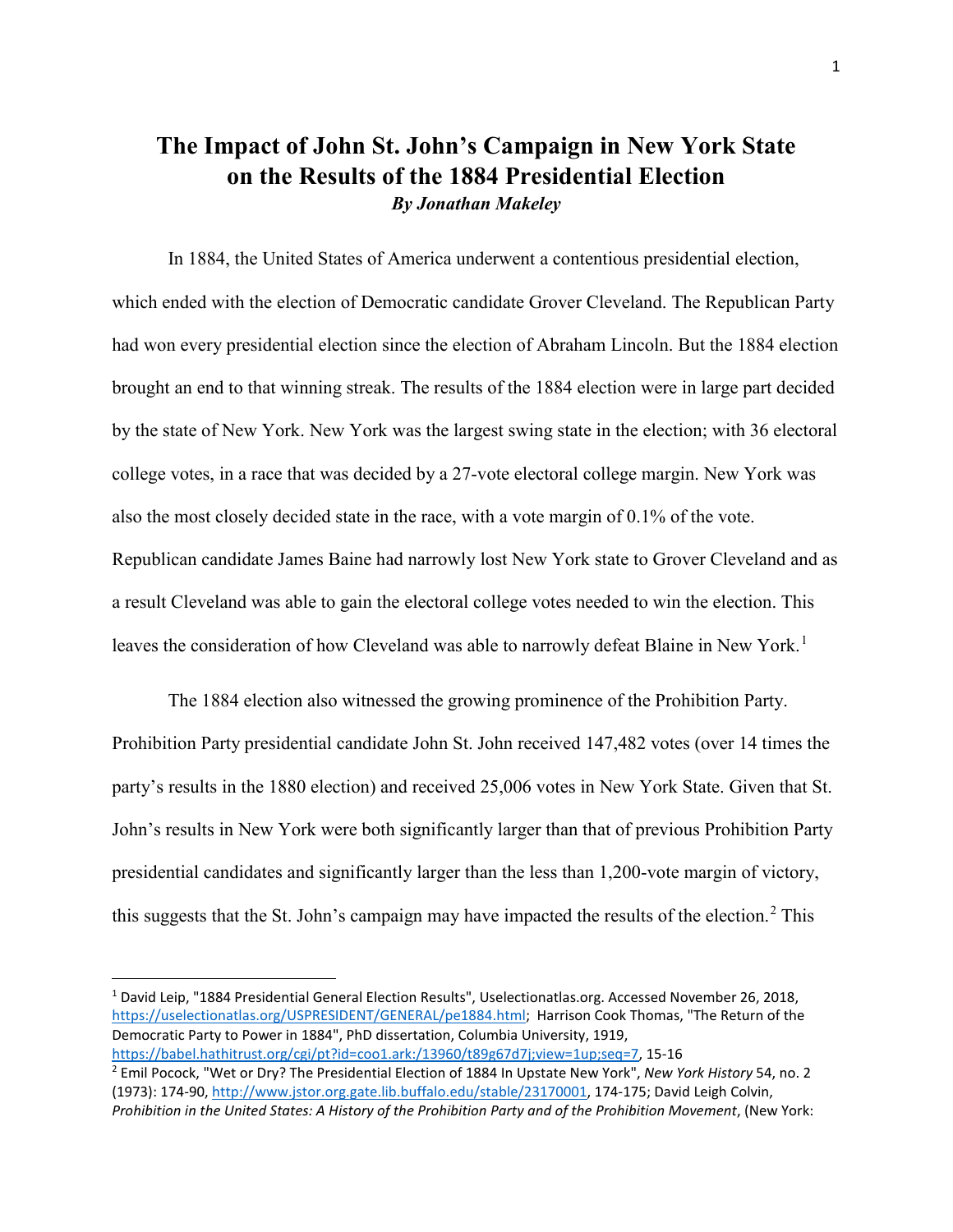paper focuses on St. John's 1884 presidential campaign in New York state. Using research into election results, primary source materials, and scholarship on the 1884 election and Prohibition Party history, I will make the case that St. John's campaign played a significant role in determining the results of the election in New York State.

The 1884 election was influenced by several social and political developments which occurred over the preceding years. The Republican Party had held an advantage in national politics following the Civil War, due to its prominence in northern states and federal influence in southern states during Reconstruction (1865-1877). During reconstruction, the federal government had attempted to reintegrate the former Confederate states into the nation's federal system and to aid in their transition into a post-slavery social order. Though, there were significant numbers of reactionary white southerners, who were displeased by the social dislocation and wanted to preserve white supremacy. The Democratic Party in the south had aligned itself with this reactionary effort and were able to gradually regain dominance in the southern states.<sup>[3](#page-1-0)</sup> The results of the 1876 presidential election were disputed between the Democrats and Republicans. The compromise of 1877, allowed Republican Rutherford Hayes to become president in exchange for the removal of federal troops from the remaining occupied parts of the south. This brought an end to Reconstruction, and allowed the Democratic party to further cement their dominance in the south.<sup>[4](#page-1-1)</sup> The Democratic Party also expanded its support in

l

Georg H. Doran Company, 1926), 161-165; *The Tribune Almanac and Political Register for 1885*, (New York : Greeley & McElrath, 1885), [https://babel.hathitrust.org/cgi/pt?id=osu.32435054392535;view=1up;seq=5,](https://babel.hathitrust.org/cgi/pt?id=osu.32435054392535;view=1up;seq=5) 87 <sup>3</sup> Eric Foner, *Reconstruction: America's Unfinished Revolution, 1863-1877*. 1988. Ed. Henry Steele Commager and

<span id="page-1-1"></span><span id="page-1-0"></span>Richard B. Morris. Reprint, (New York: Harper Collins, 2011), xvii-xxv; 281-343; 412-459 4 Foner, *Reconstruction: America's Unfinished Revolution*, 412-459; 564-601; Mark Wahlgren Summers, *Rum, Romanism, and Rebellion: The Making of a President, 1884,* (Chapel Hill: University of North Carolina Press, 2000), 27-40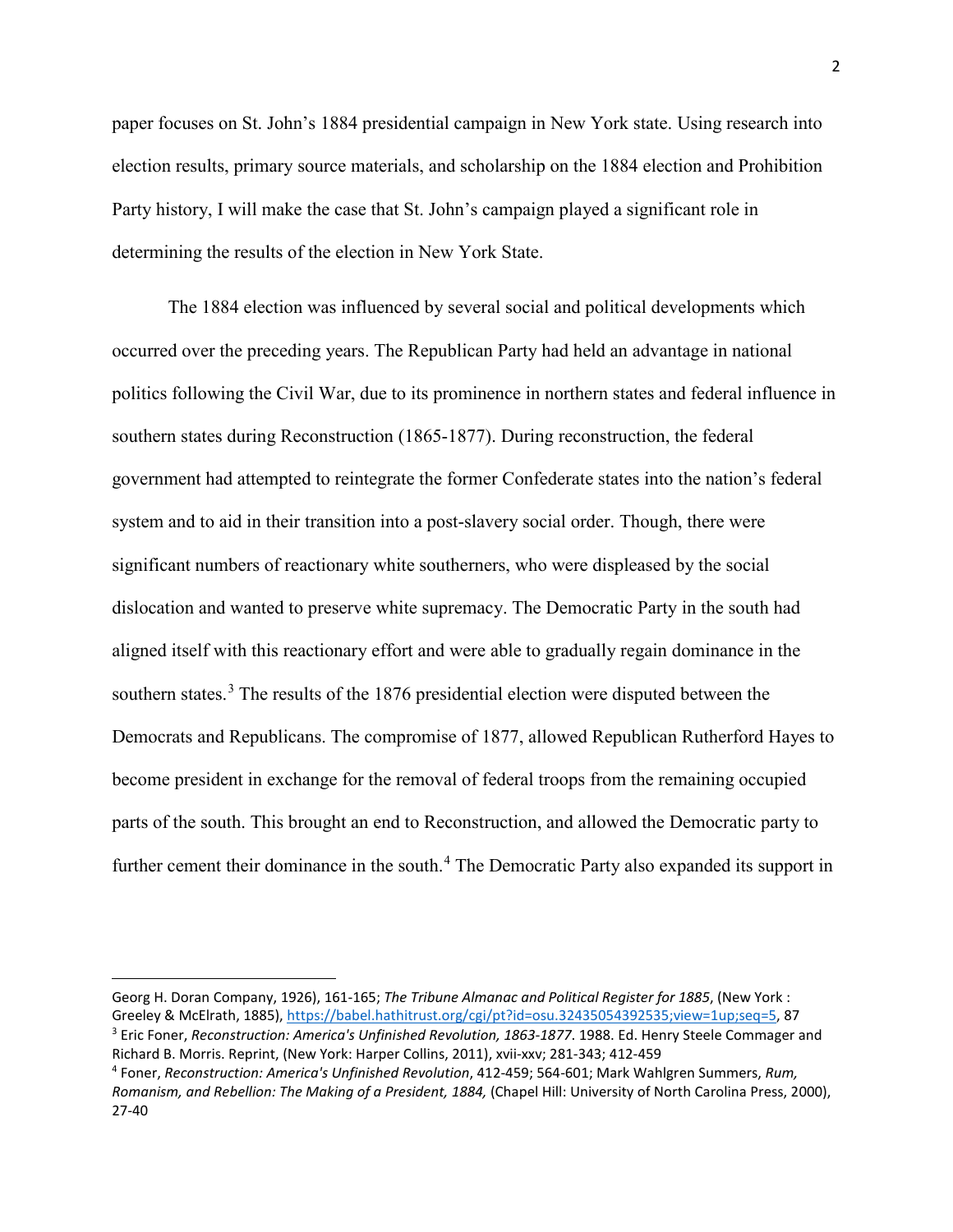the north, by appealing to various groups, such as Irish immigrants and anti-monopolists. By the early 1880's, the Democratic Party was more competitive with the Republican Party.<sup>[5](#page-2-0)</sup>

This period also saw an increase focus on the issues of ethics and civil service. The 1870's and 80's saw in an increased public dissatisfaction with corruption in state and federal government. There were activists in multiple parties, who sought to reform the civil service system, so that more government jobs were given to qualified professionals instead of on the basis of political patronage. This produced conflicts within the major parties among those who supported public ethics laws and civil service reform and those who wanted to maintain the existing systems of political influence.<sup>[6](#page-2-1)</sup> In 1882, Grover Cleveland was elected governor of New York, and rose to prominence based on a reputation of ethical integrity, supporting state reform, and standing up to the Tammany Hall political machine.<sup>[7](#page-2-2)</sup>

Over the course of the  $19<sup>th</sup>$  century, the prohibitionist movement had gained increased political prominence. In the antebellum period, the temperance movement had become widespread. Teetotalism and support for banning the manufacturing and sale of alcoholic beverages had become mainstream concepts. By the 1830's, there were local level prohibition laws in some communities and various states had state licensing laws for the sale of alcohol.<sup>[8](#page-2-3)</sup> In

<span id="page-2-0"></span> <sup>5</sup> Summers, *Rum, Romanism, and Rebellion,* 13-40; 108-123

<span id="page-2-1"></span><sup>6</sup> Thomas, "The Return of the Democratic Party to Power in 1884", 81-105; Summers, *Rum, Romanism, and*  Rebellion, 64-115; Herman King Murphey, "The Mugwump movement of 1884", PhD dissertation, University of Wisconsin, 1918,

[https://books.google.com/books?id=FyVSAAAAMAAJ&pg=PA129&lpg=PA129&dq=irish+american+politics+1884&s](https://books.google.com/books?id=FyVSAAAAMAAJ&pg=PA129&lpg=PA129&dq=irish+american+politics+1884&source=bl&ots=cNZYNQdPj4&sig=nCDg5WWsEKWDFsavAqqtYwnVwnk&hl=en&sa=X&ved=2ahUKEwjArJeR0dzdAhXOhOAKHamUA1YQ6AEwEnoECAQQAQ#v=onepage&q=prohibition&f=false) [ource=bl&ots=cNZYNQdPj4&sig=nCDg5WWsEKWDFsavAqqtYwnVwnk&hl=en&sa=X&ved=2ahUKEwjArJeR0dzdAhX](https://books.google.com/books?id=FyVSAAAAMAAJ&pg=PA129&lpg=PA129&dq=irish+american+politics+1884&source=bl&ots=cNZYNQdPj4&sig=nCDg5WWsEKWDFsavAqqtYwnVwnk&hl=en&sa=X&ved=2ahUKEwjArJeR0dzdAhXOhOAKHamUA1YQ6AEwEnoECAQQAQ#v=onepage&q=prohibition&f=false) [OhOAKHamUA1YQ6AEwEnoECAQQAQ#v=onepage&q=prohibition&f=false,](https://books.google.com/books?id=FyVSAAAAMAAJ&pg=PA129&lpg=PA129&dq=irish+american+politics+1884&source=bl&ots=cNZYNQdPj4&sig=nCDg5WWsEKWDFsavAqqtYwnVwnk&hl=en&sa=X&ved=2ahUKEwjArJeR0dzdAhXOhOAKHamUA1YQ6AEwEnoECAQQAQ#v=onepage&q=prohibition&f=false) 1-16

<span id="page-2-2"></span><sup>7</sup> Thomas, "The Return of the Democratic Party to Power in 1884", 104-105; 173-177; Summers, *Rum, Romanism,*  and Rebellion, 70-123<br><sup>8</sup> Jonathan Makeley, "Enlightenment and Sure Remedy: The Development of Ethics, Thought, and Activism of the

<span id="page-2-3"></span><sup>19</sup>th Century Temperance Movement in Western New York", Honor's Thesis, History Department of Alfred University, 2017, 23-36; David Leigh Colvin, *Prohibition in the United States: A History of the Prohibition Party and of the Prohibition Movement*, (New York: Georg H. Doran Company, 1926), 13-28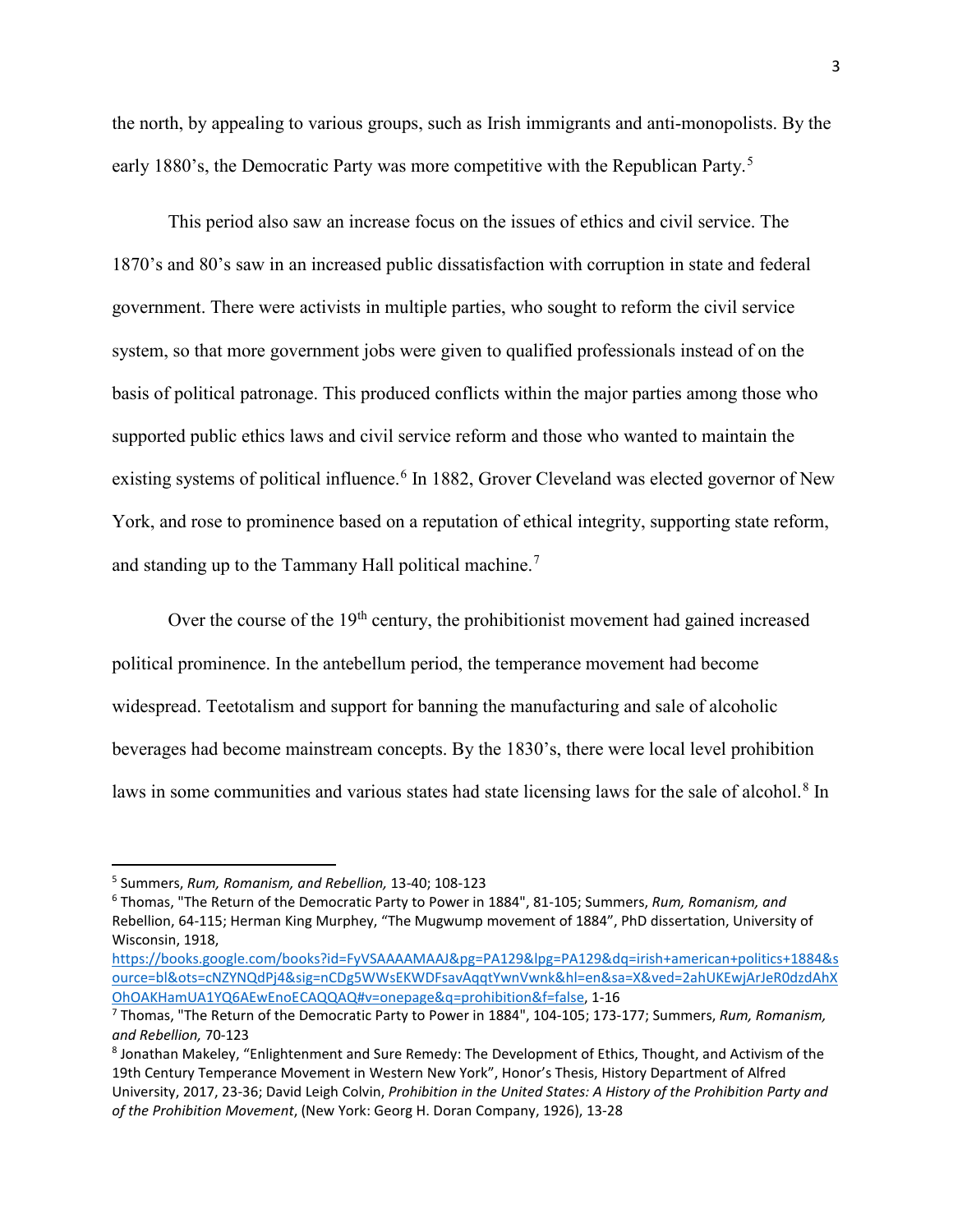1851, Maine established the first state level prohibition law. 13 other states passed their own state level prohibition laws in the 1850's. Most of these laws were later repealed by later state legislatures or by court challenges. But the prohibitionist movement continued to persevere.<sup>[9](#page-3-0)</sup> The resolution of the Civil War and the federal abolition of slavery had inspired other reformists, including advocates of prohibition, to embrace national level efforts as a means of reform.<sup>[10](#page-3-1)</sup>

In its early years, the Republican Party had attracted the support of many reform activists. After the civil war, the Republican Party had placed much of its focus on Reconstruction and economic issues. In order to compete with Democrats over votes, the party moderated its positions on various reform movements, including prohibitionism. In 1869, a group of several hundred temperance advocates and other reform activists, and dissatisfied by a lack of support among the major parties, gathered in Chicago, and founded the Prohibition Party. The Prohibition Party sought to advance national prohibition, womens suffrage, and other reforms through partisan politics.<sup>[11](#page-3-2)</sup> The party organized activists throughout the country (with most of its early supporters concentrated in Midwestern and Northeastern states), campaigned for prohibition laws, and ran prohibition supporting candidates for various offices. In 1872, the Prohibition Party ran James Black and John Russell as its first presidential ticket, and continued running a presidential ticket in each following election.<sup>[12](#page-3-3)</sup>

By the early 1880's the prohibitionist movement was becoming a significant national political force. In 1880, the state of Kansas, under the leadership of then governor John St. John,

<span id="page-3-1"></span><span id="page-3-0"></span> <sup>9</sup> Colvin, *Prohibition in the United States*, 29-48; Makeley, "Enlightenment and Sure Remedy", 35-39 <sup>10</sup> Makeley, "Enlightenment and Sure Remedy", 39-40; Lisa M. F. Andersen, *The Politics of Prohibition: American Governance and the Prohibition Party*, 1869–1933, (Cambridge University Press, 2013), ProQuest Ebook Central, [https://ebookcentral-proquest-com.gate.lib.buffalo.edu/lib/buffalo/detail.action?docID=1394551,](https://ebookcentral-proquest-com.gate.lib.buffalo.edu/lib/buffalo/detail.action?docID=1394551) 9-28 11 Colvin, *Prohibition in the United States*, 49-100; Andersen, *The Politics of Prohibition*, 9-28; 279-281

<span id="page-3-3"></span><span id="page-3-2"></span><sup>12</sup> Colvin, *Prohibition in the United States*, 49-100; Andersen, *The Politics of Prohibition*, 9-28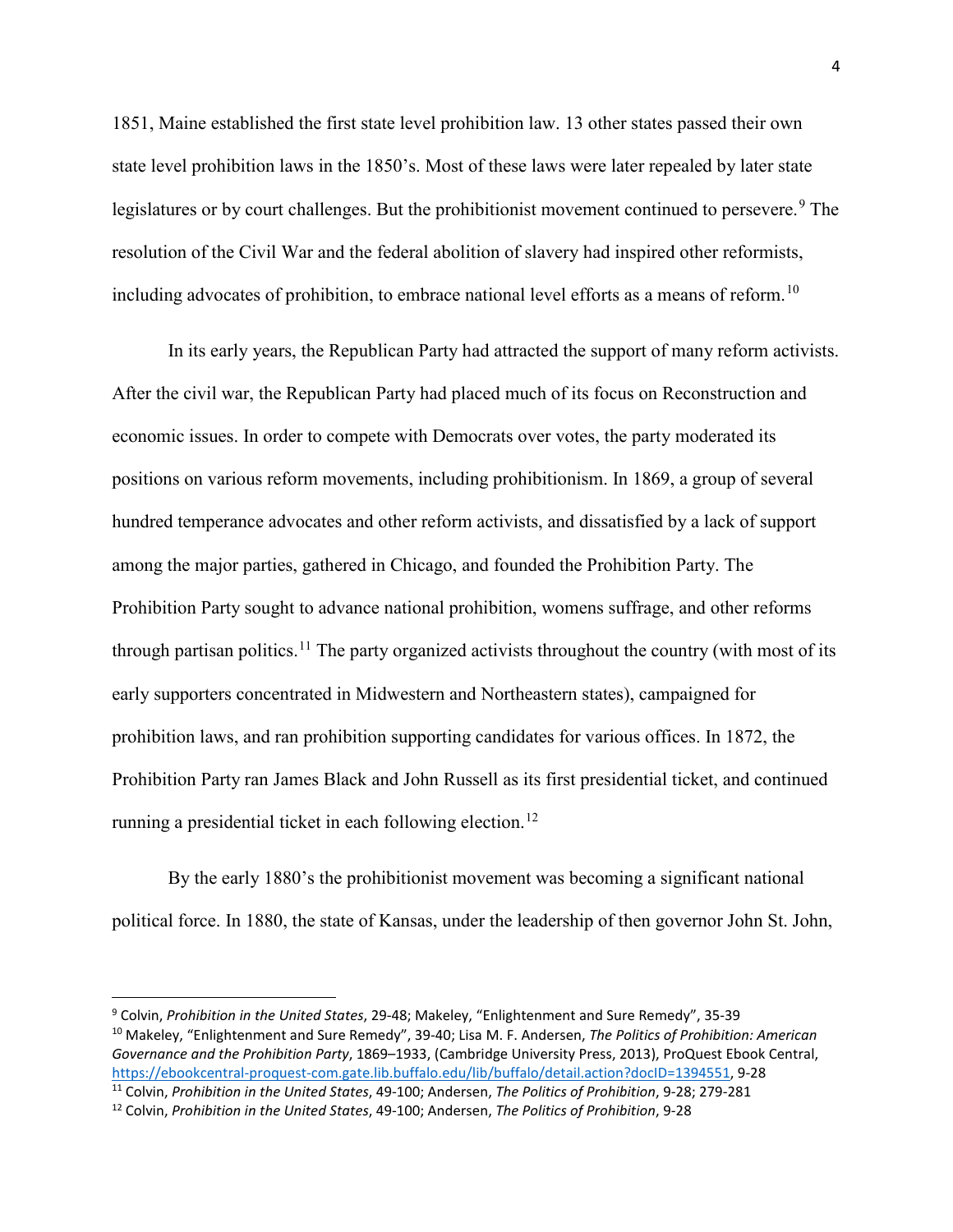passed its own state level Prohibition law, and set off the second wave of state level Prohibition in the  $1880's$ .<sup>[13](#page-4-0)</sup> The Prohibition Party was growing in membership and had relatively strong performances in the 1882 elections.<sup>[14](#page-4-1)</sup> The Women's Christian Temperance Union had become a major national temperance organization. In the period of 1882-84, it sent petitions to the conventions of the Democratic, Republican, and Prohibition parties, calling for them to publicly support Prohibition in their platforms. The Democratic party, which was generally opposed to prohibition, rejected it. The Republican convention dismissed the appeal and the petition was later found on the floor covered in garbage. This did much to enrage the WTCU and prohibition supporting Republicans. The Prohibition Party, which already supported prohibition, greeted the WCTU position with open arms and were well placed to appeal to Prohibition supporters disaffected by the major parties.<sup>[15](#page-4-2)</sup>

In 1884, the Democratic Party nominated Grover Cleveland as its presidential candidate. Cleveland was the Governor of New York (1882-1884), former Erie County Sheriff (1871- 1873), and former mayor of Buffalo (1882). Cleveland had the advantage of being governor of the major swing state of New York, and had a reputation of supporting ethics and civil service reform. Though his public image was hurt by the revelation that he had fathered a child out of wedlock, and Republican opponents seized on the scandal to paint him as unethical.<sup>[16](#page-4-3)</sup>

In 1884, the Republican Party selected James Blaine as its presidential candidate. Blaine had served as speaker of the House of Representatives (1869-75), U.S. Senator from Maine

<span id="page-4-0"></span> <sup>13</sup> Colvin, *Prohibition in the United States*, 123-201

<span id="page-4-2"></span><span id="page-4-1"></span><sup>&</sup>lt;sup>14</sup> Colvin, *Prohibition in the United States*, 101-144<br><sup>15</sup> Colvin, *Prohibition in the United States*, 123-144; Pocock, "Wet or Dry? The Presidential Election of 1884 In Upstate New York", 184-185; Thomas, "The Return of the Democratic Party to Power in 1884", 72

<span id="page-4-3"></span><sup>16</sup> Thomas, "The Return of the Democratic Party to Power in 1884", 169-191; Summers, *Rum, Romanism, and Rebellion,* 145-163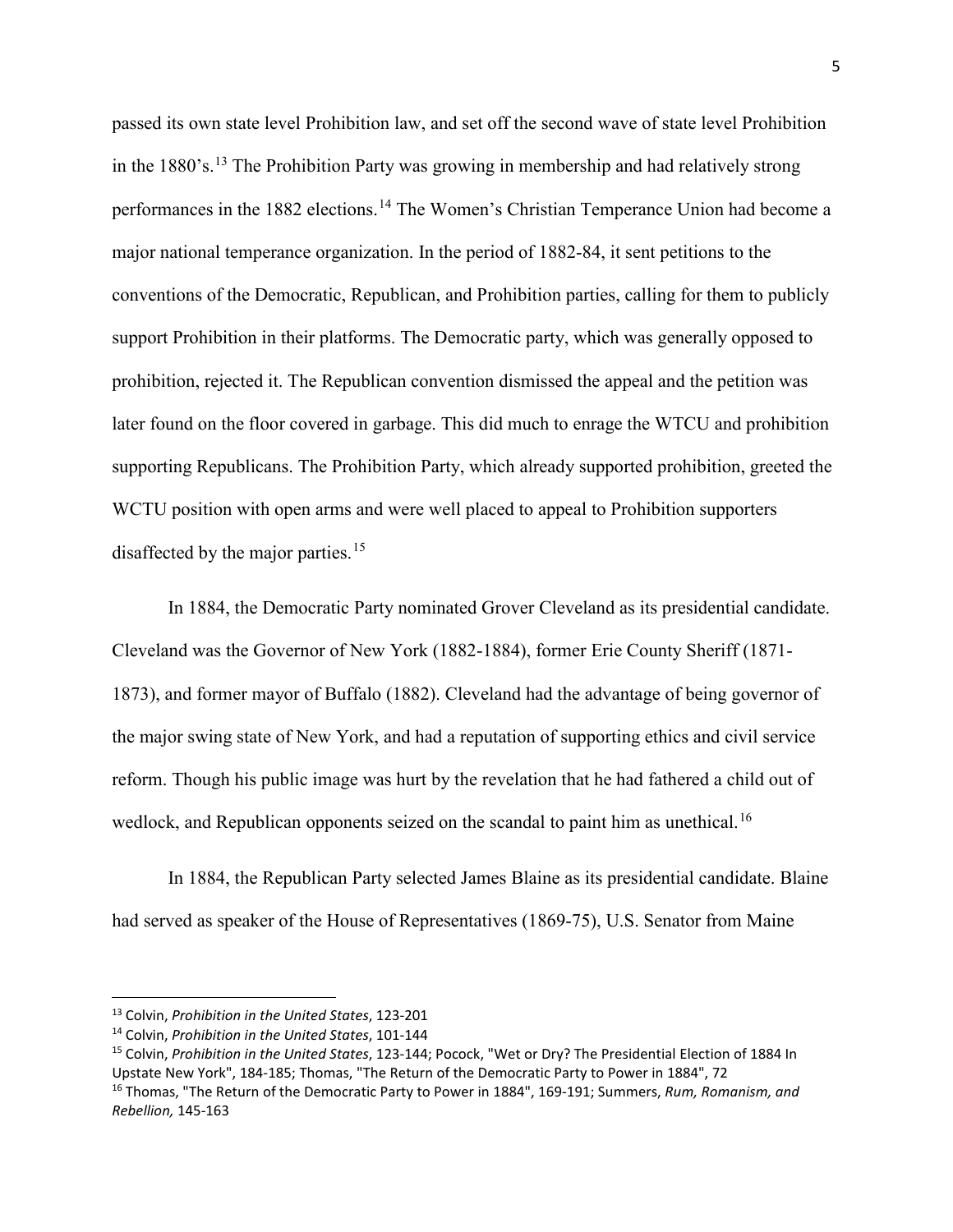(1876-1881), and Secretary of State (1881), and a prominent figure of the moderate part of the Republican Party. Blaine's moderate positions on prohibition and civil service reform alienated some members of the Republican party. This was further exacerbated by accusations that Blaine had previously taken bribes to influence the rewarding of railroad contracts. A group of Republicans who supported ethics and civil service reform revolted from the party and formed the Independent Republicans (aka Mugwumps). The Mugwumps opposed Blaine's campaign, and its leading figures tended to support Cleveland (who was seen as friendlier to their proposed reforms). [17](#page-5-0)

The Prohibition Party selected John St. John as its presidential candidate. St. John had been governor of Kansas (1879-83), led the effort to establish statewide prohibition in Kansas, and afterwards worked to promote Prohibition across the country. His status as a former governor and well-known champion of Prohibition, helped him to attract national attention for the Prohibition Party and his campaign.<sup>[18](#page-5-1)</sup>

The Greenback Party (a pro-paper currency, pro-labor, and anti-monopoly party) selected Benjamin Butler as its presidential candidate. Butler was a Union Civil War general, former congressman (1867-79), and former Democratic Governor of Massachusetts (1883-1884). The Greenback Party likewise gained national attention for its candidate. The Democratic, Republican, and Prohibition, and Greenback parties were the four parties whose candidates had ballot access in the state of New York.<sup>[19](#page-5-2)</sup>

<span id="page-5-0"></span> <sup>17</sup> Thomas, "The Return of the Democratic Party to Power in 1884", 145-168; Summers, *Rum, Romanism, and Rebellion,* 124-145; 197-209; Murphey, "The Mugwump movement of 1884", 45-96

<span id="page-5-1"></span><sup>18</sup> Thomas, "The Return of the Democratic Party to Power in 1884", 141-142; Colvin, *Prohibition in the United States*, 145-165

<span id="page-5-2"></span><sup>&</sup>lt;sup>19</sup> Thomas, "The Return of the Democratic Party to Power in 1884", 135-140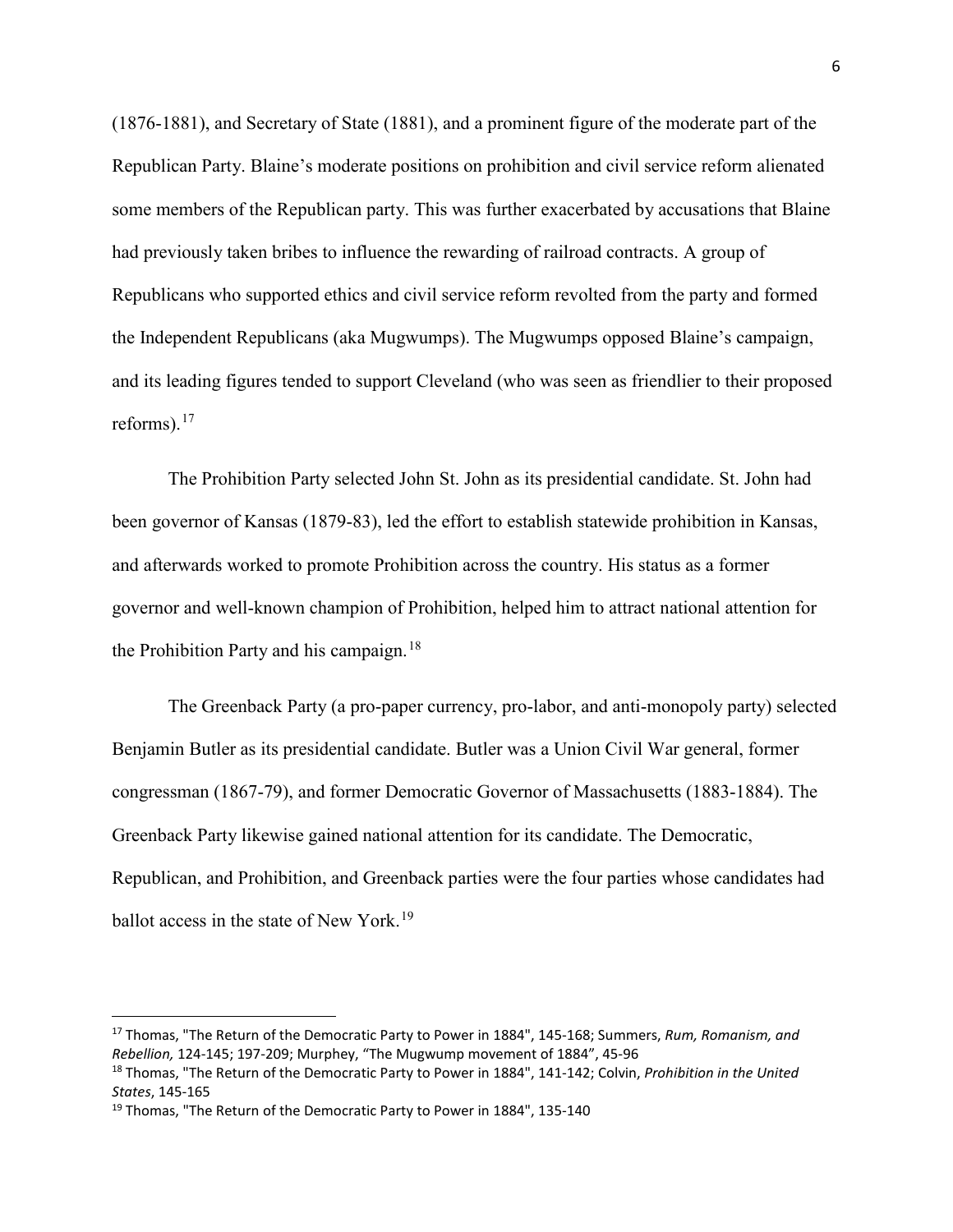There are several theories as to why Blaine had lost New York state to Cleveland. There is the theory that Grover Cleveland's ethical reputation combined with Blaine's history of corruption accusations had made Cleveland more popular with voters, and that this delivered him victory.[20](#page-6-0) But the election results in New York don't support this. Grover Cleveland had gotten a smaller percentage of the vote in 1884 (48.25%) than 1880 Democratic presidential candidate Winfield Hancock (48.42%), and Hancock had lost New York. The reason that Cleveland was able to win with a smaller percentage was because the Republican share of the vote had dropped from 50.32% in 1880 to 48.15% in 1884. Meanwhile, the Prohibition Party went from 0.14% to 2.14% and the Greenbacks went from 1.12% to 1.46%.<sup>[21](#page-6-1)</sup>

There is a theory that the Republican Party had lost due to strong rain on election day in some mainly republican parts of upstate New York. This idea originated from claims made James Blaine after the election, and provided him a convenient excuse for his loss.<sup>[22](#page-6-2)</sup> Historian Emil Pocock tackled this theory in his article, "Wet or Dry? The Presidential Election of 1884 in Upstate New York". Pocock confirms there was some rain on election day in some traditionally Republican dominated counties, which might have somewhat reduced vote totals in those counties. Though from analysis of the vote totals, it can be seen that most of the Republican's decreased vote totals in those counties came from a smaller percentage of voters voting

<span id="page-6-0"></span> <sup>20</sup> Pocock, "Wet or Dry? The Presidential Election of 1884 In Upstate New York", 184-190; Henry F. Graff, *Grover Cleveland: The American Presidents Series*, (New York: Times Books, 2002), 43-66

<span id="page-6-1"></span><sup>&</sup>lt;sup>21</sup> David Leip,"1884 Presidential General Election Results - New York", Uselectionatlas.org, Accessed November 27, 2018, [https://uselectionatlas.org/RESULTS/state.php?year=1884&fips=36&f=1;](https://uselectionatlas.org/RESULTS/state.php?year=1884&fips=36&f=1) David Leip, "1880 Presidential General Election Results - New York", Uselectionatlas.org, Accessed November 27, 2018, <https://uselectionatlas.org/RESULTS/state.php?year=1880&fips=36&f=1>

<span id="page-6-2"></span><sup>&</sup>lt;sup>22</sup> Pocock, "Wet or Dry? The Presidential Election of 1884 In Upstate New York", 180-183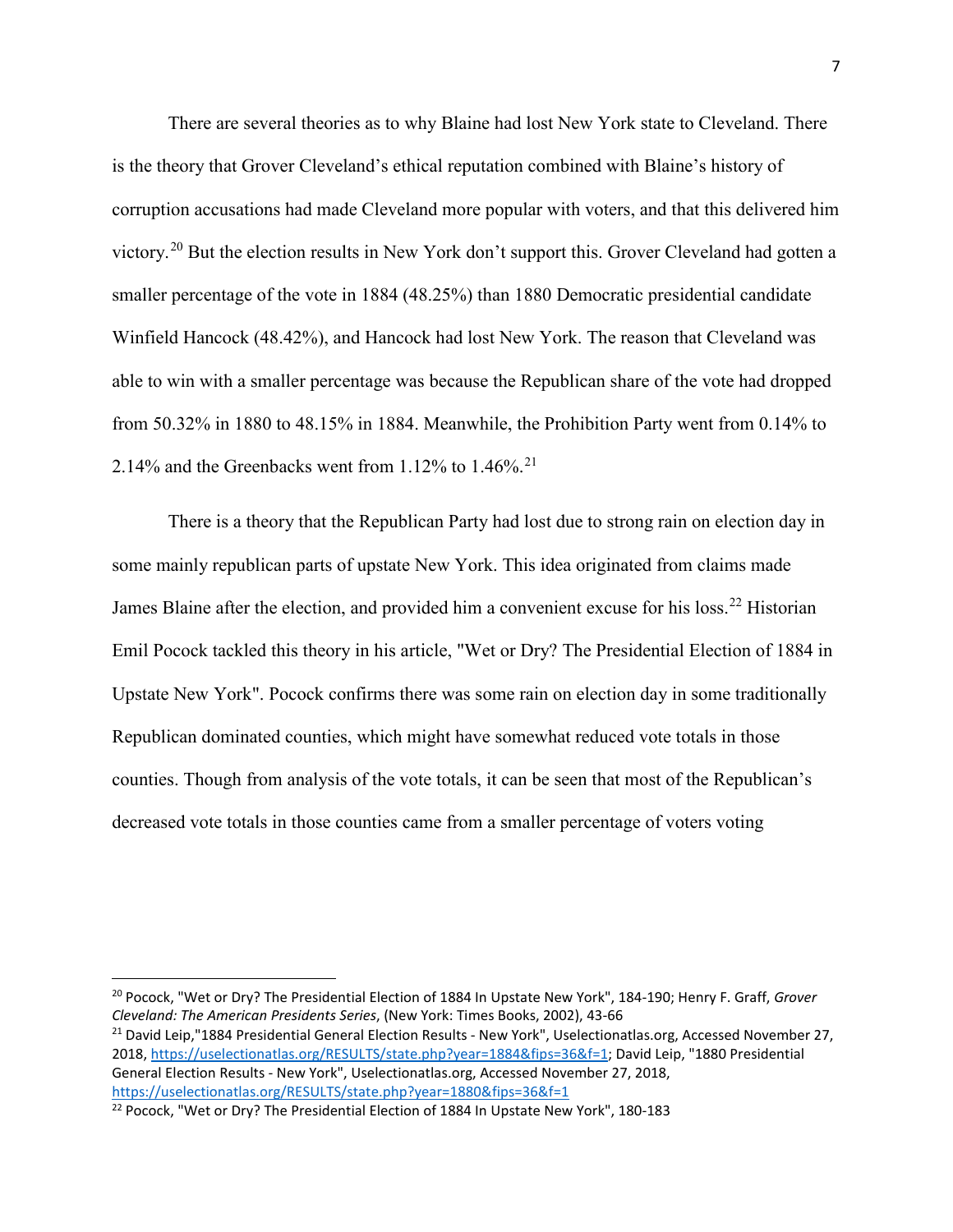Republican and a larger percentage of voters casting their ballots for minor party candidates (mostly St. John). [23](#page-7-0)

There is a theory that the Mugwumps had decided the results of the election. Early historians writing in the 1884 election, such as Herman King Murphey and Harrison Cook Thomas, have interpreted the Mugwumps as being the key factor involved in the 1884 election.<sup>[24](#page-7-1)</sup> And according to Mark Wahlgren Summers, in his 2000 book, *Rum, Romanism, and Rebellion: The Making of a President, 1884*, this remained a common interpretation throughout the 20<sup>th</sup> century.[25](#page-7-2) The simpler version of the Mugwump theory is that the Mugwumps had attracted a large number of disaffected Republicans to vote for Cleveland instead of Blaine, and thus allowed Cleveland to win.<sup>[26](#page-7-3)</sup> For a similar reason that the Cleveland-Blain ethics explanation of the results in New York, the simple version of the Mugwump theory is insufficient for explaining the results in New York. Now, Cleveland did manage to gain votes from the Mugwumps and it likely helped him in some parts of the state, such as Oneida County. But, whatever votes Cleveland may have gained from the Mugwumps in 1884, it wasn't enough to offset the decrease in vote percentage overall. $27$ 

There is a more complex version of the Mugwump theory. This version of it states that the Mugwumps did manage to get many normally Republican voting citizens to vote against Blaine. Some of these Mugwump voters embraced Cleveland. While some of them couldn't

<span id="page-7-0"></span><sup>&</sup>lt;sup>23</sup> Pocock, "Wet or Dry? The Presidential Election of 1884 In Upstate New York", 180-183

<span id="page-7-1"></span><sup>&</sup>lt;sup>24</sup> Thomas, "The Return of the Democratic Party to Power in 1884", 156-168; 197-208; 227-232; Murphey, "The Mugwump movement of 1884", 106-135

<span id="page-7-2"></span><sup>25</sup> Summers, *Rum, Romanism, and Rebellion,* xi-12

<span id="page-7-3"></span><sup>26</sup> Summers, *Rum, Romanism, and Rebellion,* xi-12; Thomas, "The Return of the Democratic Party to Power in 1884", 197-232

<span id="page-7-4"></span><sup>&</sup>lt;sup>27</sup> Pocock, "Wet or Dry? The Presidential Election of 1884 In Upstate New York", 174-190; Leip, "1884 Presidential General Election Results - New York"; David Leip, "1880 Presidential General Election Results - New York"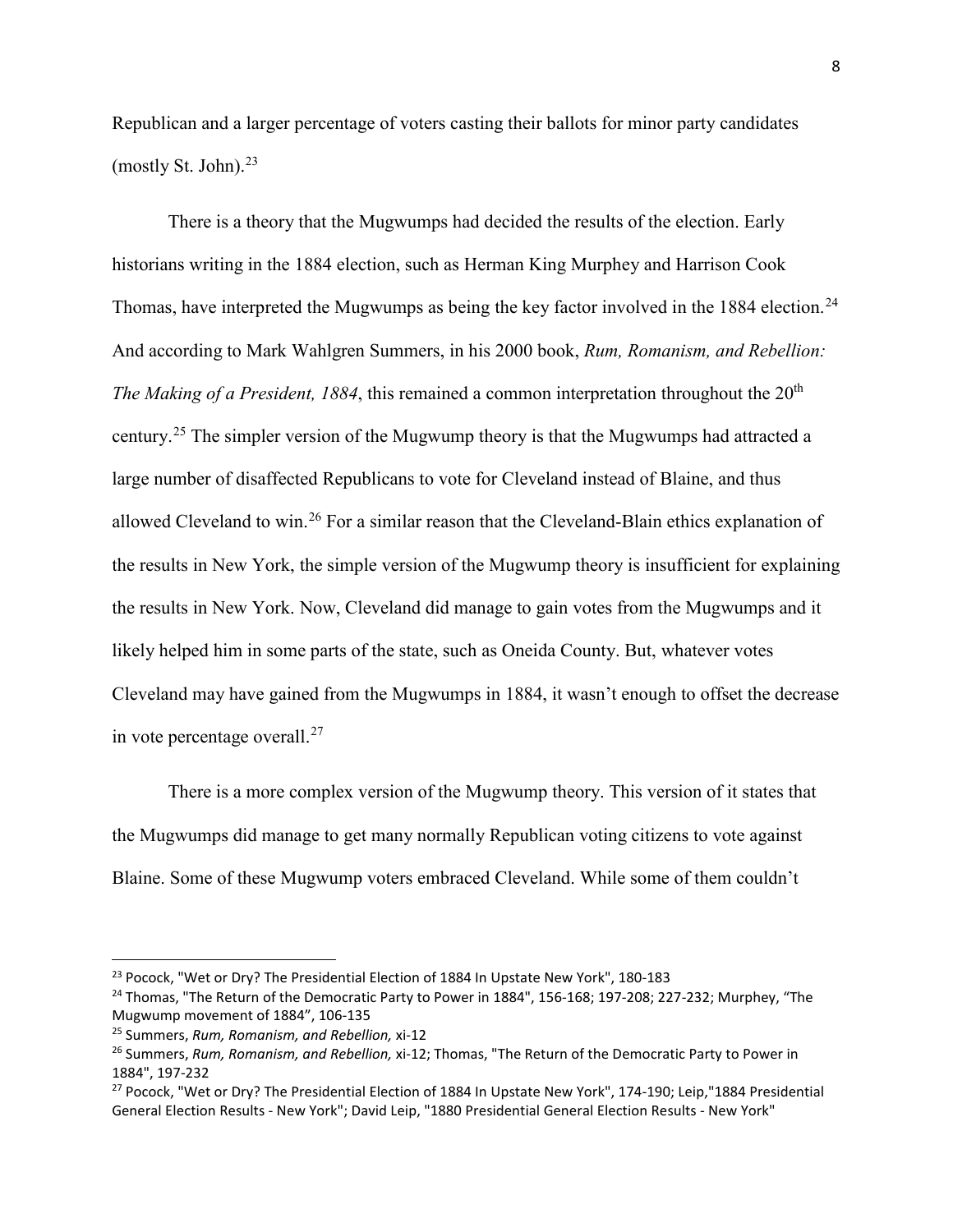bring themselves to vote for Cleveland and instead decided to vote for St. John. Historians Herman King Murphey and Lisa Anderson both interpreted St. John's votes as largely coming from Mugwumps, who we in large part focused by ethics and not necessarily by support for prohibition.[28](#page-8-0) This hypothesis will be dealt with later in the analysis of the St. John campaign in New York.

There is the theory that Irish American Voters were decisive in determining the results of the state of New York. Irish American voters made up a large part of the voters in cities like New York City, Brooklyn, and Buffalo. In late October, 1884, Blaine attended a Republican event in Now York. During this, one of the speakers, Rev. Samuel Burchard was reported to have said that the Democrats were a party of Rum, Romanism, and Rebellion (with the Romanism part being taken as an anti-Catholic slur). Democratic Party operatives used this to try to paint Blaine as anti-Catholic and to try to turn the largely Catholic Irish American community against him. The significant media attention this got at the time and the significance of Irish American voters in New York has led some to think that this was what cost Blaine the election.<sup>[29](#page-8-1)</sup>

Though, looking at the broader context of the Irish American vote in 1884, provides a different picture. Prior to the 1884 election, Irish American voters tended to mostly vote for Democrats. But some Irish voters were beginning to shift towards the Republicans. During the campaign Baine worked to appeal to Irish Catholic voters.<sup>[30](#page-8-2)</sup> As Mark Wahlgren Summers points out, Blaine was successful in attracting more of them to the Republican Party. Blaine received a larger Irish American vote in New York City, Chicago and Boston than any previous Republican

<span id="page-8-0"></span> <sup>28</sup> Murphey, "The Mugwump movement of 1884", 106-135; Andersen, *The Politics of Prohibition*, 99-142; Thomas, "The Return of the Democratic Party to Power in 1884", 156-168; 197-208; 227-232

<span id="page-8-1"></span><sup>29</sup> Pocock, "Wet or Dry? The Presidential Election of 1884 In Upstate New York", 174-178; Summers, *Rum, Romanism, and Rebellion,* xi-12:278-307

<span id="page-8-2"></span><sup>30</sup> Summers, *Rum, Romanism, and Rebellion,* xi-12; 210-222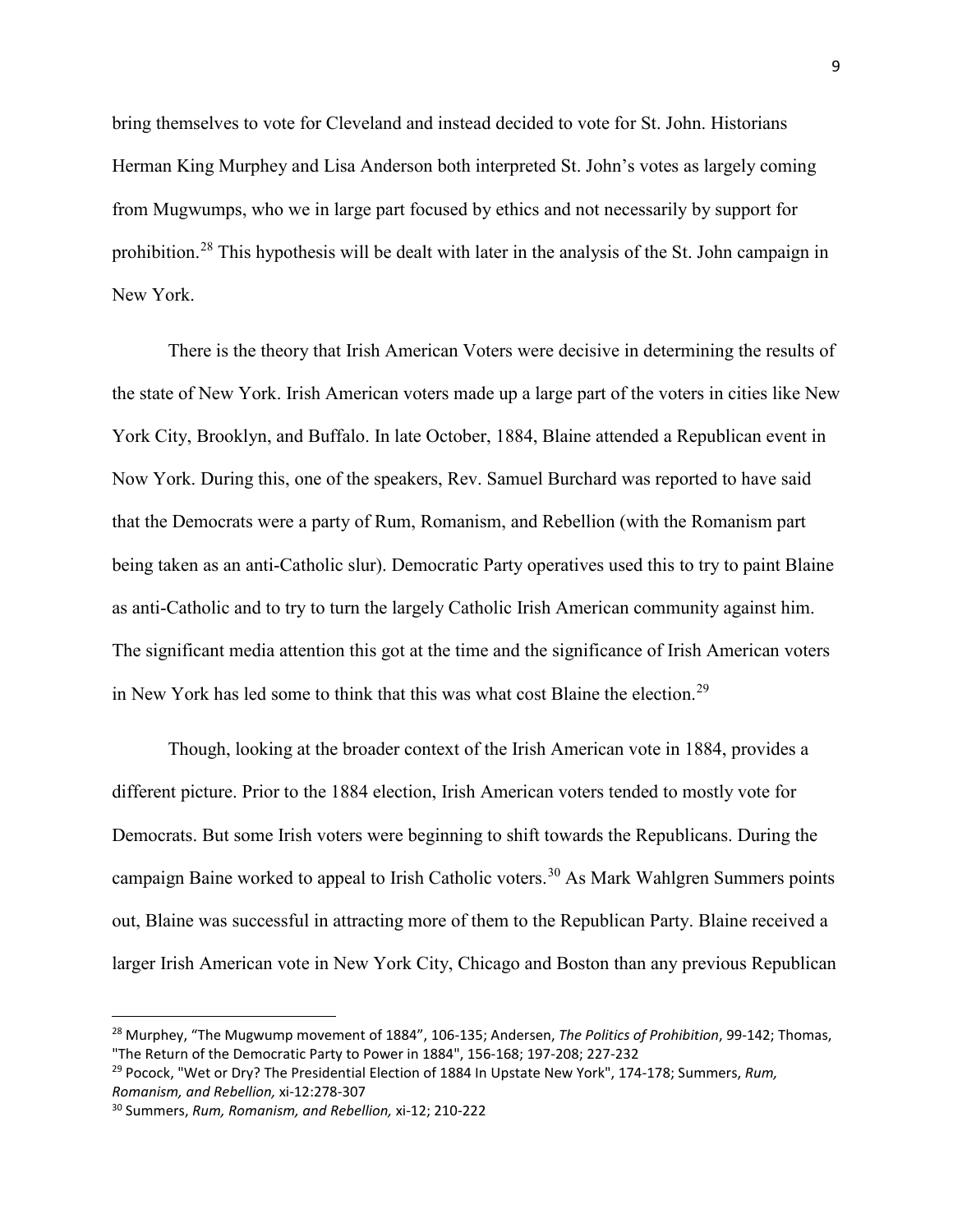presidential candidate. In Brooklyn and Troy, Cleveland tended to see decreased votes in heavily Irish wards and Blaine tended to see increased performances.<sup>[31](#page-9-0)</sup>

In addition, I looked to analyze how the presence of Irish Americans compared to county level results for Cleveland and Blaine. I took data from the 1880 U.S. census on the county level presence of Irish born residents, as well as county level results for the 1884 and 1880 elections, and calculated the average change in election results for counties with high, medium, and low Irish born populations.  $32$ 

| Groups of counties ranked by | Average change in county | Average change in county |
|------------------------------|--------------------------|--------------------------|
| percentage of Irish born     | level results for the    | level results for the    |
| population.                  | Republican Party in 1884 | Democratic Party in 1884 |
| $1 - 20$                     | -2.059887688%            | $-0.412754745%$          |
| $21-40$                      | $-3.181993974\%$         | 1.246480979%             |
| $41 - 60$                    | -3.304974832%            | 0.309375944%             |
| 33                           |                          |                          |

Overall, Blaine had seen a 2.17% decrease from the Republicans results in 1880. His decrease in votes was on average smaller in the counties with high levels of Irish born residents, and were progressively larger in the medium and low ranked counties. Cleveland on average saw increases in the medium and low rank counties, but had an average decrease in the high ranked

<span id="page-9-0"></span> <sup>31</sup> Summers, *Rum, Romanism, and Rebellion,* 210-222; 289-296

<span id="page-9-1"></span><sup>32</sup> *The Tribune Almanac and Political Register for 1885*, 87; United States of America, Department of Commerce, Bureau of the Census, *1880 Census: Volume 1. Statistics of the Population of the United States*, (Washington D.C.: Government Printing Office, 1882), [https://www.census.gov/library/publications/1883/dec/vol-01](https://www.census.gov/library/publications/1883/dec/vol-01-population.html) [population.html,](https://www.census.gov/library/publications/1883/dec/vol-01-population.html) 521-522

<span id="page-9-2"></span><sup>33</sup> *The Tribune Almanac and Political Register for 1885*, 87; *1880 Census: Volume 1. Statistics of the Population of the United States*, 521-522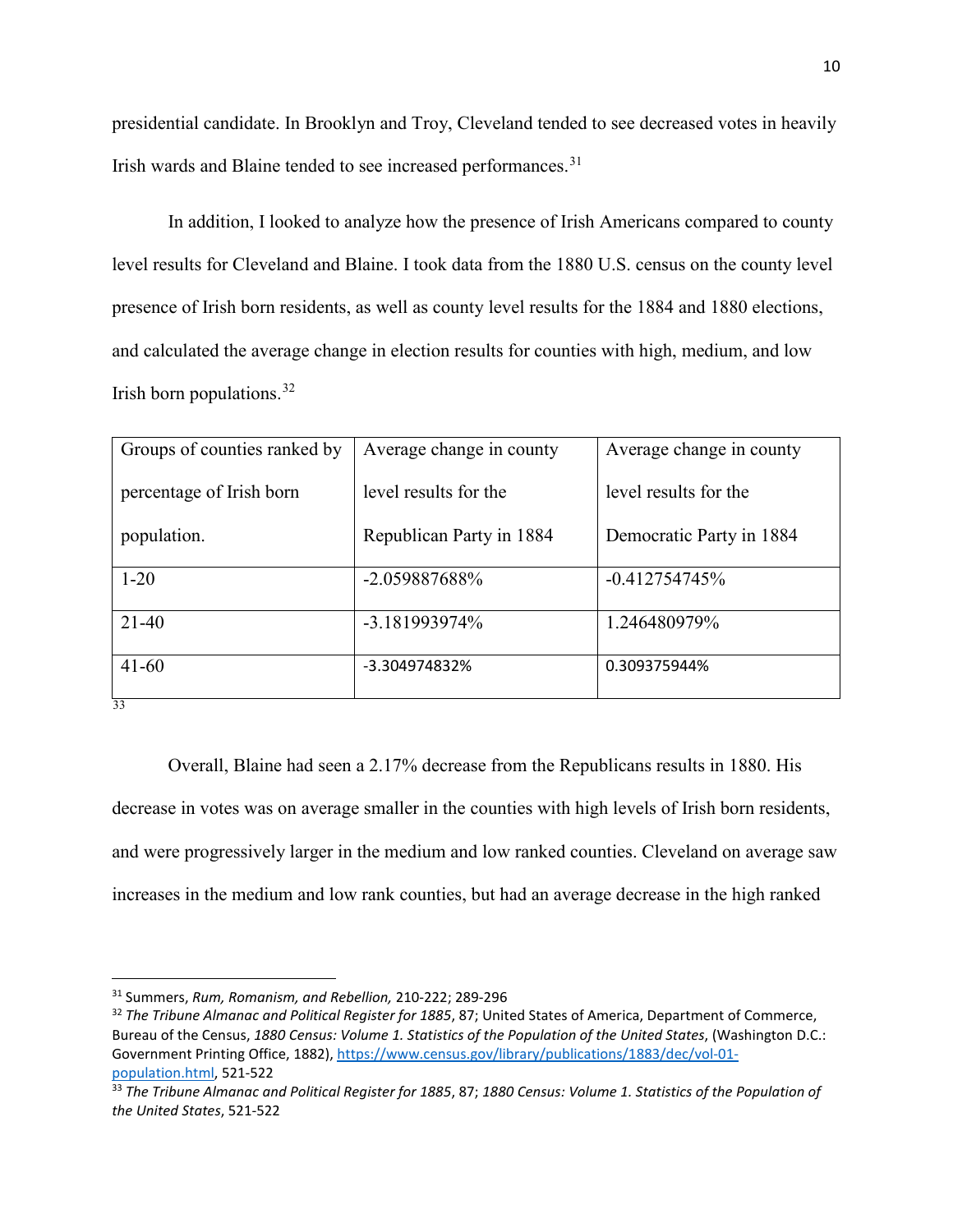counties. These results are consistent with the notion that the Irish American vote had shifted in favor of Blaine. While Irish Americans may have been a significant part of the vote of the New York, they were a voting group that generally moved in Blaine's favor. To explain how Blaine lost New York, we need to account for the Republicans loss of over 2% of the vote.<sup>[34](#page-10-0)</sup>

This leaves us with the St. John theory. The theory is that Prohibition Party presidential candidate John St. John was able to attract the support of tens of thousands of voters who previously tended to vote for major party candidates, that most of those voters had tended to be Republican leaning, that St. John's ability to out compete Blaine for these voters prevented Blaine from gathering enough support, and thus allowed Cleveland to win. This theory has been promoted by historians such as David Leigh Colvin and Emil Pocock. They contend that the size of St. John's vote, its strong presence in more typically Republican voting areas of the state, the prominence of the Prohibition issue, and the St. John campaigns concentrated efforts in the state, indicate that St. John played a key role in Blane's defeat.<sup>[35](#page-10-1)</sup> While they have helped to support the plausibility of the St. John theory, I am convinced that a more detailed analysis of the St. John campaign, could help to strengthen the case that St. John's prohibitionist campaign had played a significant role in determining the results in New York.

The St. John campaign occurred over a period of July  $24<sup>th</sup>$  to election day November  $4<sup>th</sup>$ 1884. On July  $23^{rd}-24^{th}$ , the Prohibition Party held its national convention in Pittsburg. The Prohibition Party selected former governor John St. John and leader of the Maryland

<span id="page-10-0"></span> <sup>34</sup> *The Tribune Almanac and Political Register for 1885*, 87; *1880 Census: Volume 1. Statistics of the Population of the United States*, 521-522; Leip,"1884 Presidential General Election Results - New York"; Leip, "1880 Presidential General Election Results - New York"

<span id="page-10-1"></span><sup>35</sup> Colvin, *Prohibition in the United States*, 123-165; Pocock, "Wet or Dry? The Presidential Election of 1884 In Upstate New York", 174-190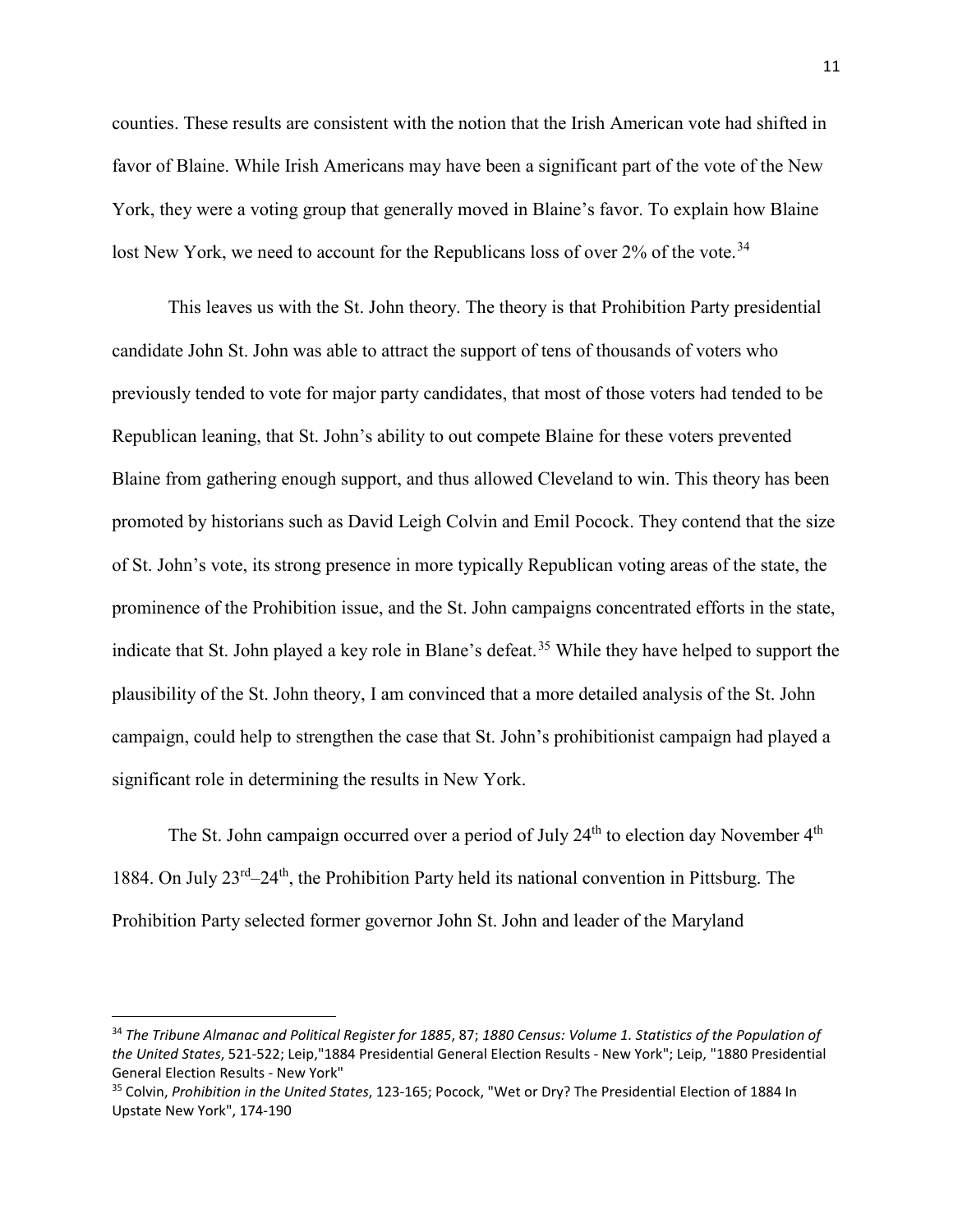Temperance Alliance William Daniel, as its presidential and vice-presidential candidates.<sup>[36](#page-11-0)</sup> At the time, St. John was on a speaking tour of the Copeland temperance camp circuit (a network of 34 temperance camp meetings across New York state).<sup>[37](#page-11-1)</sup> He spent July and August delivering temperance speeches to crowds of hundreds and at times thousands of attendants. On August  $26<sup>th</sup>$ , at the Cuba temperance camp meeting, St, John formally announced his acceptance of the Prohibition Party nomination for president and that he would be devoting his full efforts to the campaign trail. [38S](#page-11-2)t. John received strong support from the national Prohibition Party, with national chairman John Finch acing as a manager for the campaign, as well as support from state

Pocock, "Wet or Dry? The Presidential Election of 1884 In Upstate New York", 187; "New-York's St. John Boom: How it Was Organized and How it Has Grown", *New York Times*, (New York City, N.Y.), August 27, 1884, Accessed, November 30, 2018, [https://www.newspapers.com/image/20662293/?terms=copeland;](https://www.newspapers.com/image/20662293/?terms=copeland) "Temperance Camp Meetings", *Poughkeepsie Eagle News*, (Poughkeepsie, N.Y.), August 1, 1884, Accessed November 30, 2018, [https://www.newspapers.com/image/114107177/?terms=temperance%2Bcamp;](https://www.newspapers.com/image/114107177/?terms=temperance%2Bcamp) "At Silver Lake: Temperance Camp Meeting and Some of the Attractions There", Buffalo Evening News. (Buffalo, N.Y.), July 30, 1884. Accessed, November 30, 2018, [https://www.newspapers.com/image/326826099/?terms=john%2Bst.%2Bjohn;](https://www.newspapers.com/image/326826099/?terms=john%2Bst.%2Bjohn) John A. Copeland, "Camp Meeting", *Chronicle-Express*, (Penn Yan, N.Y.), July 9, 1884, Accessed, November 30, 2018, [https://www.newspapers.com/image/37021137/?terms=john%2Bst.%2Bjohn;](https://www.newspapers.com/image/37021137/?terms=john%2Bst.%2Bjohn) "Empire State News: Occurrences of Interest Within and Near Our Borders", *Buffalo Evening News*, (Buffalo, N.Y.), July 30, 1884. Accessed, November 30, 2018, [https://www.newspapers.com/image/326826057/?terms=temperance%2Bcamp;](https://www.newspapers.com/image/326826057/?terms=temperance%2Bcamp) "Western New York News: Steuben", *Democrat and Chronicle*, (Rochester, N.Y.), July 23, 1884, Accessed, November 30, 2018, [https://www.newspapers.com/image/135086729/?terms=john%2Bst.%2Bjohn;](https://www.newspapers.com/image/135086729/?terms=john%2Bst.%2Bjohn) "Camp-Meetings", *Buffalo Morning Express*, (Buffalo, N.Y.), July 6, 1884, Accessed, November 30, 2018,

<span id="page-11-0"></span> <sup>36</sup> "St. John and Daniel: The Prohibitionists Nominate a National Ticket with Enthusiasm – A Split in Indiana", *Buffalo Morning Express,* (Buffalo, N.Y.), July 25, 1884, Accessed November 30, 2018, [https://www.newspapers.com/image/344753892/?terms=john%2Bst.%2Bjohn;](https://www.newspapers.com/image/344753892/?terms=john%2Bst.%2Bjohn) Colvin, *Prohibition in the United* 

*States*, 151-157

<span id="page-11-1"></span><sup>&</sup>lt;sup>37</sup> By looking at various newspaper articles describing the Copeland temperance circuit (Aka, the St. John circuit) and specific camps in it, I have found that there were 34 camps in the circuit.

[https://www.newspapers.com/image/344749380/?terms=john%2Bst.%2Bjohn;](https://www.newspapers.com/image/344749380/?terms=john%2Bst.%2Bjohn) "Temperance Camp Meeting", *Poughkeepsie Eagle News*, (Poughkeepsie, N.Y.), August 21, 1884, Accessed November 30, 2018,

[https://www.newspapers.com/image/114108946/?terms=john%2Bst.%2Bjohn;](https://www.newspapers.com/image/114108946/?terms=john%2Bst.%2Bjohn) "Supplement: Western New York News", *Democrat and Chronicle*, (Rochester, N.Y.), August 14th, 1884, Accessed, November 30, 2018,

[https://www.newspapers.com/image/135088040/?terms=john%2Bst.%2Bjohn;](https://www.newspapers.com/image/135088040/?terms=john%2Bst.%2Bjohn) "A Temperance Encampment: Lakeside on Lake Ontario, to be the Scene of a Great Gathering of Prominent Temperance Workers", *Buffalo Morning Express*, (Buffalo, N.Y.), July 24, 1884, Accessed, November 30, 2018,

[https://www.newspapers.com/image/344753841/?terms=john%2Bst.%2Bjohn;](https://www.newspapers.com/image/344753841/?terms=john%2Bst.%2Bjohn) "Erie County Prohibitionists", *Buffalo Morning Express*, (Buffalo, New York), August 21, 1884, Accessed November 30, 2018, <https://www.newspapers.com/image/344760277/?terms=john%2Bst.%2Bjohn>

<span id="page-11-2"></span><sup>38</sup> "New-York's St. John Boom: How it Was Organized and How it Has Grown", *New York Times*, (New York City, N.Y.), August 27, 1884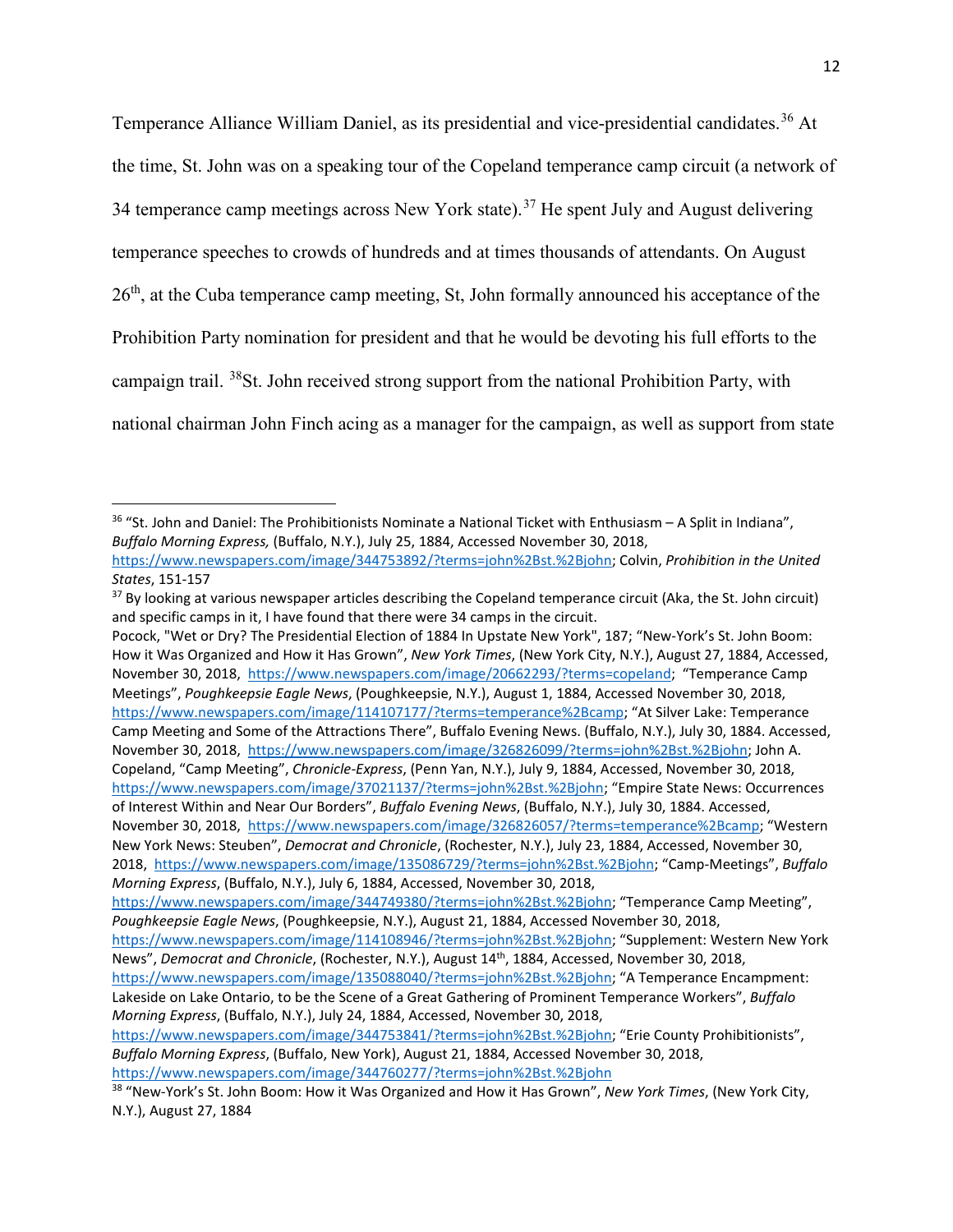and local party organizations. In various communities across the state, supporters established St. John and Daniels clubs to aid in the campaign.<sup>[39](#page-12-0)</sup> St. John sent much of his time campaigning across New York state. He gave speeches, in cities such as Buffalo, Rochester, New York City, Brooklyn, Olean, and Hornell, in which he promoted prohibition, spoke on various issues, and sought to attract greater support.<sup>[40](#page-12-1)</sup> The Republican Party had tried to convince St. John to drop

<https://www.newspapers.com/image/135089145/?terms=st.%2Bjohn%2Bport%2Bjervis>

<span id="page-12-0"></span> <sup>39</sup> Colvin, *Prohibition in the United States*, 145-165; Frances E. Finch and Frank J. Sibley, *John B. Finch. His life and work*, (New York: Funk and Wagnalls, 1888),

[https://babel.hathitrust.org/cgi/pt?id=loc.ark:/13960/t8qc0rz6v;view=1up;seq=13,](https://babel.hathitrust.org/cgi/pt?id=loc.ark:/13960/t8qc0rz6v;view=1up;seq=13) 351-365; "For St. John. Hon. John B. Finch Arraigns Rev. George E. Reed", *The Brooklyn Daily Eagle*, (Brooklyn, N.Y.). October 24, 1884, Accessed November 30, 2018, [https://www.newspapers.com/image/60777777/?terms=john%2Bst.%2Bjohn;](https://www.newspapers.com/image/60777777/?terms=john%2Bst.%2Bjohn) "Roscoe and St. John: Conklin Reported to Have Been Won by the Prohibitionists: Canvas of New York's Vote: The Sunday New Estimates in 47 Counties – They Show 55,225: A Total of 57,700 expected", *The Buffalo Sunday Morning News*  (Buffalo, N.Y.), September 28, 1884. Accessed, November 30, 2018,

[https://www.newspapers.com/image/354203571/?terms=john%2Bst.%2Bjohn;](https://www.newspapers.com/image/354203571/?terms=john%2Bst.%2Bjohn) "Strictly Personal", *Buffalo Evening News*, (Buffalo, N.Y.), September 24, 1884, Accessed, November 30, 2018,

[https://www.newspapers.com/image/326828342/?terms=john%2Bst.%2Bjohn;](https://www.newspapers.com/image/326828342/?terms=john%2Bst.%2Bjohn) *The Tribune Almanac and Political Register for 1883*, (New York : Greeley & McElrath, 1883),

[https://babel.hathitrust.org/cgi/pt?id=umn.31951002271737l;view=1up;seq=85,](https://babel.hathitrust.org/cgi/pt?id=umn.31951002271737l;view=1up;seq=85) 79; "Camp Meeting", *Chronicle-Express*, (Penn Yan, N.Y.), July 9, 1884; "Working for St. John", *The New York Times*, (New York City, N.Y.), August 31, 1884, Accessed November 30, 2018,

[https://www.newspapers.com/image/20662831/?terms=john%2Bst.%2Bjohn%2Bcamp;](https://www.newspapers.com/image/20662831/?terms=john%2Bst.%2Bjohn%2Bcamp) "For St. John: The Prohibitionists Buckling on Their Armor", *The Brooklyn Daily Eagle*, (Brooklyn, N.Y.), October 7, 1884, Accessed, November 30, 2018, [https://www.newspapers.com/image/60776259/?terms=john%2Bst.%2Bjohn;](https://www.newspapers.com/image/60776259/?terms=john%2Bst.%2Bjohn) "St. John in Town: The Prohibition Candidate Warmly Greeted in Buffalo", *Buffalo Evening News*, (Buffalo, N.Y.), October 24, 1884, Accessed, November 30, 2018,

[https://www.newspapers.com/image/326881387/?terms=john%2Bst.%2Bjohn;](https://www.newspapers.com/image/326881387/?terms=john%2Bst.%2Bjohn) "The Prohibitionists: They Met in Convention, Endorse Their National Candidates, Adopt Resolutions and Nominate County Ticket", *Buffalo Courier*, (Buffalo, N.Y.), August 22, 1884, Accessed, November 30, 2018,

[https://www.newspapers.com/image/354492510/?terms=john%2Bst.%2Bjohn;](https://www.newspapers.com/image/354492510/?terms=john%2Bst.%2Bjohn) "Convention of Prohibitionists: What the St. John Men and Women Did at Advent Hall Yesterday", *Democrat and Chronicle*, (Rochester, N.Y.), August 31, 1884, Accessed, November 30, 2018,

<span id="page-12-1"></span><sup>40</sup> "Gov. St. John Addresses Two Rousing Temperance Meetings", *The Buffalo Times,* (Buffalo, N.Y.), October 25, 1884, Accessed, November 30, 2018,

[https://www.newspapers.com/image/442960568/?terms=john%2Bst.%2Bjohn;](https://www.newspapers.com/image/442960568/?terms=john%2Bst.%2Bjohn) "Their Votes Not Thrown Away: St. John Tells His Political Friends Why They Should Support Him", *The New York Times*, (New York City, N.Y.), October 18, 1884, Accessed, November 30, 2018,

[https://www.newspapers.com/image/20346040/?terms=john%2Bst.%2Bjohn;](https://www.newspapers.com/image/20346040/?terms=john%2Bst.%2Bjohn) "St. John's Eastern Pilgrimage", *New York Tribune*, (New York City, N.Y.), October 18, 1884, Accessed, November 30, 2018,

[https://www.newspapers.com/image/467758918/?terms=john%2Bst.%2Bjohn;](https://www.newspapers.com/image/467758918/?terms=john%2Bst.%2Bjohn) Colvin, *Prohibition in the United States*, 161; "Vicinity Haps and Mishaps", *Dunkirk Evening Observer*, (Dunkirk, N.Y.), August 18, 1884, Accessed December 1, 2018, [https://www.newspapers.com/image/9197503/?terms=john%2Bst.%2Bjohn%2Bcamp;](https://www.newspapers.com/image/9197503/?terms=john%2Bst.%2Bjohn%2Bcamp) "St. John Interviewed", *Sunday Morning Herald*, (Olean, N.Y.), September 13, 1884, Accessed, December 1, 2018, [http://nyshistoricnewspapers.org/lccn/sn88074644/1884-09-13/ed-1/seq-](http://nyshistoricnewspapers.org/lccn/sn88074644/1884-09-13/ed-1/seq-1/#date1=07%2F01%2F1884&city=&date2=11%2F15%2F1884&searchType=advanced&SearchType=prox5&sequence=0&lccn=&index=11&words=John+St&proxdistance=5&county=Cattaraugus&to_year=1884&rows=20&ortext=&from_year=1884&proxtext=st.+john&phrasetext=&andtext=&dateFilterTyp)

[<sup>1/#</sup>date1=07%2F01%2F1884&city=&date2=11%2F15%2F1884&searchType=advanced&SearchType=prox5&sequen](http://nyshistoricnewspapers.org/lccn/sn88074644/1884-09-13/ed-1/seq-1/#date1=07%2F01%2F1884&city=&date2=11%2F15%2F1884&searchType=advanced&SearchType=prox5&sequence=0&lccn=&index=11&words=John+St&proxdistance=5&county=Cattaraugus&to_year=1884&rows=20&ortext=&from_year=1884&proxtext=st.+john&phrasetext=&andtext=&dateFilterTyp)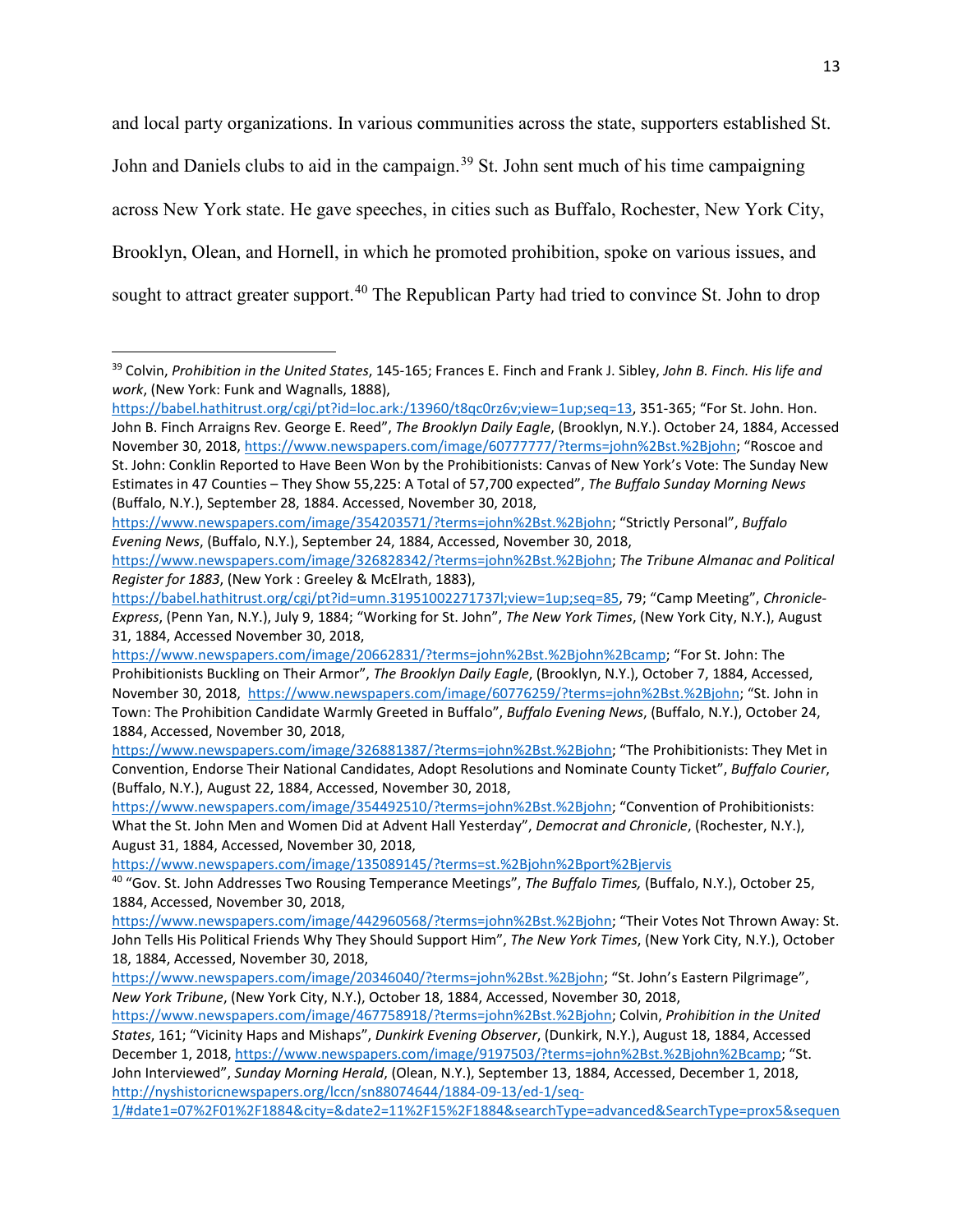out and when he refused, they began launching concentrated attacks against him. On October 13<sup>th</sup>, the New York Temperance Assembly (a small group of pro-Blaine Republican temperance supporters) released a public letter attacking St. John and urging temperance supporters to reject his campaign.<sup>[41](#page-13-0)</sup> Though, St. John's campaign persisted. On election day, St. John set a record high performance for the Prohibition Party with 25,006 votes statewide and over 147,000 votes nationwide, he succeeded in his goal of growing the Prohibition Party, and Blaine had lost New York.<sup>[42](#page-13-1)</sup>

The following images show the distribution of St. John's votes in New York on the county level. His vote totals were over 14 times larger than the 1880 prohibition party presidential candidate, Neal Dow. His 25,006 votes in New York were far greater than the less than 1,200 vote difference between James Blaine and Grover Cleveland in New York. There is a good case to be made that St. Johns strong performance in New York prevented Blaine from gathering enough support to win the state, and thus resulted in him losing the 1884 election to Grover Cleveland.

 $\overline{\phantom{a}}$ 

[ce=0&lccn=&index=11&words=John+St&proxdistance=5&county=Cattaraugus&to\\_year=1884&rows=20&ortext=&](http://nyshistoricnewspapers.org/lccn/sn88074644/1884-09-13/ed-1/seq-1/#date1=07%2F01%2F1884&city=&date2=11%2F15%2F1884&searchType=advanced&SearchType=prox5&sequence=0&lccn=&index=11&words=John+St&proxdistance=5&county=Cattaraugus&to_year=1884&rows=20&ortext=&from_year=1884&proxtext=st.+john&phrasetext=&andtext=&dateFilterTyp) [from\\_year=1884&proxtext=st.+john&phrasetext=&andtext=&dateFilterTyp](http://nyshistoricnewspapers.org/lccn/sn88074644/1884-09-13/ed-1/seq-1/#date1=07%2F01%2F1884&city=&date2=11%2F15%2F1884&searchType=advanced&SearchType=prox5&sequence=0&lccn=&index=11&words=John+St&proxdistance=5&county=Cattaraugus&to_year=1884&rows=20&ortext=&from_year=1884&proxtext=st.+john&phrasetext=&andtext=&dateFilterTyp)

<span id="page-13-0"></span><sup>&</sup>lt;sup>41</sup> The group was named the New York Temperance Assembly. Pocock accidently mislabeled them as the New York Temperance Society, which was a different temperance group. Though primary sources and Pocock's own cited source, Thomas, "The Return of the Democratic Party to Power in 1884", confirm that it was the New York Temperance Assembly.

Thomas, "The Return of the Democratic Party to Power in 1884", 218-220; "He Will Stick: St. John Declines to Retire from the Prohibition Ticket", *Brooklyn Daily Eagle*, (Brooklyn, N.Y.), October 13, 1884, Accessed, December 1, 2018, [https://www.newspapers.com/image/60776701/?terms=john%2Bst.%2Bjohn;](https://www.newspapers.com/image/60776701/?terms=john%2Bst.%2Bjohn) Andrew J. Jutkins, *Handbook of Prohibition 1885,* (Chicago: Lever Print, 1885),

[https://babel.hathitrust.org/cgi/pt?id=mdp.39015002350448;view=1up;seq=5,](https://babel.hathitrust.org/cgi/pt?id=mdp.39015002350448;view=1up;seq=5) 82-92; Pocock, "Wet or Dry? The Presidential Election of 1884 In Upstate New York", 187

<span id="page-13-1"></span><sup>42</sup> He Will Stick: St. John Declines to Retire from the Prohibition Ticket", *Brooklyn Daily Eagle*, (Brooklyn, N.Y.), October 13, 1884; Jutkins, *Hand-book of Prohibition 1885*, 82-92; *The Tribune Almanac and Political Register for 1885*, 87; Colvin, *Prohibition in the United States*, 145-183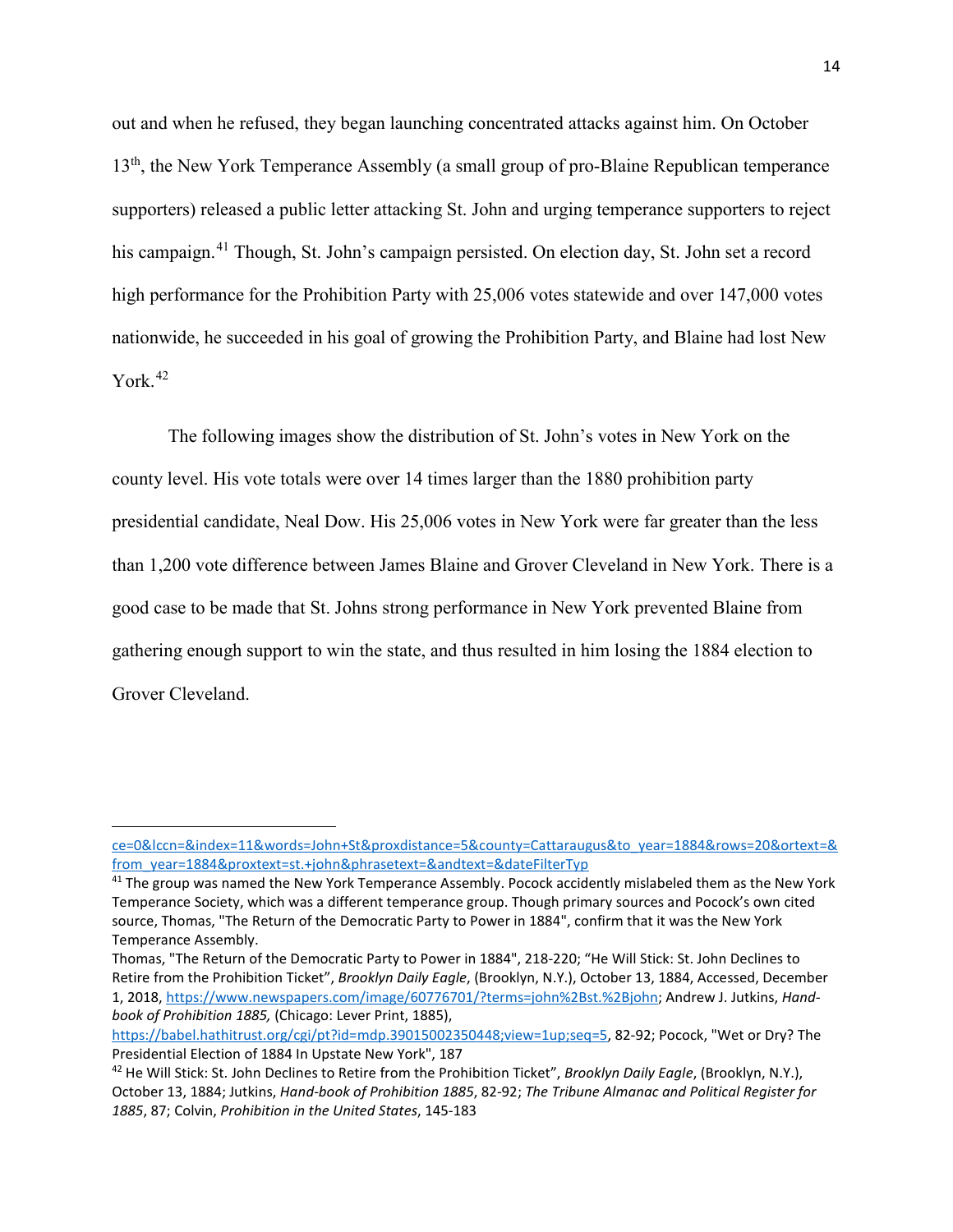

The county level results show that St. John had his strongest results tended to be in Western and Central New York. This distribution of votes reflects the dynamics of St. John's support, and in combination with other sources of information, help to understand the dynamics of St. John's support.<sup>[43](#page-14-0)</sup>

One important factor in helping to explain St. John's support was the Copeland temperance camp circuit. John Copeland was a Methodist preacher and temperance activist from Lancaster, New York. In the early 1880's, he began organizing a network of Temperance meeting camps in New York state. The camps were attended largely by interest people in local communities, acted as a forum for grassroots temperance messaging and organizing, while also forming a broader network for temperance activism. The camp circuit included a group of prominent temperance figures, who delivered speeches at the different camps.<sup>[44](#page-14-1)</sup> By 1884, the Copeland circuit had 34 camps access New York state (mostly in Western and Central New York), and the camp events were often attended by hundreds and at times thousands of people.<sup>[45](#page-14-2)</sup>

<span id="page-14-0"></span> <sup>43</sup> *The Tribune Almanac and Political Register for 1885*, 87

<span id="page-14-2"></span><span id="page-14-1"></span><sup>44</sup> "New-York's St. John Boom: How it Was Organized and How it Has Grown", *New York Times*, (New York City, N.Y.), August 27, 1884; Pocock, "Wet or Dry? The Presidential Election of 1884 In Upstate New York", 187 <sup>45</sup> "New-York's St. John Boom: How it Was Organized and How it Has Grown", *New York Times*, (New York City, N.Y.), August 27, 1884; Pocock, "Wet or Dry? The Presidential Election of 1884 In Upstate New York", 187;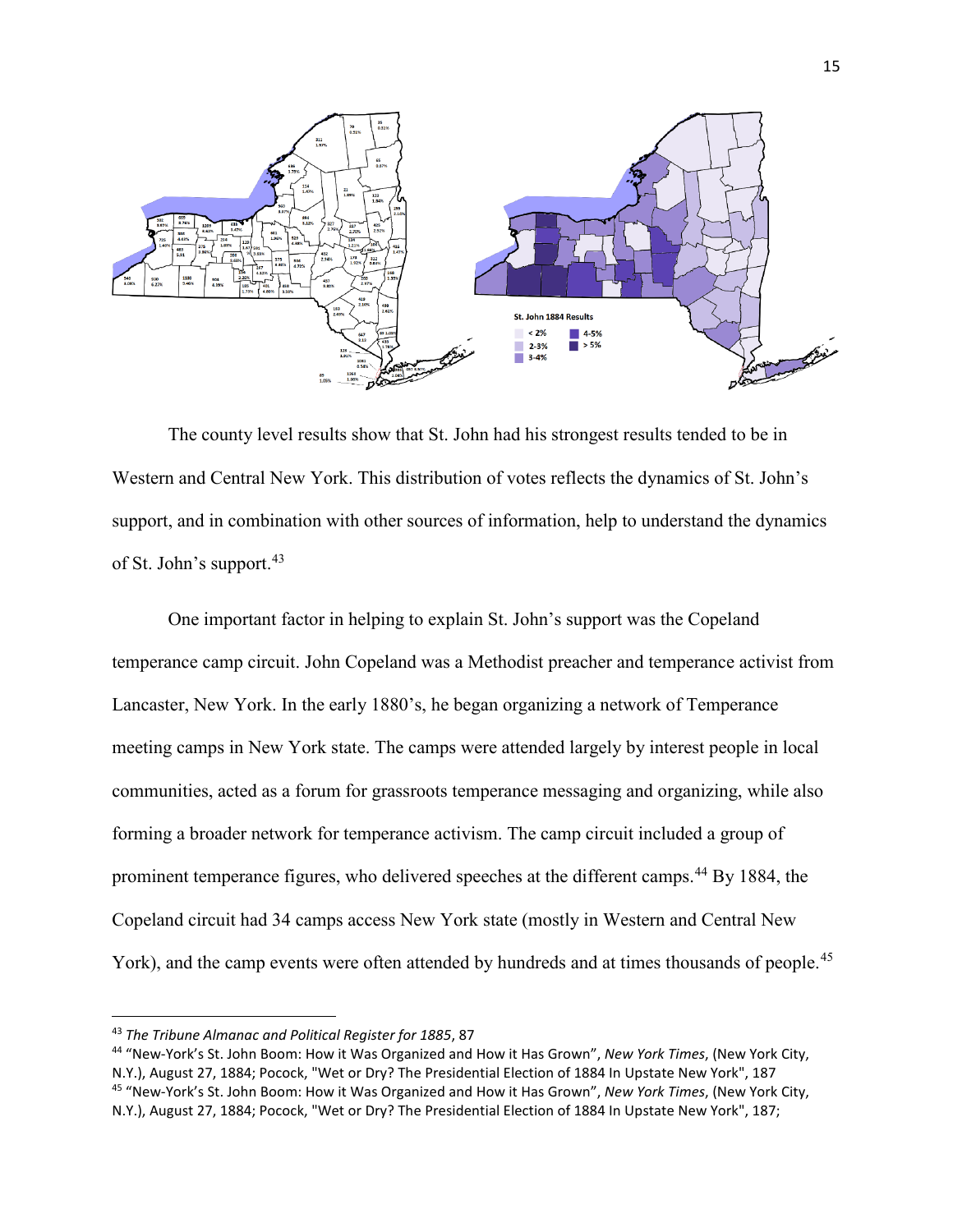Some camps, such as the ones at Cuba and Silver Lake, attracted crowds larger the populations of the places they were held. Most of these camps were held in counties whose populations only numbered in the tens of thousands.<sup>[46](#page-15-0)</sup> The camp meetings received widespread media attention, ranging from local newspapers, such the *Sunday Morning Herald* in Olean, to major newspapers, such as the *New York Times*. [47](#page-15-1) The Copeland temperance camp meetings were significant social events that were able to attract the attention of a lot of people in New York.

St. John was one of the central speakers on the Copeland circuit, he was on a speaking tour of them when he received the Prohibition Party nomination, and spent the next several weeks completing the tour. This provided St. John with increased name recognition among protemperance, prohibition supporting New Yorkers, and provided opportunities for him to canvas

l

<sup>&</sup>quot;Temperance Camp Meetings", *Poughkeepsie Eagle News*, (Poughkeepsie, N.Y.), August 1, 1884; "At Silver Lake: Temperance Camp Meeting and Some of the Attractions There", Buffalo Evening News. (Buffalo, N.Y.), July 30, 1884.; John A. Copeland, "Camp Meeting", *Chronicle-Express*, (Penn Yan, N.Y.), July 9, 1884; "Empire State News: Occurrences of Interest Within and Near Our Borders", *Buffalo Evening News*, (Buffalo, N.Y.), July 30, 1884; "Western New York News: Steuben", *Democrat and Chronicle*, (Rochester, N.Y.), July 23, 1884; "Camp-Meetings", *Buffalo Morning Express*, (Buffalo, N.Y.), July 6, 1884; "Temperance Camp Meeting", *Poughkeepsie Eagle News*, (Poughkeepsie, N.Y.),; "Supplement: Western New York News", *Democrat and Chronicle*, (Rochester, N.Y.), August 14<sup>th</sup>, 1884; "A Temperance Encampment: Lakeside on Lake Ontario, to be the Scene of a Great Gathering of Prominent Temperance Workers", *Buffalo Morning Express*, (Buffalo, N.Y.), July 24, 1884; "Erie County Prohibitionists", *Buffalo Morning Express*, (Buffalo, New York), August 21, 1884

<span id="page-15-0"></span><sup>46</sup> Cuba had a population of about 2,200, and reported camp meting attendance was between 3,000 and 7,000. Silver lake is in the town of Perry which had about 2,500 residents, and the Silver Lake camp meeting's attendance was reported at 3,000.

Bureau of the Census, *1880 Census: Volume 1. Statistics of the Population of the United States*, 263-277; New-York's St. John Boom: How it Was Organized and How it Has Grown", *New York Times*, (New York City, N.Y.), August 27, 1884; "Formally Notified: The Prohibition Candidates Informed of Their Nomination", *The New York Times*, (New York City, N.Y.), August 26, 1884, Accessed December 1, 2018,

[https://www.newspapers.com/image/20662187/?terms=john%2Bst.%2Bjohn;](https://www.newspapers.com/image/20662187/?terms=john%2Bst.%2Bjohn) "Western New York News: Allegany", *Democrat and Chronicle*, (Rochester, N.Y.), August 28, 1884, Accessed, November 30, 2018, [https://www.newspapers.com/image/135088894/?terms=john%2Bst.%2Bjohn%2Bcamp;](https://www.newspapers.com/image/135088894/?terms=john%2Bst.%2Bjohn%2Bcamp) "Empire State News: Occurrences of Interest Within and Near Our Borders", *Buffalo Evening News*, (Buffalo, N.Y.), October 22, 1884, Accessed, November 30, 2018,<https://www.newspapers.com/image/326880871/?terms=john%2Bst.%2Bjohn>

<span id="page-15-1"></span><sup>47</sup> New-York's St. John Boom: How it Was Organized and How it Has Grown", *New York Times*, (New York City, N.Y.), August 27, 1884; "St. John Interviewed", *Sunday Morning Herald*, (Olean, N.Y.), September 13, 1884; Pocock, "Wet or Dry? The Presidential Election of 1884 In Upstate New York", 187-188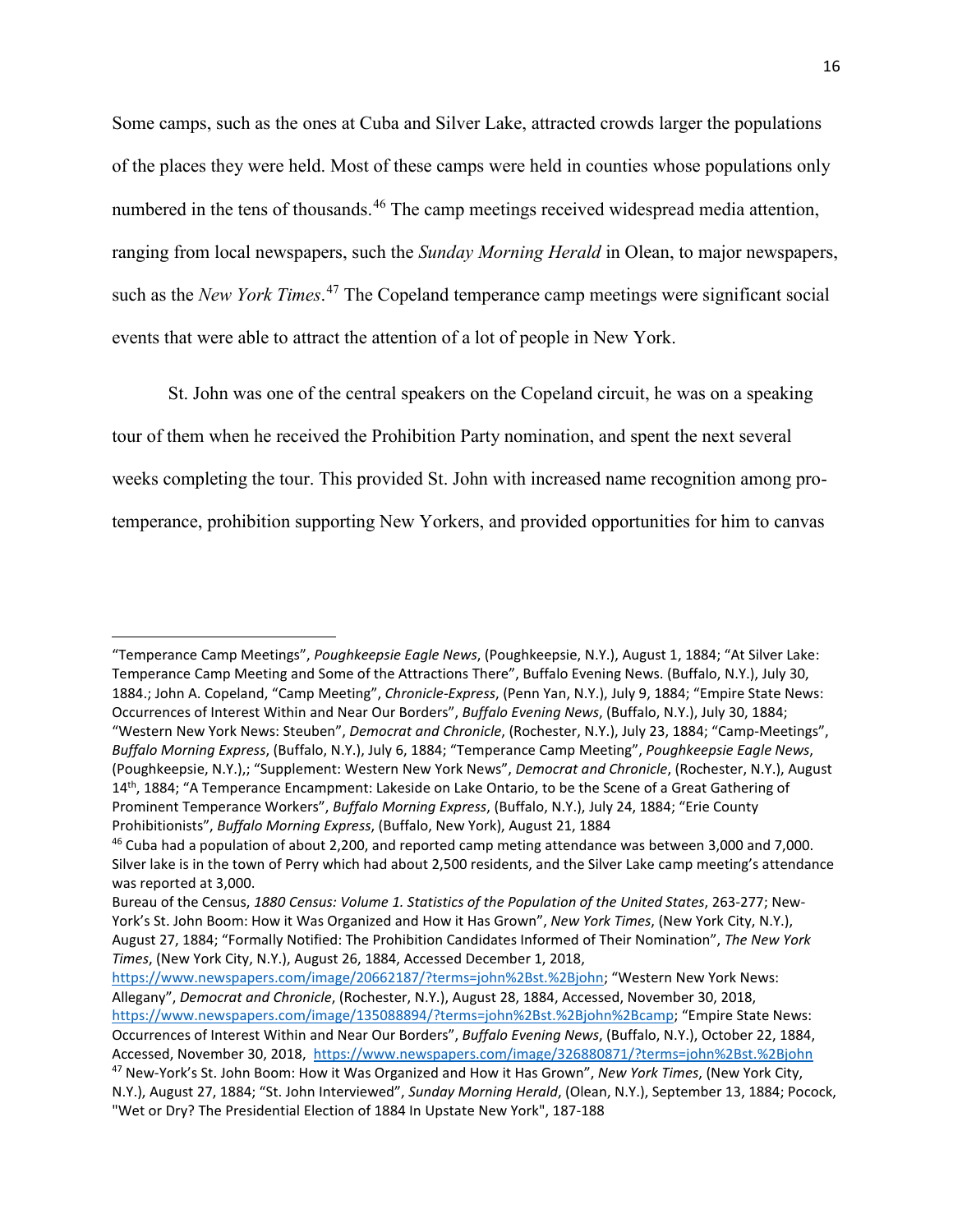much of the state.<sup>[48](#page-16-0)</sup> John Copeland strongly supported St. John's campaign. He used his network of temperance camps to promote St. John and to help organize St. John and Daniels clubs in communities across upstate New York. In a *New York Times* interview, Copeland stated his hope that the temperance camp circuit will attract support for St. John, and states that the Cuba temperance camp had helped in establishing St. John and Daniels clubs in many communities in Allegany and Cattaraugus County.[49](#page-16-1)

Copeland saw his temperance camp circuit as an important source of support for St. John. Colvin noted the Copeland circuit in his account of St. John's campaign, Pocock described it as directly contributing to St. John's support in Western New York.<sup>[50](#page-16-2)</sup> Though neither Colvin or Pocock directly compared the locations of the Copeland temperance camp circuit and St. John's speeches with the distribution of St. John's vote results. I compiled a list of temperance camp locations from newspaper articles and then analyzed the relation between them and county level election results.

<span id="page-16-0"></span> <sup>48</sup> New-York's St. John Boom: How it Was Organized and How it Has Grown", *New York Times*, (New York City, N.Y.), August 27, 1884; "St. John Interviewed", *Sunday Morning Herald*, (Olean, N.Y.), September 13, 1884; Pocock, "Wet or Dry? The Presidential Election of 1884 In Upstate New York", 187-188

<span id="page-16-2"></span><span id="page-16-1"></span><sup>49</sup> New-York's St. John Boom: How it Was Organized and How it Has Grown", *New York Times*, (New York City, N.Y.), August 27, 1884; "St. John Interviewed", *Sunday Morning Herald*, (Olean, N.Y.), September 13, 1884 <sup>50</sup> Pocock, "Wet or Dry? The Presidential Election of 1884 In Upstate New York", 187; Colvin, *Prohibition in the United States*, 161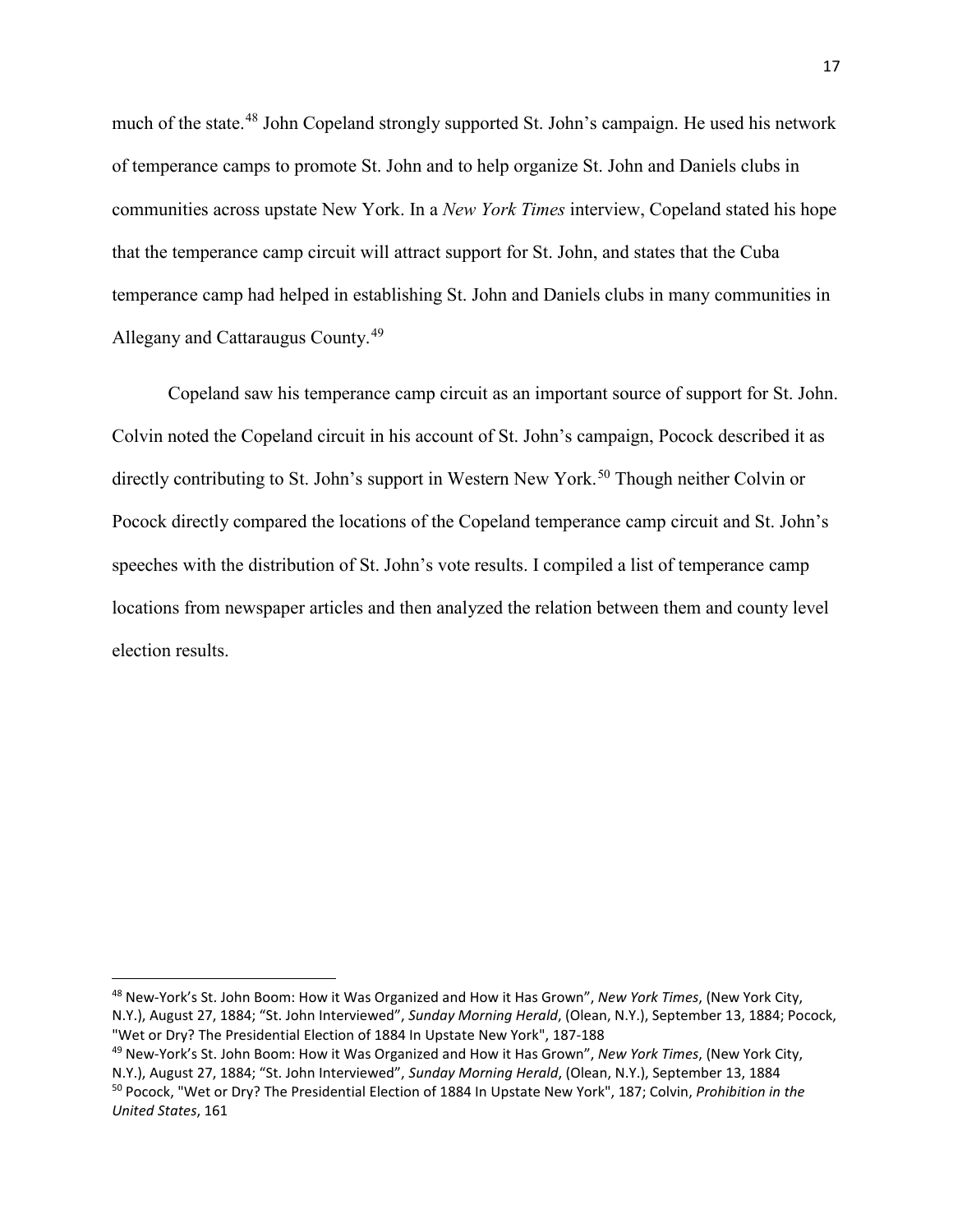

The results show a correlation between the presence of the temperance camps/ speeches by St. John and St. John's election results. Counties that had temperance camps visited by St. John had an average of 3.93% of their vote go to St. John. Counties that had Copeland temperance camps not visited by St. John averaged 3.31% (3.18% for counties that only had a camp not visited by St. John). Counties with that had other reported visits by St. John averaged 2.87% (0.87% for counties that just had a St. John speech and no Copeland temperance camps). Counties with Copeland temperance camps averaged 3.77%, counties with a camp or a speech averaged 3.61%, and counties without camps or speeches averaged 2.24%. These results support the notion that the Copeland temperance camp circuit helped generate support for St. John's campaign. $51$ 

<span id="page-17-0"></span><sup>&</sup>lt;sup>51</sup> Note that the calculations for St. John's other speeches are based off of 6 cities that St. John was reported to have spoken in either news report or in secondary sources. Colvin writes that St. John had spoken at 11 cities in New York state, but did not list all of them, and I was only able to find 6. It's uncertain whether or how much these results might change if I knew the other 5 cities. But I think that the available data is still sufficient to demonstrate the likely influence of the Copeland temperance camp circuit.

*The Tribune Almanac and Political Register for 1885*, 87; New-York's St. John Boom: How it Was Organized and How it Has Grown", *New York Times*, (New York City, N.Y.), August 27, 1884; Pocock, "Wet or Dry? The Presidential Election of 1884 In Upstate New York", 187; "Temperance Camp Meetings", *Poughkeepsie Eagle News*, (Poughkeepsie, N.Y.), August 1, 1884; "At Silver Lake: Temperance Camp Meeting and Some of the Attractions There", Buffalo Evening News. (Buffalo, N.Y.), July 30, 1884.; John A. Copeland, "Camp Meeting", *Chronicle-Express*,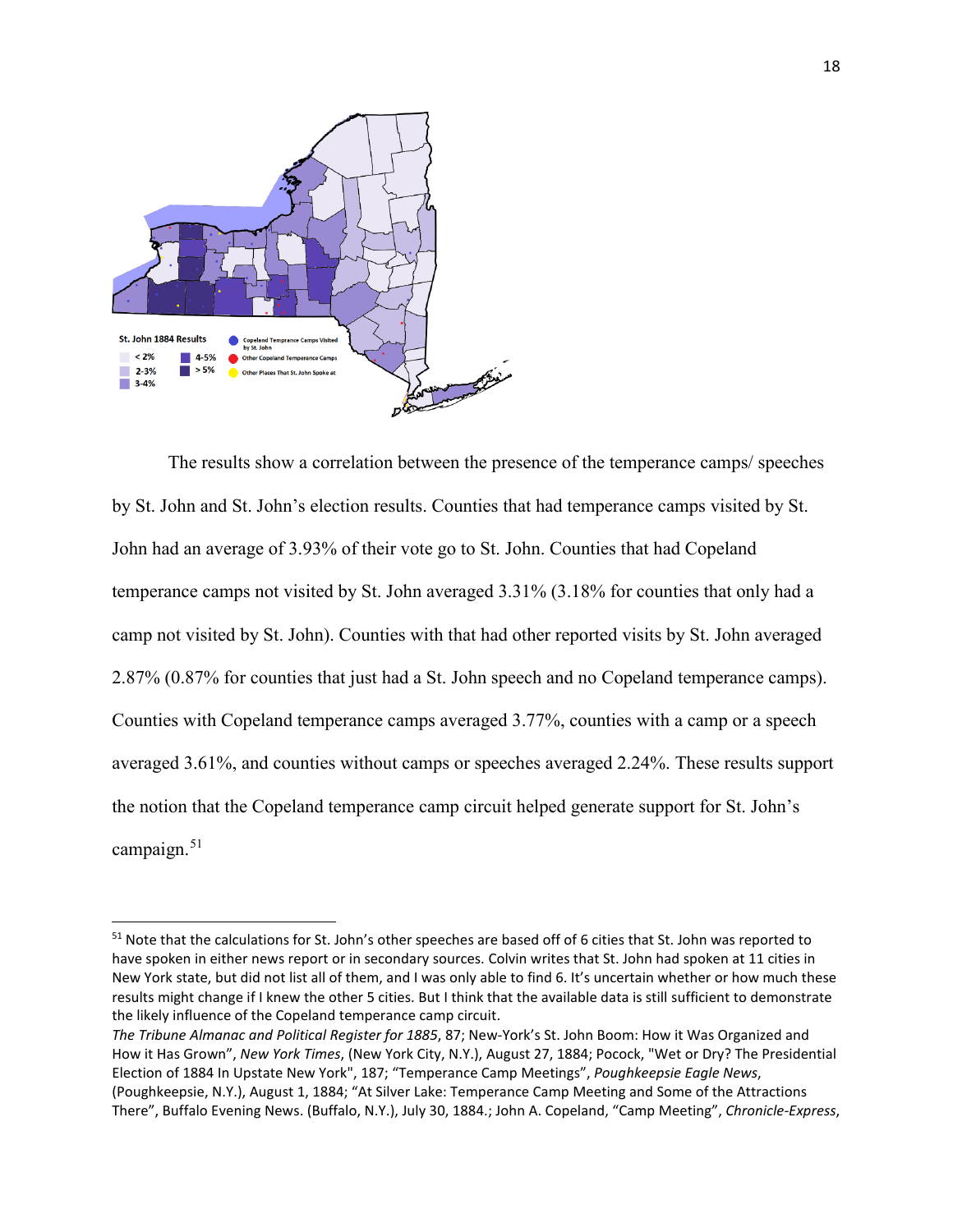The St. John campaign also received support from members of various temperance organizations in the state. As the only presidential candidate who fully endorsed Prohibition, St. John received support from many members of the WCTU and from other Prohibition supporting women.<sup>[52](#page-18-0)</sup> Although women couldn't vote at the time, they could act as campaign volunteers or use their connections in their communities to promote St. John. The Prohibition Party (which from its founding had supported women's suffrage and admitted women as full members of the party) was fairly adept at using women volunteers in its campaigns.<sup>[53](#page-18-1)</sup> The New York Conference Temperance Society endorsed St. John.<sup>[54](#page-18-2)</sup> The New York branch of the Good Templars was officially neutral in the election, but a large segment of them supported St. John.<sup>[55](#page-18-3)</sup> The National Temperance Society was also officially neutral, but St. John did receive an endorsement from

l

<sup>(</sup>Penn Yan, N.Y.), July 9, 1884; "Empire State News: Occurrences of Interest Within and Near Our Borders", *Buffalo Evening News*, (Buffalo, N.Y.), July 30, 1884; "Western New York News: Steuben", *Democrat and Chronicle*, (Rochester, N.Y.), July 23, 1884; "Camp-Meetings", *Buffalo Morning Express*, (Buffalo, N.Y.), July 6, 1884; "Temperance Camp Meeting", *Poughkeepsie Eagle News*, (Poughkeepsie, N.Y.),; "Supplement: Western New York News", *Democrat and Chronicle*, (Rochester, N.Y.), August 14th, 1884; "A Temperance Encampment: Lakeside on Lake Ontario, to be the Scene of a Great Gathering of Prominent Temperance Workers", *Buffalo Morning Express*, (Buffalo, N.Y.), July 24, 1884; "Erie County Prohibitionists", *Buffalo Morning Express*, (Buffalo, New York), August 21, 1884; "Gov. St. John Addresses Two Rousing Temperance Meetings", *The Buffalo Times,* (Buffalo, N.Y.), October 25, 1884; "Their Votes Not Thrown Away: St. John Tells His Political Friends Why They Should Support Him", *The New York Times*, (New York City, N.Y.), October 18, 1884; "St. John's Eastern Pilgrimage", *New York Tribune*, (New York City, N.Y.), October 18, 1884; Colvin, *Prohibition in the United States*, 161; "Vicinity Haps and Mishaps", *Dunkirk Evening Observer*, (Dunkirk, N.Y.), August 18, 1884; "St. John Interviewed", *Sunday Morning Herald*, (Olean, N.Y.), September 13, 1884

<span id="page-18-0"></span><sup>52</sup> Colvin, *Prohibition in the United States*, 123-165; Pocock, "Wet or Dry? The Presidential Election of 1884 In Upstate New York", 184-185; "The Prohibitionists: They Met in Convention, Endorse Their National Candidates, Adopt Resolutions and Nominate County Ticket", *Buffalo Courier*, (Buffalo, N.Y.), August 22, 1884; "Very Bitter: Blaine Church People Against St. John", *Brooklyn Daily Eagle*, (Brooklyn, N.Y.), October 17, 1884, Accessed, December 6, 2018, <https://www.newspapers.com/image/60777090/?terms=john%2Bst.%2Bjohn> <sup>53</sup> Andersen, *The Politics of Prohibition*, 60-106

<span id="page-18-2"></span><span id="page-18-1"></span><sup>54</sup> "Temperance at Ocean Grove", *New York Times*, (New York City N.Y.), July 30, 1884, Accessed, December 6, 2018, <https://www.newspapers.com/image/20659360/?terms=john%2Bst.%2Bjohn>

<span id="page-18-3"></span><sup>55</sup> "Not for St. John: Actions of the Prohibitionists Last Night", *The Buffalo Commercial*. (Buffalo, N.Y.), September 30, 1884, Accessed, December 6, 2018,

[https://www.newspapers.com/image/269444005/?terms=john%2Bst.%2Bjohn;](https://www.newspapers.com/image/269444005/?terms=john%2Bst.%2Bjohn) Finch and Sibley, *John B. Finch. His life and work*, 82-317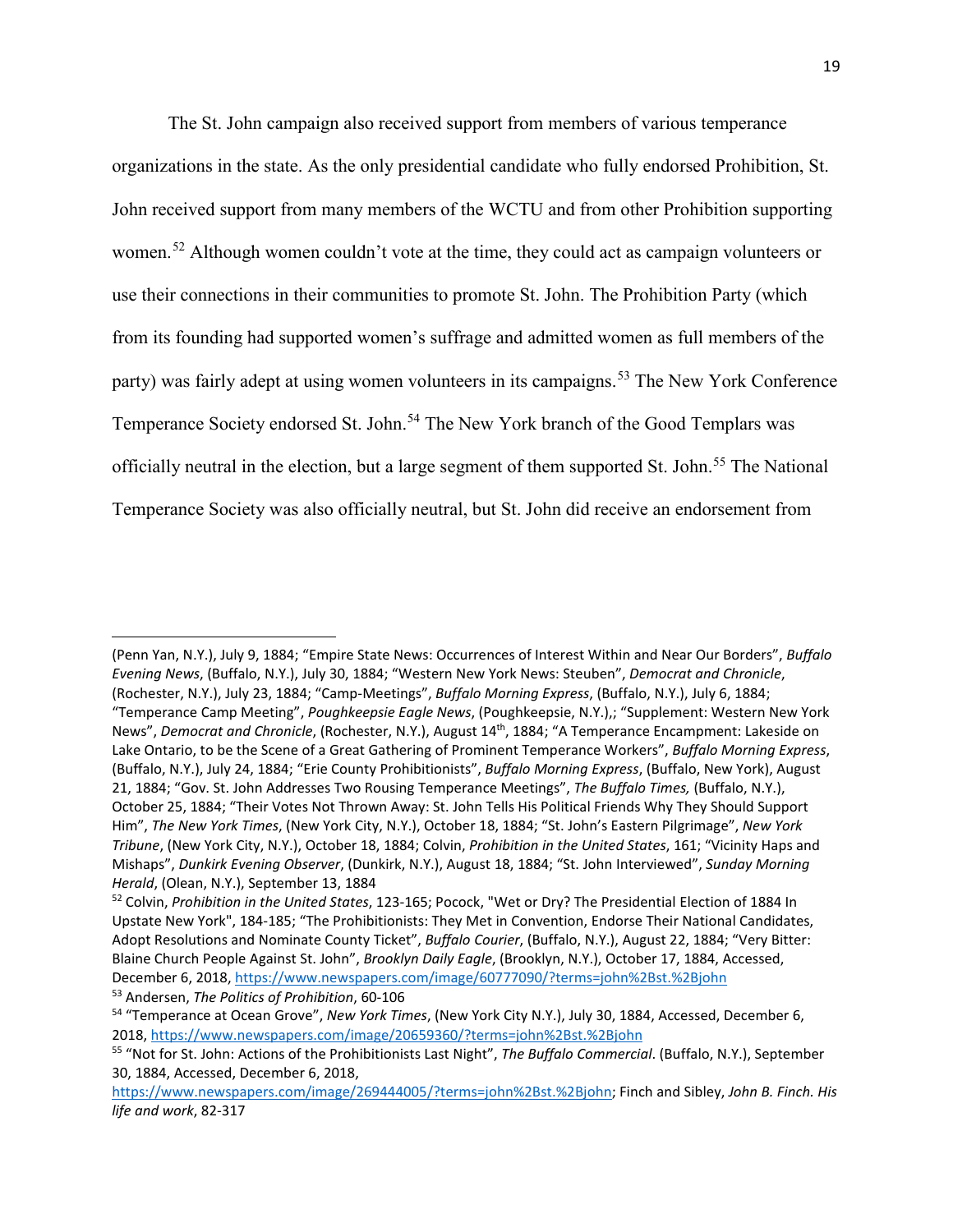John Stearns, one of its leading figures.<sup>[56](#page-19-0)</sup> Overall, St. John was able to attract support from a fair amount of the state's temperance advocates.

The St. John campaign received strong backing from the national Prohibition Party and its leadership. At 1884 Prohibition Party national convention, John Finch became the national chairman. Finch was 32-year-old temperance activist, from Lincklaen, New York. He was an activist and organizer for the International Order of Good Templars (a major fraternal organization of temperance supporters) in New York (1872-1877) and Nebraska (1877-1884), as well as a speaker on the Copeland circuit.<sup>[57](#page-19-1)</sup> In the campaign, John Finch was also St. John's campaign manager. Finch organized Prohibition Party campaign efforts, managed St. John's campaign tours, and worked to fend off Republican attempts to drive St. John out of the race. Finch was a key figure involved in the campaign's decision to focus much of its efforts in New York. Colvin states that Finch "discerned the value that wielding the balance of power in pivotal states", and made the decision to concentrate on New York state and other strategic centers.<sup>[58](#page-19-2)</sup> And both St. John and Finch stated that they intended the 1884 election to be a step in making the Prohibition Party a major national political force.<sup>[59](#page-19-3)</sup>

The St. John Campaign also received support from state and local Prohibition Party organizations. The New York Prohibition Party worked to promote St. John's campaign, to ensure his ballot access, and coordinate local party efforts. The St. John campaign received help

<span id="page-19-0"></span> <sup>56</sup> "For St. John. Hon. John B. Finch Arraigns Rev. George E. Reed", *The Brooklyn Daily Eagle*, (Brooklyn, N.Y.). October 24, 1884; "John Stearns: A Prohibition Party Founding Father", *New York Prohibition Party*, (New York state), February, 2018, [https://docs.wixstatic.com/ugd/2cc7be\\_d29d627650ae411fad14621888223af2.pdf;](https://docs.wixstatic.com/ugd/2cc7be_d29d627650ae411fad14621888223af2.pdf)<br><sup>57</sup> Finch and Sibley, John B. Finch. His life and work, 1-317; "Supplement: Western New York News", Democrat and

<span id="page-19-1"></span>*Chronicle*, (Rochester, N.Y.), August 14th, 1884; Colvin, *Prohibition in the United States*, 143; "Camp Meeting", *Chronicle-Express*, (Penn Yan, N.Y.), July 9, 1884

<span id="page-19-3"></span><span id="page-19-2"></span><sup>58</sup> Finch and Sibley, *John B. Finch. His life and work*, 349-371; Colvin, *Prohibition in the United States*, 161-162 <sup>59</sup> Finch and Sibley, *John B. Finch. His life and work*, 349-371; Colvin, *Prohibition in the United States*, 161-162; "Gov. St. John Addresses Two Rousing Temperance Meetings", *The Buffalo Times,* (Buffalo, N.Y.), October 25, 1884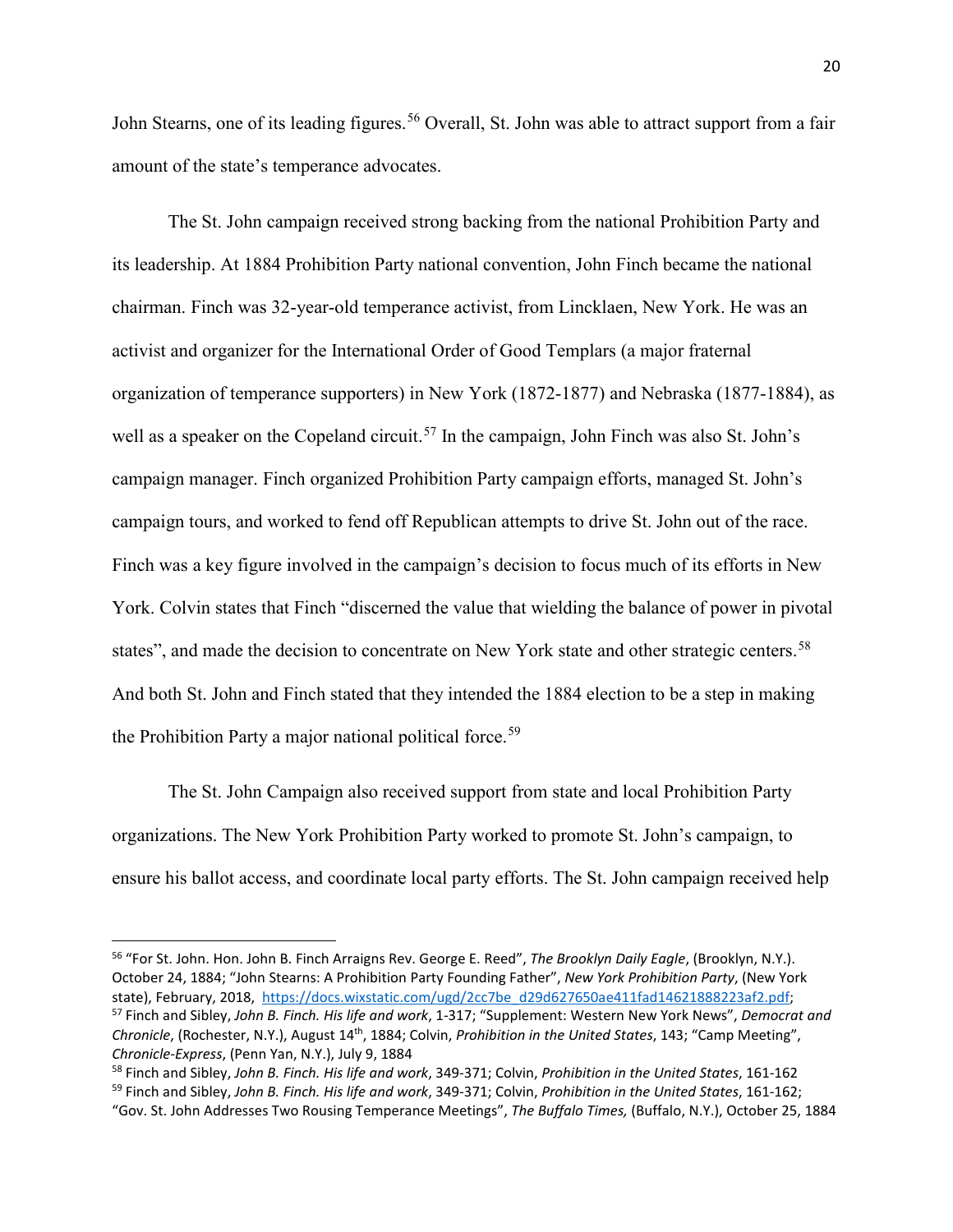statewide from Professor Alphonso A. Hopkins and Rev. William H. Boole. Hopkins was the Prohibition Party candidate for governor in 1882, and Boole was the candidate for lieutenant governor. Hopkins and Boole had a strong performance in 1882, with over 25,000 votes. In the 1884 election, they campaigned for St. John.<sup>60</sup>

Local Prohibition Party organizations, such as the Erie County Prohibition Party, the Monroe County Prohibition Party, the New York County Prohibition Party, and the Brooklyn County Prohibition Party, worked to organize meetings and events, promoted and coordinated with local St. John and Daniels clubs, raised money, and worked to run Prohibition Party candidates for various down-ticket offices.<sup>[61](#page-20-1)</sup> Overall, St. John had a system of national, state, and local Prohibition Party organization to help support his campaign.

To understand St. John's campaign, it is important to consider what kind of third-party campaign St. John was running. In the essay, "Three's a crowd? The Nader vote in the 2000 presidential, election in U.S. metropolitan areas", social scientists Thomas R. Hothschild and Michal Wallace put forward the notion that there are different types of third-party presidential campaign approaches. The categorize them into three groups of based a campaigns goals and approaches: National campaigns (where the campaign operates nationwide and devotes significant resources toward trying to win the presidency), Regional campaigns (where the

<span id="page-20-1"></span><sup>61</sup> "Gov. St. John Addresses Two Rousing Temperance Meetings", *The Buffalo Times,* (Buffalo, N.Y.), October 25, 1884,; "The Prohibitionists: They Met in Convention, Endorse Their National Candidates, Adopt Resolutions and Nominate County Ticket", *Buffalo Courier*, (Buffalo, N.Y.), August 22, 1884; "Concerning Some People", *The Buffalo Sunday Morning News*, (Buffalo, N.Y.), September 21, 1884, Accessed December 2, 2018,

<span id="page-20-0"></span> <sup>60</sup> "Camp Meeting", *Chronicle-Express*, (Penn Yan, N.Y.), July 9, 1884; "Roscoe and St. John: Conklin Reported to Have Been Won by the Prohibitionists: Canvas of New York's Vote: The Sunday New Estimates in 47 Counties – They Show 55,225: A Total of 57,700 expected", *The Buffalo Sunday Morning News* (Buffalo, N.Y.), September 28, 1884; "For St. John: The Prohibitionists Buckling on Their Armor", *The Brooklyn Daily Eagle*, (Brooklyn, N.Y.), October 7, 1884; *The Tribune Almanac and Political Register for 1883*, 79

[https://www.newspapers.com/image/354203564/?terms=john%2Bst.%2Bjohn;](https://www.newspapers.com/image/354203564/?terms=john%2Bst.%2Bjohn) "Convention of Prohibitionists: What the St. John Men and Women Did at Advent Hall Yesterday", *Democrat and Chronicle*, (Rochester, N.Y.), August 31, 1884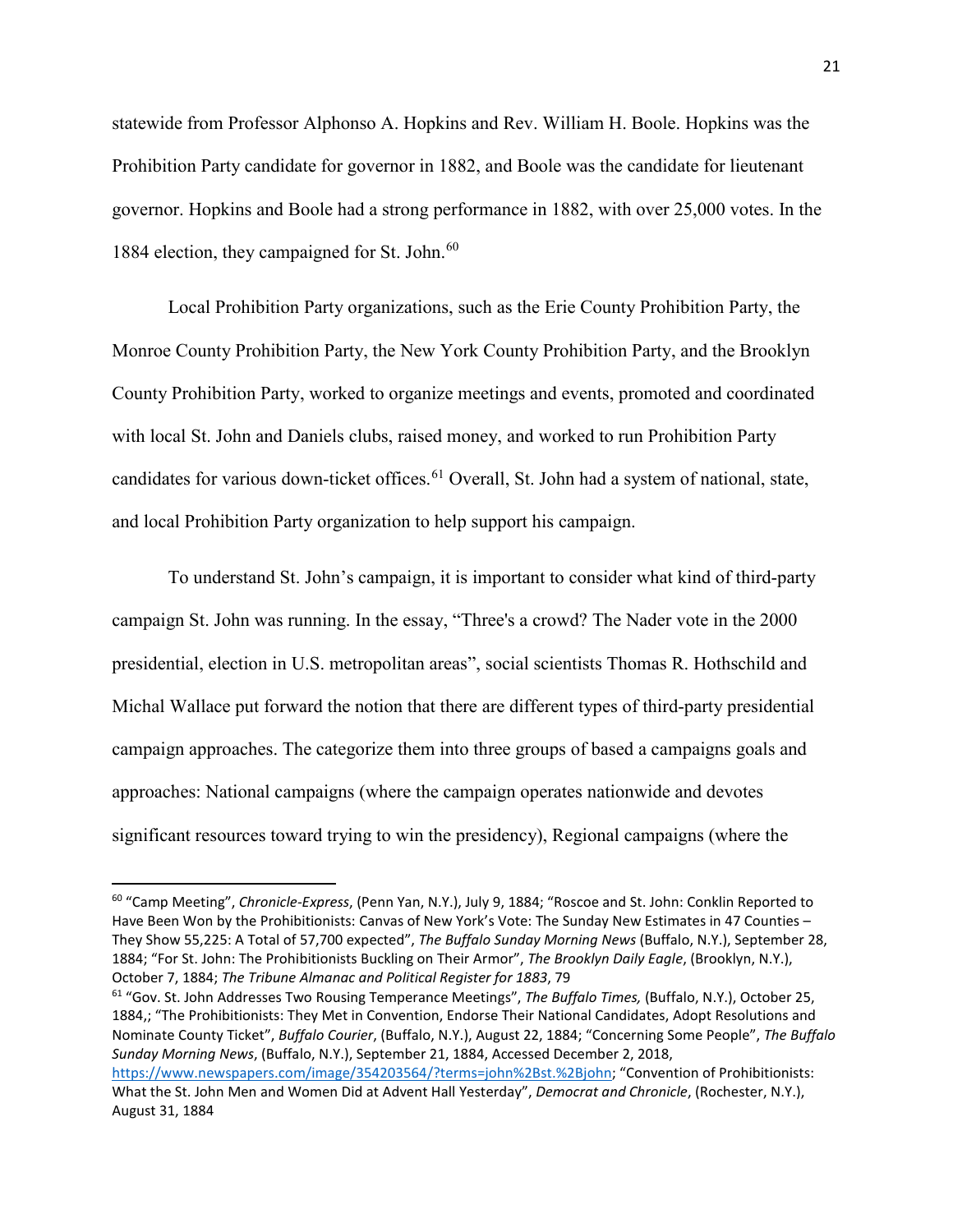campaign focuses on trying to appeal to voters in certain part of the country and often seeks to affect the balance of the election), and Urban campaigns (campaigns where the candidate to attract support for a developing political movement and tends to focus on cities as a cost-effective way of attracting media attention and voters).<sup>[62](#page-21-0)</sup> In some ways, St. John's campaign can be regarded as regional. St. John's campaign focused heavily on New York and other parts of the Northeast and Midwest, where there was a strong presence of Prohibition supporters and other reformists.[63](#page-21-1)

But St. John's campaign in New York can also be seen as a sort of modified Urban approach. St. John's campaign sought to use ideological appeals to attract support for the Prohibition Party as part of an effort towards long-term growth.<sup>[64](#page-21-2)</sup> In the early part of the campaign, St. John was able to use temperance camps as a cost-effective way to gain media attention and reach out to voters. Though these were largely targeted toward more rural, small town, voters.<sup>[65](#page-21-3)</sup> In the later part of the campaign held speeches and rallies in several cities across the state. These events not only reached out to the residents of these cities, but brought together St. John supports from across the area. [66](#page-21-4) When St. John spoke at Chickering Hall in New York

<span id="page-21-0"></span> $62$  Thomas R. Hochschild and Michael Wallace, "Three's a Crowd? the Nader Vote in the 2000 Presidential, Election in U.S. Metropolitan Areas", *The Social Science Journal* 48, no. 4 (2011): 575-588

<span id="page-21-1"></span><sup>63</sup> Colvin, *Prohibition in the United States*, 145-165; Pocock, "Wet or Dry? The Presidential Election of 1884 In Upstate New York", 174-190; Andersen, *The Politics of Prohibition*, 99-142; Hochschild and Wallace, "Three's a Crowd? the Nader Vote in the 2000 Presidential, Election in U.S. Metropolitan Areas", 575-588

<span id="page-21-2"></span><sup>64</sup> Hochschild and Wallace, "Three's a Crowd? the Nader Vote in the 2000 Presidential, Election in U.S. Metropolitan Areas", 575-588; "Gov. St. John Addresses Two Rousing Temperance Meetings", *The Buffalo Times,* (Buffalo, N.Y.), October 25, 1884; Colvin, *Prohibition in the United States*, 145-165

<span id="page-21-3"></span><sup>65</sup> New-York's St. John Boom: How it Was Organized and How it Has Grown", *New York Times*, (New York City, N.Y.), August 27, 1884; "St. John Interviewed", *Sunday Morning Herald*, (Olean, N.Y.), September 13, 1884; Pocock, "Wet or Dry? The Presidential Election of 1884 In Upstate New York", 187-188

<span id="page-21-4"></span><sup>66</sup> "Gov. St. John Addresses Two Rousing Temperance Meetings", *The Buffalo Times,* (Buffalo, N.Y.), October 25, 1884; "Their Votes Not Thrown Away: St. John Tells His Political Friends Why They Should Support Him", *The New York Times*, (New York City, N.Y.), October 18, 1884; "St. John's Eastern Pilgrimage", *New York Tribune*, (New York City, N.Y.), October 18, 1884; Colvin, *Prohibition in the United States*, 161; "Vicinity Haps and Mishaps", *Dunkirk Evening Observer*, (Dunkirk, N.Y.), August 18, 1884; "St. John Interviewed", *Sunday Morning Herald*, (Olean, N.Y.), September 13, 1884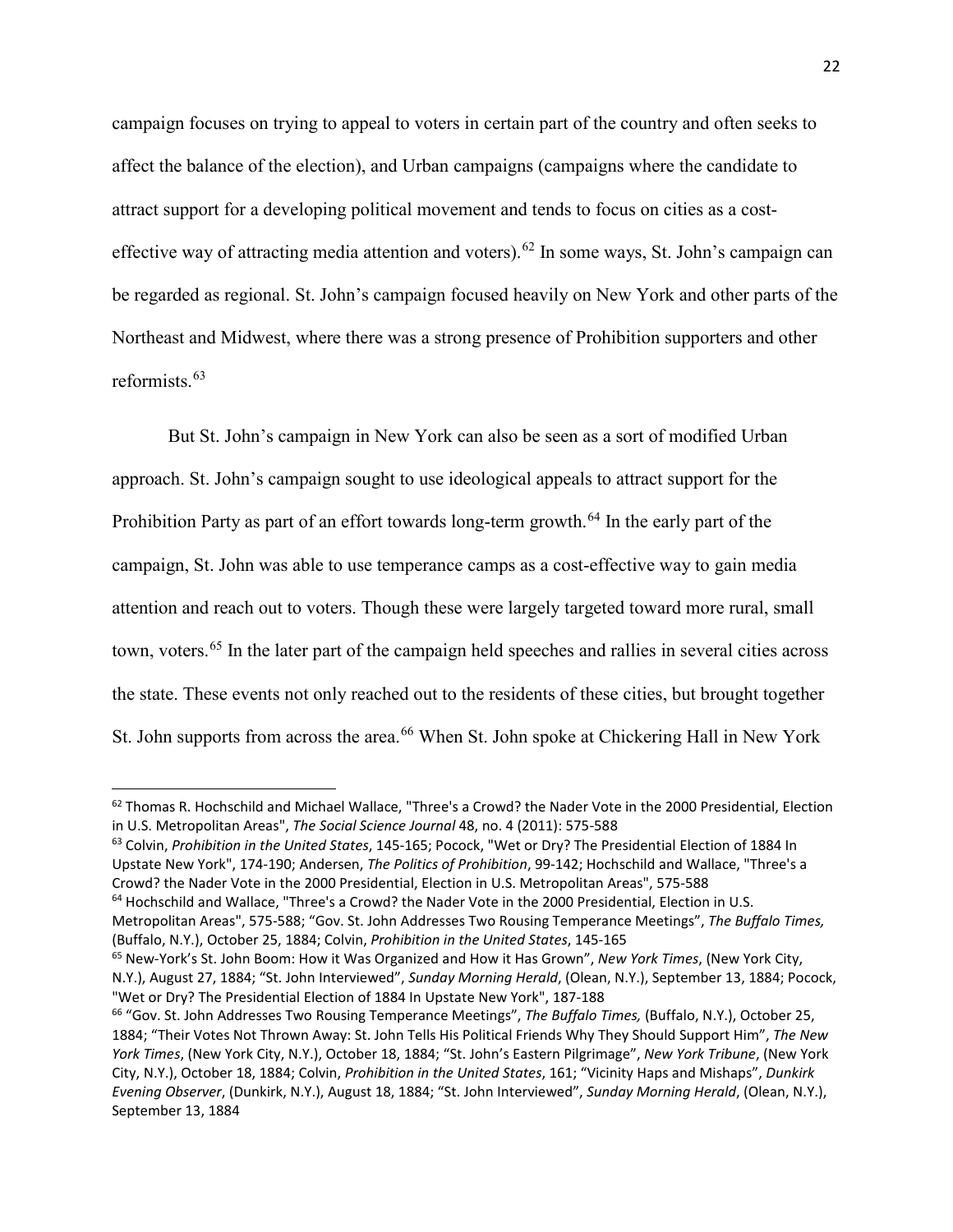City, it was attended by 500 members of the Newburgh Prohibition Club, who traveled 58 miles from Orange County to see him.<sup>[67](#page-22-0)</sup> On October 24h, St. John visited the city of Buffalo. Hundreds of St. John supporters from across several Western New York counties came hear him speak. A group 300 supporters (mostly visitors from other communities in Western New York) held a pro-St. John parade through the streets of Buffalo, and a group of 600 people, from Buffalo and other Western New York communities, gathered to hear St. John speak.<sup>[68](#page-22-1)</sup> So, while St. John used cities to help attract media attention and voter support, he put a spin on it that casted a wider geographic net.

 The organized presence of the St. John campaign matches well with its results in New York State. The campaign was heavily focused on New York state and had the statewide presence to get out the vote in every county in the state. The strength of the Prohibition Party, St. John and Daniels clubs, and supportive temperance groups gave him an advantage in some parts of the state. This is reflected in his relatively high percentages in much of Western and Central New York, and his relatively large number of votes in Allegany, Cattaraugus, Erie, Kings, Jefferson, Monroe, New York, Oneida, Orange, and Steuben counties.<sup>69</sup>

Beyond organized support, it is important to get a sense of how St. John's campaign was able to attract tens of thousands of New Yorkers, who previously tended to vote for major party presidential candidates to support him. One of the things we need to understand his appeal is to understand what his message was. The messages that St. John and his trusted surrogates put

<span id="page-22-0"></span> <sup>67</sup> "Their Votes Not Thrown Away: St. John Tells His Political Friends Why They Should Support Him", *The New York Times*, (New York City, N.Y.), October 18, 1884

<span id="page-22-1"></span><sup>68</sup> "Gov. St. John Addresses Two Rousing Temperance Meetings", *The Buffalo Times,* (Buffalo, N.Y.), October 25, 1884; "St. John in Buffalo", *The Buffalo Commercial*, (Buffalo, N.Y.), October 24, 1884, Accessed, December 2, 2018, <https://www.newspapers.com/image/269444651/?terms=john%2Bst.%2Bjohn>

<span id="page-22-2"></span><sup>69</sup> *The Tribune Almanac and Political Register for 1885*, 87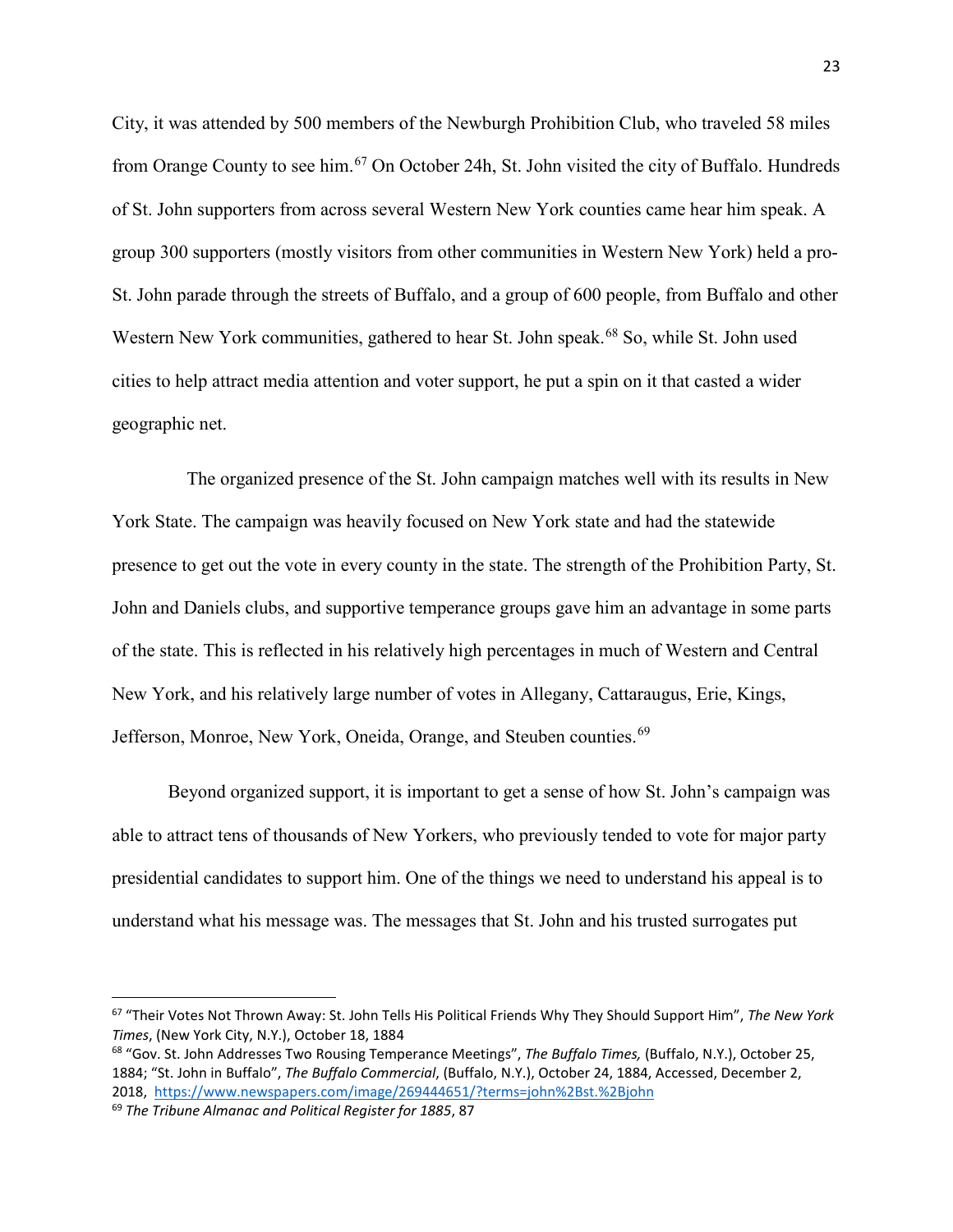forward shows the type of issues and appeals that they used to try to attract voters, and provides hints about what sort of voters he may have attracted.

The issue of temperance and prohibition was by far the most prominent part of St. John's campaign message. He was the candidate of the Prohibition Party, a party whose primary issue eliminating alcohol from society. He was a nationally renowned prohibitionist, who helped kick off the second wave of state level Prohibition laws.<sup>[70](#page-23-0)</sup> He spent the first several weeks of his campaign speaking at temperance camp meetings, promoting temperance and the need or Prohibition laws. Although these weren't officially St. John campaign events, they were the means by which many New Yorkers were introduced to St. John, and attracted many of his early supporters. $71$ 

St. John maintained a strongly prohibitionist message, which was present throughout his campaign. For instance, in a speech in Buffalo, St. John stated, "We have lighted a torch in every heart which will flare brighter and brighter against the darkness of license and debauch until Prohibition principles are fully recognized".<sup>[72](#page-23-2)</sup> St. John's key campaign speakers also placed a strong emphasis on the issue of prohibition. For instance, at a St. John event in New York City, John Finch stated, "This battle is simply a battle of self-defense for the upholding of the home and for the destruction of the vicious elements and vitiating tendencies of our civilization. The present attitude of firm temperance men has been precipitated by the fact that the liquor interests is absolutely in control of both the old parties".<sup>[73](#page-23-3)</sup>

<span id="page-23-0"></span> <sup>70</sup> Colvin, *Prohibition in the United States*, 65-165; Pocock, "Wet or Dry? The Presidential Election of 1884 In Upstate New York", 174-190

<span id="page-23-2"></span><span id="page-23-1"></span><sup>71</sup> New-York's St. John Boom: How it Was Organized and How it Has Grown", *New York Times*, (New York City, N.Y.), August 27, 1884; Pocock, "Wet or Dry? The Presidential Election of 1884 In Upstate New York", 187 <sup>72</sup> Gov. St. John Addresses Two Rousing Temperance Meetings", *The Buffalo Times,* (Buffalo, N.Y.), October 25, 1884

<span id="page-23-3"></span><sup>73</sup> Colvin, *Prohibition in the United States*, 161-162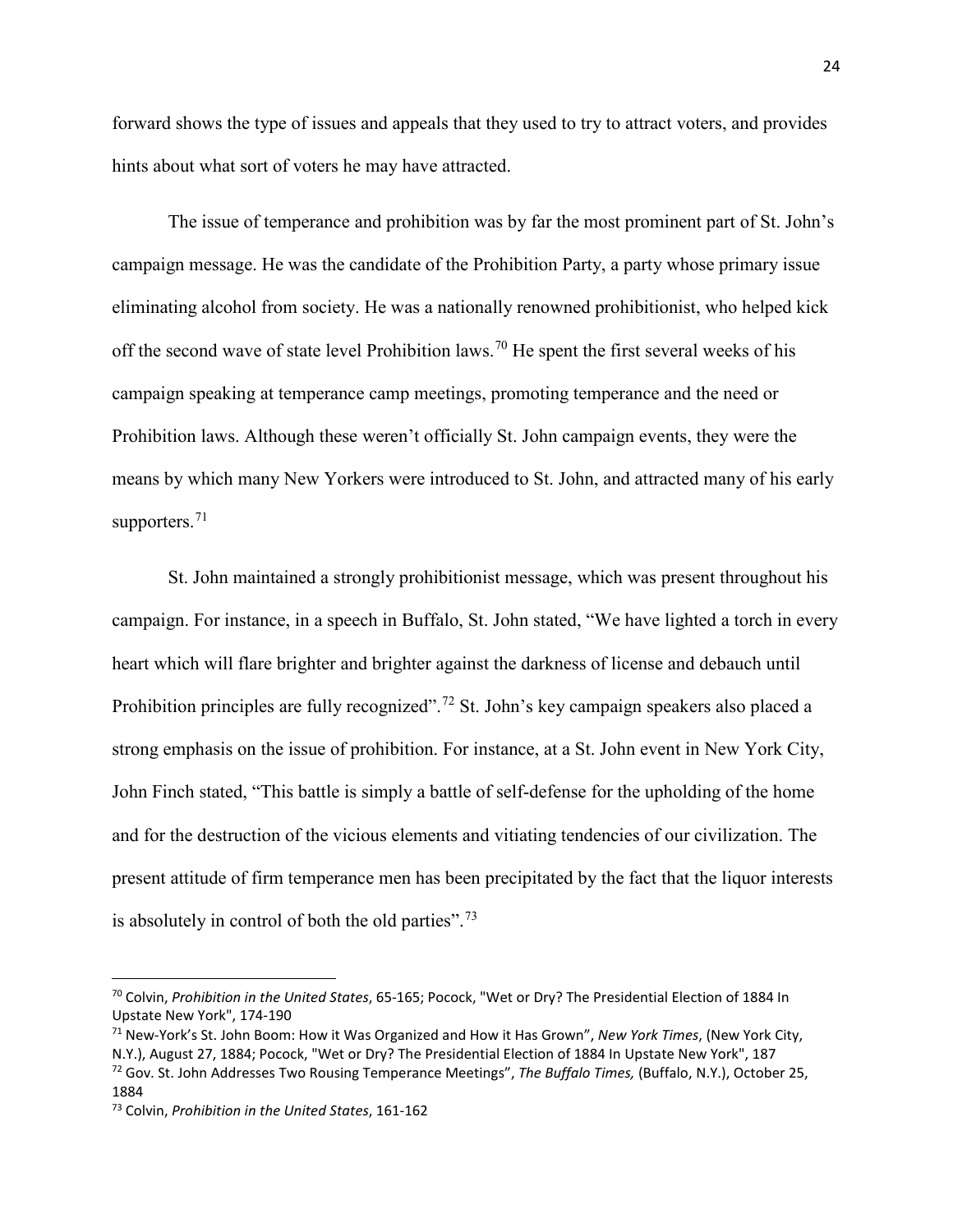The St. John campaign cast prohibition and the Prohibition Party as a growing movement that would come to transform American society. St. John compared the prohibition movement to abolitionism and claimed that the Prohibition Party would transform American politics like the Liberty Party had.<sup>[74](#page-24-0)</sup> In response to Republican claims that voting for him was a wasted vote (because he wouldn't win and might cost, the supposedly more temperance friendly, Blaine the election), St. John stated that they were standing for principle, that neither major party was truly committed to prohibition, and his campaign was preparing the way for the future victory of prohibition. He stated that "no vote vast for principle was ever thrown away", and that "Republican whiskey is just as bad as Democratic whiskey".[75](#page-24-1)

While temperance and prohibition were the main issue of the St. John campaign, the campaign also addressed several other issues and groups. The campaign sought to appeal to protemperance religious voters. The campaign made outreaches to doctrinally dry religious groups and recruited local ministers to act as campaign agents.<sup>[76](#page-24-2)</sup> Some pro-St. John events included musicians performing religious temperance songs and included St. John banners with bible

<span id="page-24-2"></span><sup>76</sup> "Gov. St. John Addresses Two Rousing Temperance Meetings", *The Buffalo Times,* (Buffalo, N.Y.), October 25, 1884; New-York's St. John Boom: How it Was Organized and How it Has Grown", *New York Times*, (New York City, N.Y.), August 27, 1884; Very Bitter: Blaine Church People Against St. John", *Brooklyn Daily Eagle*, (Brooklyn, N.Y.), October 17, 1884; "St. John Club Organized". *Democrat and Chronicle*, (Rochester, N.Y.), August 15, 1884, Accessed, December 6, 2018, [https://www.newspapers.com/image/135088117/?terms=john%2Bst.%2Bjohn;](https://www.newspapers.com/image/135088117/?terms=john%2Bst.%2Bjohn) "Roscoe and St. John: Conklin Reported to Have Been Won by the Prohibitionists: Canvas of New York's Vote: The Sunday New Estimates in 47 Counties – They Show 55,225: A Total of 57,700 expected", *The Buffalo Sunday Morning News* (Buffalo, N.Y.), September 28, 1884

<span id="page-24-0"></span> <sup>74</sup> "Governor St. John's Position", *Brooklyn Daily Eagle*, (Brooklyn, N.Y.), October 14, 1884, Accessed, December 6, 2018, [https://www.newspapers.com/image/60776806/?terms=john%2Bst.%2Bjohn;](https://www.newspapers.com/image/60776806/?terms=john%2Bst.%2Bjohn) Colvin, *Prohibition in the United States*, 163

<span id="page-24-1"></span><sup>75</sup> "Political". *Buffalo Morning Express,* (Buffalo, N.Y.), August 29, 1884, Accessed, December 6, 2018, [https://www.newspapers.com/image/344761573/?terms=john%2Bst.%2Bjohn;](https://www.newspapers.com/image/344761573/?terms=john%2Bst.%2Bjohn) "Gov. St. John Addresses Two Rousing Temperance Meetings", *The Buffalo Times,* (Buffalo, N.Y.), October 25, 1884; "The Cold Water Meeting: The Prohibition Candidate at Silver Lake", *Democrat and Chronicle*, (Rochester, N.Y.), August 4th, 1884, December 6, 2018, <https://www.newspapers.com/image/135087421/?terms=john%2Bst.%2Bjohn>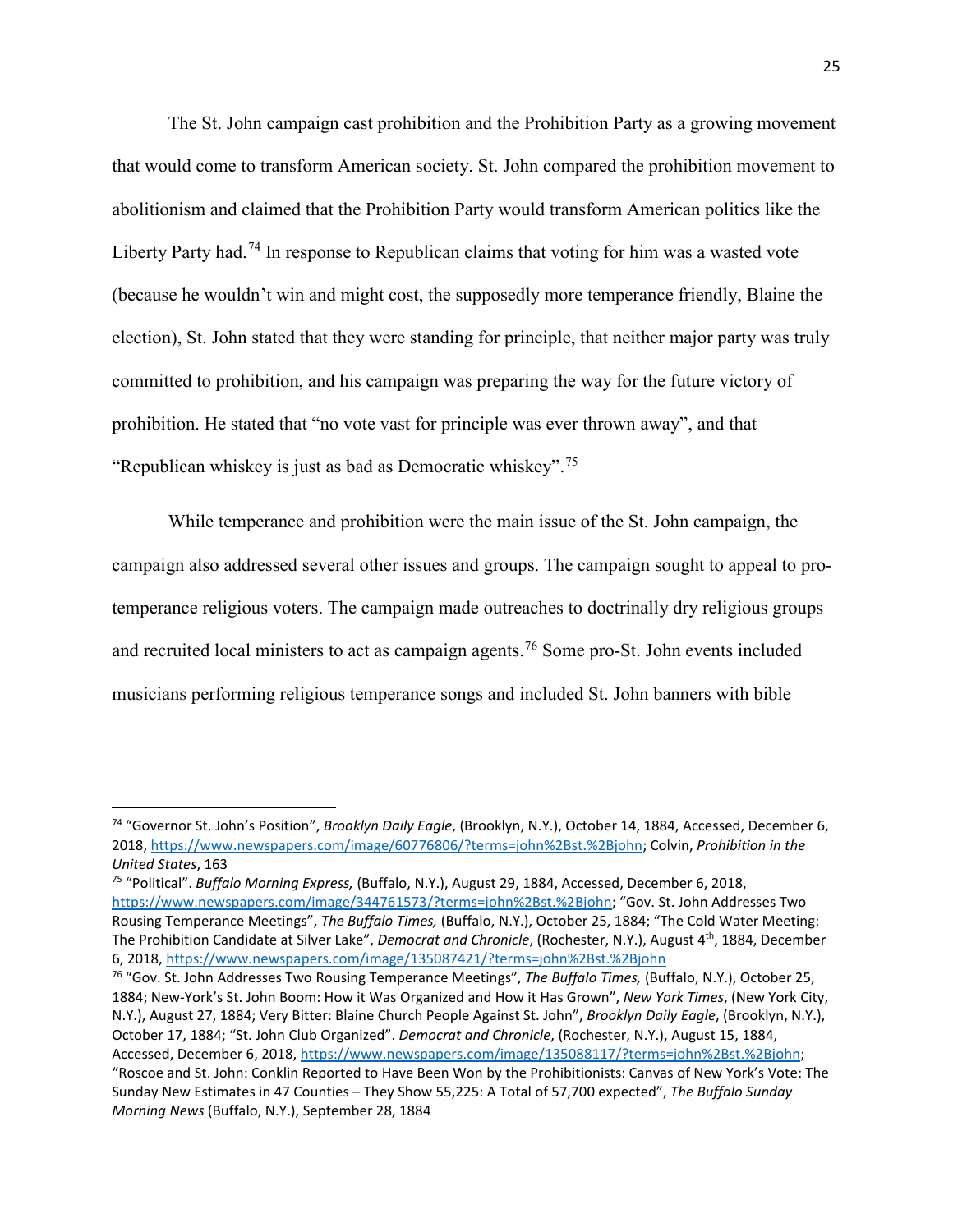verses.<sup>[77](#page-25-0)</sup> Speeches by St. John and his surrogates incorporated religious rhetoric, played up St. John's Christian character, and at times made biblical comparisons.<sup>[78](#page-25-1)</sup>

The St. John campaign also promoted women's suffrage. On the campaign, St. John spoke about his support for women's suffrage. At a speech in Buffalo, St John proclaimed, "If I had the power, I would place the ballot in the hands of every mother Witmer and very Christian woman in the land, and if this were done we would soon choke off the liquor traffic".<sup>[79](#page-25-2)</sup>

St. John also focused his message towards appealing to people in working and middle class. St. John claimed to be a strong and genuine supporter of the common working man, and that the Prohibition Party's economic policies would help improve their lives.<sup>[80](#page-25-3)</sup> He claimed that the major parties were in the pockets of the wealthy at the expense of the common man. He criticized the Republican Party's business policies for leaving many workers unemployed, their tariff policies for not delivering promised benefits to farmers and workers, and their immigration policies for bringing in cheap labor and driving down wages.<sup>[81](#page-25-4)</sup> At an event in New York City, St.

<span id="page-25-0"></span> <sup>77</sup> "Gov. St. John Addresses Two Rousing Temperance Meetings", *The Buffalo Times,* (Buffalo, N.Y.), October 25, 1884; "Their Votes Not Thrown Away: St. John Tells His Political Friends Why They Should Support Him", *The New York Times*, (New York City, N.Y.), October 18, 1884

<span id="page-25-1"></span><sup>78</sup> "Gov. St. John Addresses Two Rousing Temperance Meetings", *The Buffalo Times,* (Buffalo, N.Y.), October 25, 1884; "Their Votes Not Thrown Away: St. John Tells His Political Friends Why They Should Support Him", *The New York Times*, (New York City, N.Y.), October 18, 1884; "For St. John and Daniels: A Prohibition Mass Meeting at Central Hall Last Night", *The Brooklyn Daily Eagle*, (Brooklyn, N.Y.), September 3, 1884, Accessed, December 6, 2018, <https://www.newspapers.com/image/60773052/?terms=john%2Bst.%2Bjohn>

<span id="page-25-2"></span><sup>79</sup> "Gov. St. John Addresses Two Rousing Temperance Meetings", *The Buffalo Times,* (Buffalo, N.Y.), October 25, 1884

<span id="page-25-3"></span><sup>80</sup> "Gov. St. John Addresses Two Rousing Temperance Meetings", *The Buffalo Times,* (Buffalo, N.Y.), October 25, 1884; "Their Votes Not Thrown Away: St. John Tells His Political Friends Why They Should Support Him", *The New York Times*, (New York City, N.Y.), October 18, 1884

<span id="page-25-4"></span><sup>81</sup> "Gov. St. John Addresses Two Rousing Temperance Meetings", *The Buffalo Times,* (Buffalo, N.Y.), October 25, 1884; "Their Votes Not Thrown Away: St. John Tells His Political Friends Why They Should Support Him", *The New York Times*, (New York City, N.Y.), October 18, 1884; "Prosparity of 70,000 Idle Workmen", *Brooklyn Daily Eagle*, (Brooklyn, N.Y.), October 25, 1884, Accessed, December 6, 2018,

<https://www.newspapers.com/image/60777901/?terms=john%2Bst.%2Bjohn>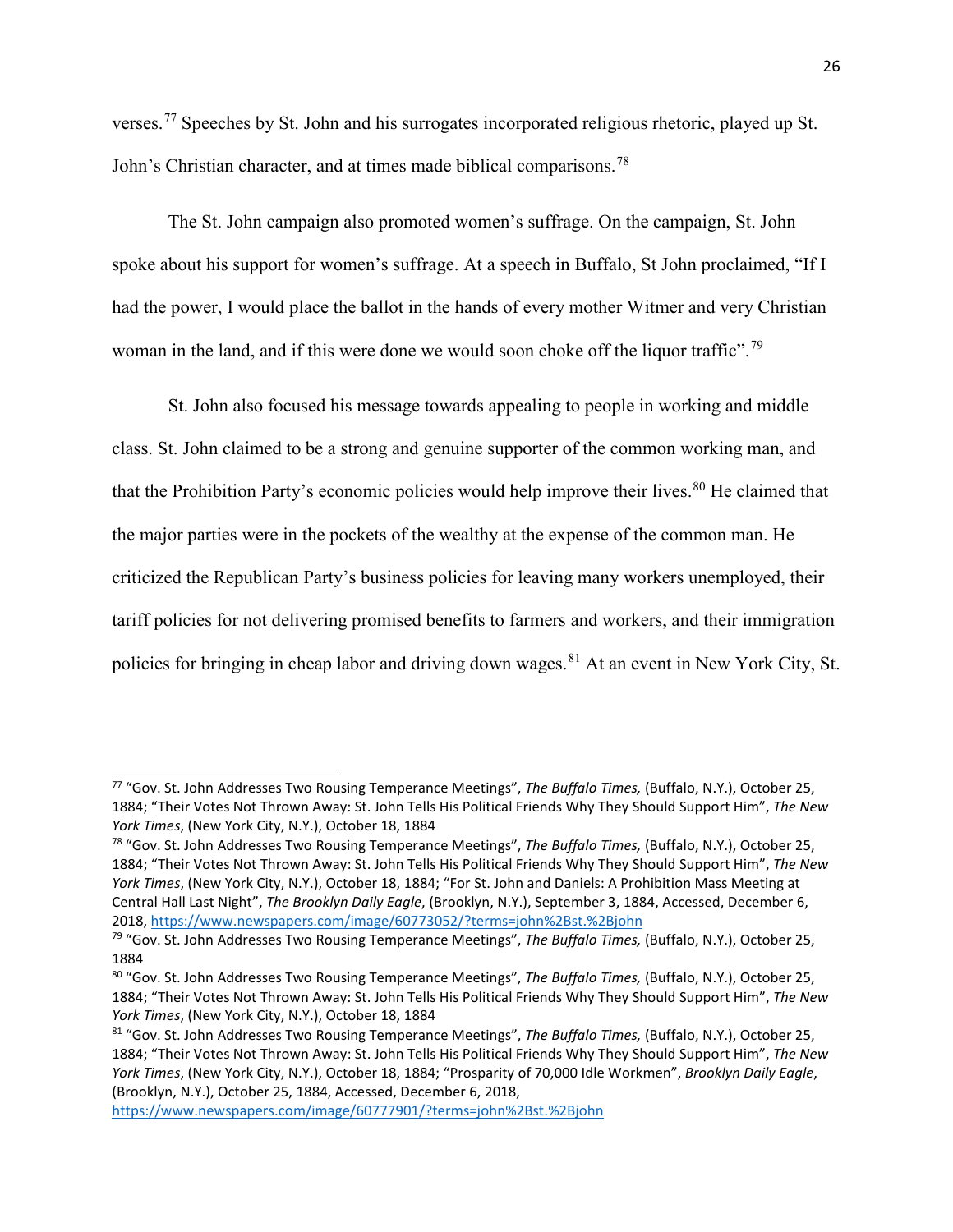John devoted an entire section of his speech to the modest means of the Prohibition Party and its support for the working man:

"Some people say our party, that it has not got money nor uniforms nor 80,000 torchbearers. Very True. But we are lighting a torch that will burn forever. We have no influence, they say. Very true. We have not sufficient interest with the railroad companies to secure palace cars to haul us all over the country. In fact, I'm inclined to the belief that, being in the interest of the laborer, it would not be becoming in us to ride through Hocking Valley in a palace car, when laborers are working under the ground with barely enough to live on. [Applause.] We pay our own fare. If we have not sufficient money we go on foot, [cheers,] but we reach our destination. People say: 'oh we don't want to throw away our vote.' Let me tell you that no vote cast for principle ever was thrown away. [Cheers]". $82$ 

This passage worked to portray St. John as a supporter of working men, and the Prohibition Party as a group of modest people who were working to make big changes or the public benefit. Considering that many of the people listening to is speech had traveled there from other counties, his traveling comments could also have served as a means of personalizing himself with his audience; to say that he understands and cares about people like them, and that the Prohibition Party is the party that they belong in.<sup>[83](#page-26-1)</sup> Taken together, the St. John campaign put forward a message that sought to appeal to supporters of temperance and prohibition, social reformists, religious voters, women, rural/ small town voters, and middle and working-class voters.

<span id="page-26-0"></span> <sup>82</sup> "Their Votes Not Thrown Away: St. John Tells His Political Friends Why They Should Support Him", *The New York Times*, (New York City, N.Y.), October 18, 1884

<span id="page-26-1"></span><sup>83</sup> "Their Votes Not Thrown Away: St. John Tells His Political Friends Why They Should Support Him", *The New York Times*, (New York City, N.Y.), October 18, 1884; Colvin, *Prohibition in the United States*, 161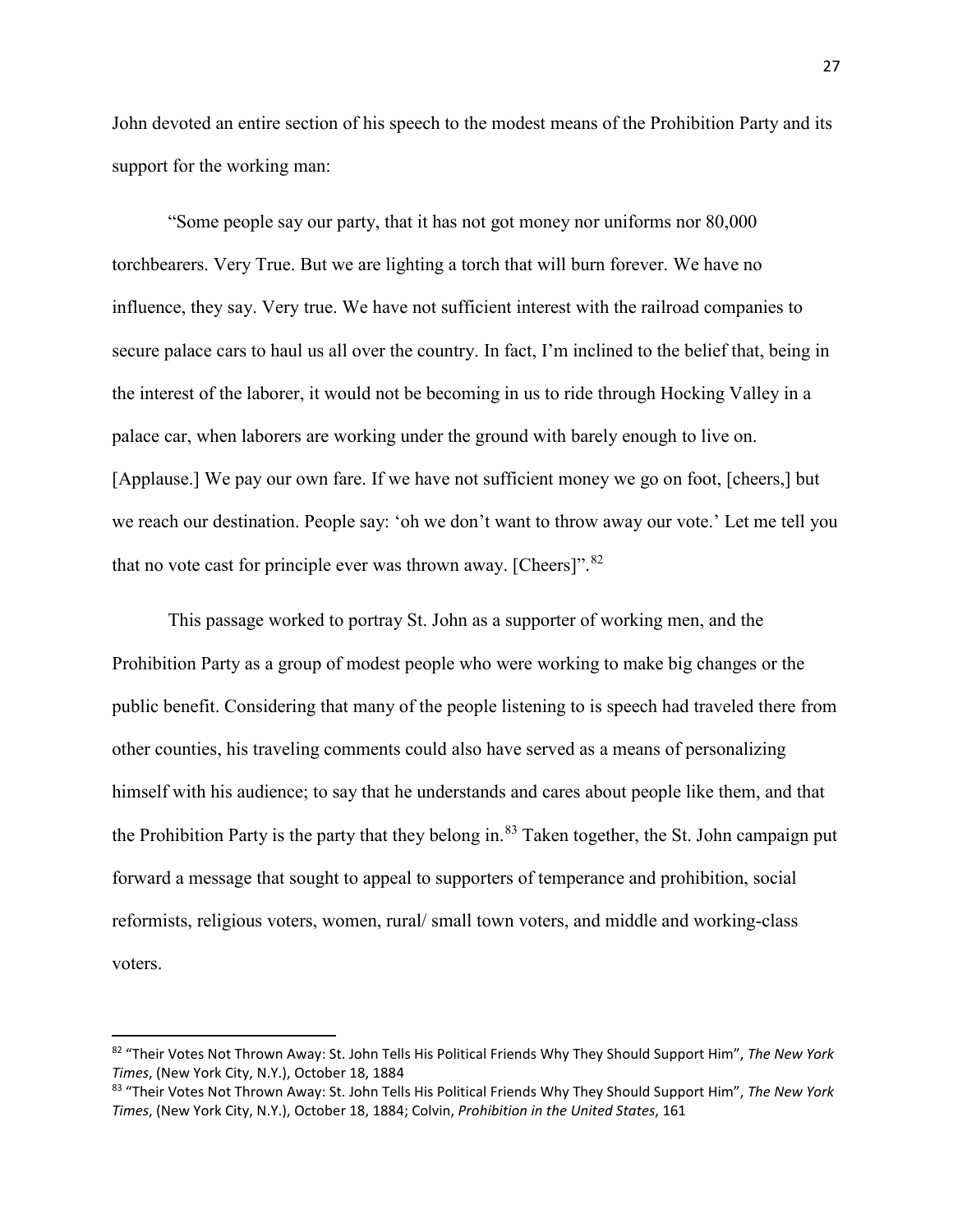The messaging of the St. John campaign also held a combative attitude towards the major parties, and especially the Republican Party. St. John and his campaign team claimed that both major parties were corrupt, subservient to the liquor interests, and past their public usefulness.<sup>[84](#page-27-0)</sup> In addition to the attacks made against the both parties together, the campaign also made attacks directly addressed at the Republican Party and its ticket. The campaign claimed that the Blaine and the Republican Party was two-faced on Pro-St. John speakers, claimed that the Republican party catered to pro-alcohol Irish and German Americans at the expense of everyone else, criticized Republican economic policies, claimed that the party abandoned African Americans in the south, alluded to Blaine's history of corruption allegations, and brought up John Logan's (Blaine's VP candidate) role in creating an 1853 state law that banned Africans Americans from settling in Illinois.<sup>[85](#page-27-1)</sup> Generally, the messaging emphasized how the Republican party failed to

<span id="page-27-0"></span> <sup>84</sup> "Gov. St. John Addresses Two Rousing Temperance Meetings", *The Buffalo Times,* (Buffalo, N.Y.), October 25, 1884; "Their Votes Not Thrown Away: St. John Tells His Political Friends Why They Should Support Him", *The New York Times*, (New York City, N.Y.), October 18, 1884; "St. John: A Prohibition Mass Meeting in Liberty Hall – Fighting for a Principle – Cleveland Preferred to Blaine – The Mission of the Republican Party Accomplished and its End Approaching – The Prohibition Party Characterize as the Party of Liberty", *The Brooklyn Daily Eagle*, (Brooklyn, N.Y.), October 17, 1884, December 6, 2018,

[https://www.newspapers.com/image/60777033/?terms=john%2Bst.%2Bjohn;](https://www.newspapers.com/image/60777033/?terms=john%2Bst.%2Bjohn) "The Cold Water Meeting: The Prohibition Candidate at Silver Lake", *Democrat and Chronicle*, (Rochester, N.Y.), August 4<sup>th</sup>, 1884

<span id="page-27-1"></span><sup>&</sup>lt;sup>85</sup>Significant elements of the Irish-American and German-American population at the time had been involved in cultures of social drinking. The Republican Party at the time had an advantage with German-American Voters and were seeking to make gains among Irish American voters. Blane and the Republican Party moderated their positions on alcohol in part to appeal to Irish-American and German-American voters, as well as other antiprohibition voters. St. John criticized them for neglecting the needs of the public to serve their political interests. "Gov. St. John Addresses Two Rousing Temperance Meetings", *The Buffalo Times,* (Buffalo, N.Y.), October 25, 1884; "Their Votes Not Thrown Away: St. John Tells His Political Friends Why They Should Support Him", *The New York Times*, (New York City, N.Y.), October 18, 1884; "St. John: A Prohibition Mass Meeting in Liberty Hall – Fighting for a Principle – Cleveland Preferred to Blaine – The Mission of the Republican Party Accomplished and its End Approaching – The Prohibition Party Characterize as the Party of Liberty", *The Brooklyn Daily Eagle*, (Brooklyn, N.Y.), October 17, 1884; "The Cold Water Meeting: The Prohibition Candidate at Silver Lake", *Democrat and Chronicle*, (Rochester, N.Y.), August 4th, 1884; Summers, *Rum, Romanism, and Rebellion,* 42; 210-257; "Gov. St. John at His Best: His Talk to the Farmers at Round Lake Camp Meeting", *The Sun*, (New York City, N.Y.), August 31, 1884, Accessed, December 6, 2018,

[https://www.newspapers.com/image/207161208/?terms=john%2Bst.%2Bjohn;](https://www.newspapers.com/image/207161208/?terms=john%2Bst.%2Bjohn) Colvin, *Prohibition in the United States*, 145-165; "St. John and Logan: More About the Affair to which the Prohibitionist Alluded Aurora – The Black Law Indictment", *Buffalo Courier*, (Buffalo, N.Y.), August 18, 1884, Accessed, December 6, 2018, [https://www.newspapers.com/image/354492492/?terms=john%2Bst.%2Bjohn;](https://www.newspapers.com/image/354492492/?terms=john%2Bst.%2Bjohn) "Political Notes", *Brooklyn Daily Eagle*, (Brooklyn, N.Y.), October 17, 1884, Accessed, December 6, 2018,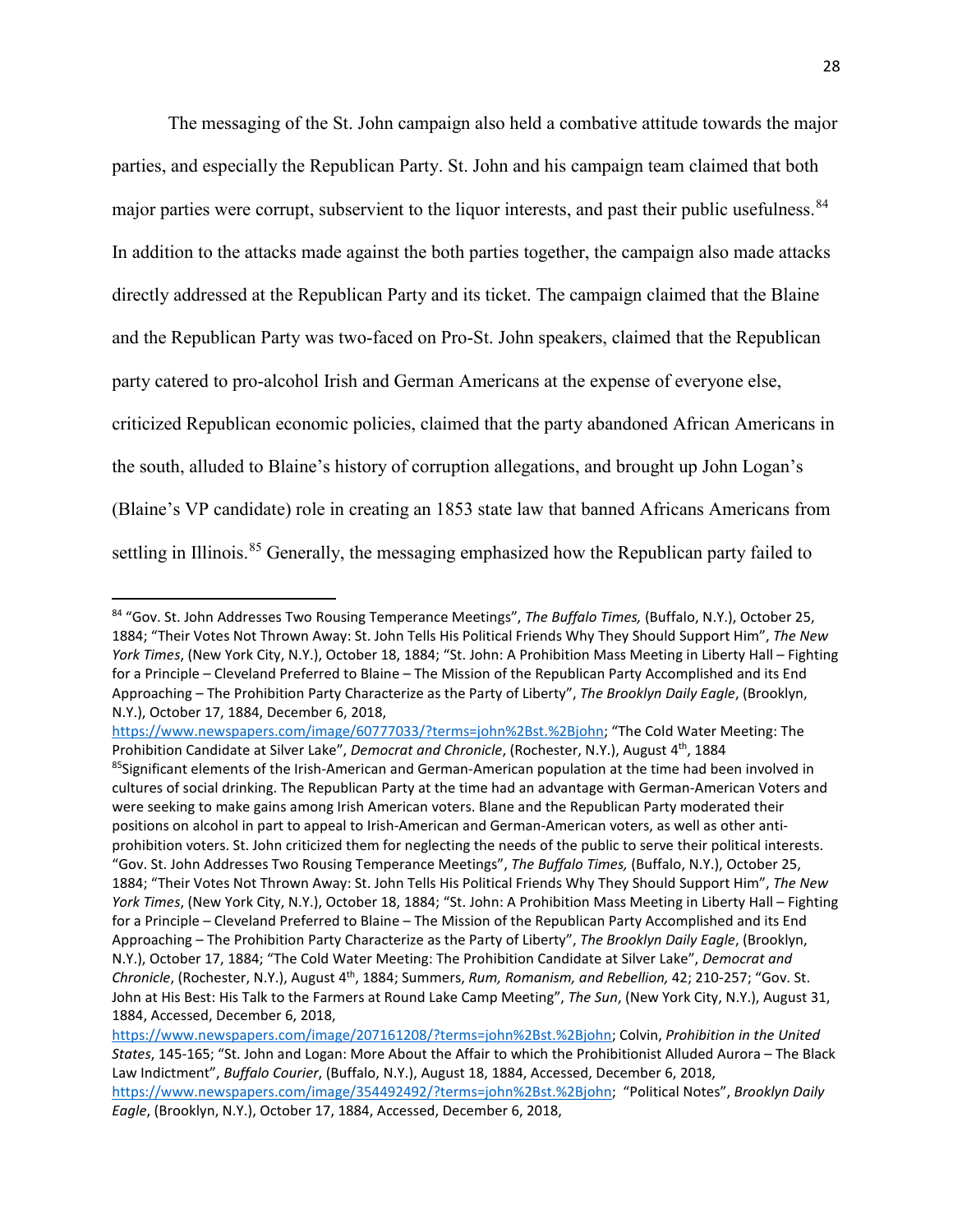live up to its deals and promises. The St. John campaign's anti-Republican messaging strategy is consistent with the notion they were seeking to win over disaffected Republicans.<sup>86</sup>

This then leaves us with the consideration of what people were voting for St. John in New York State? What was the partisan composition of his voters? And what were the likely issues and motivations that helped attract people to vote for St. John? Now, we don't have any complex exit polls that would lay out the precise composition of his support, but there are several forms of evidence that help to give a general outline.

John St. John had received 25,006 votes in New York, which was a 23,489-vote increase from the party's candidate in 1880. This implies that St. John may have attracted tens of thousands of previously major-party aligned voters. In order for St. John's campaign to have shifted the results of the election, most of the major party voters he attracted would need to have been Republican/ Republican leaning.<sup>[87](#page-28-1)</sup> Emil Pocock used an analysis of election data to estimate the partisan composition of St. John's voters. The majority of St. John's support came from traditionally Republican-heavy parts of Upstate New York. In Western and Central New York, St. John's gains encompassed nearly all the lost Republican votes and the majority of new votes. Pocock calculated that in 27 Western and Central New York counties that St. John had

l

<span id="page-28-1"></span><span id="page-28-0"></span><sup>86</sup> Colvin, *Prohibition in the United States*, 145-165; Gov. St. John Addresses Two Rousing Temperance Meetings", *The Buffalo Times,* (Buffalo, N.Y.), October 25, 1884; "Their Votes Not Thrown Away: St. John Tells His Political Friends Why They Should Support Him", *The New York Times*, (New York City, N.Y.), October 18, 1884; "St. John: A Prohibition Mass Meeting in Liberty Hall – Fighting for a Principle – Cleveland Preferred to Blaine – The Mission of the Republican Party Accomplished and its End Approaching – The Prohibition Party Characterize as the Party of Liberty", *The Brooklyn Daily Eagle*, (Brooklyn, N.Y.), October 17, 1884; "The Cold Water Meeting: The Prohibition Candidate at Silver Lake", *Democrat and Chronicle*, (Rochester, N.Y.), August 4th, 1884; "Gov. St. John at His Best: His Talk to the Farmers at Round Lake Camp Meeting", *The Sun*, (New York City, N.Y.), August 31, 1884 <sup>87</sup> *The Tribune Almanac and Political Register for 1885*, 87; Pocock, "Wet or Dry? The Presidential Election of 1884 In Upstate New York", 174-190

[https://www.newspapers.com/image/60777033/?terms=john%2Bst.%2Bjohn;](https://www.newspapers.com/image/60777033/?terms=john%2Bst.%2Bjohn) "For St. John. Hon. John B. Finch Arraigns Rev. George E. Reed", *The Brooklyn Daily Eagle*, (Brooklyn, N.Y.), October 24, 1884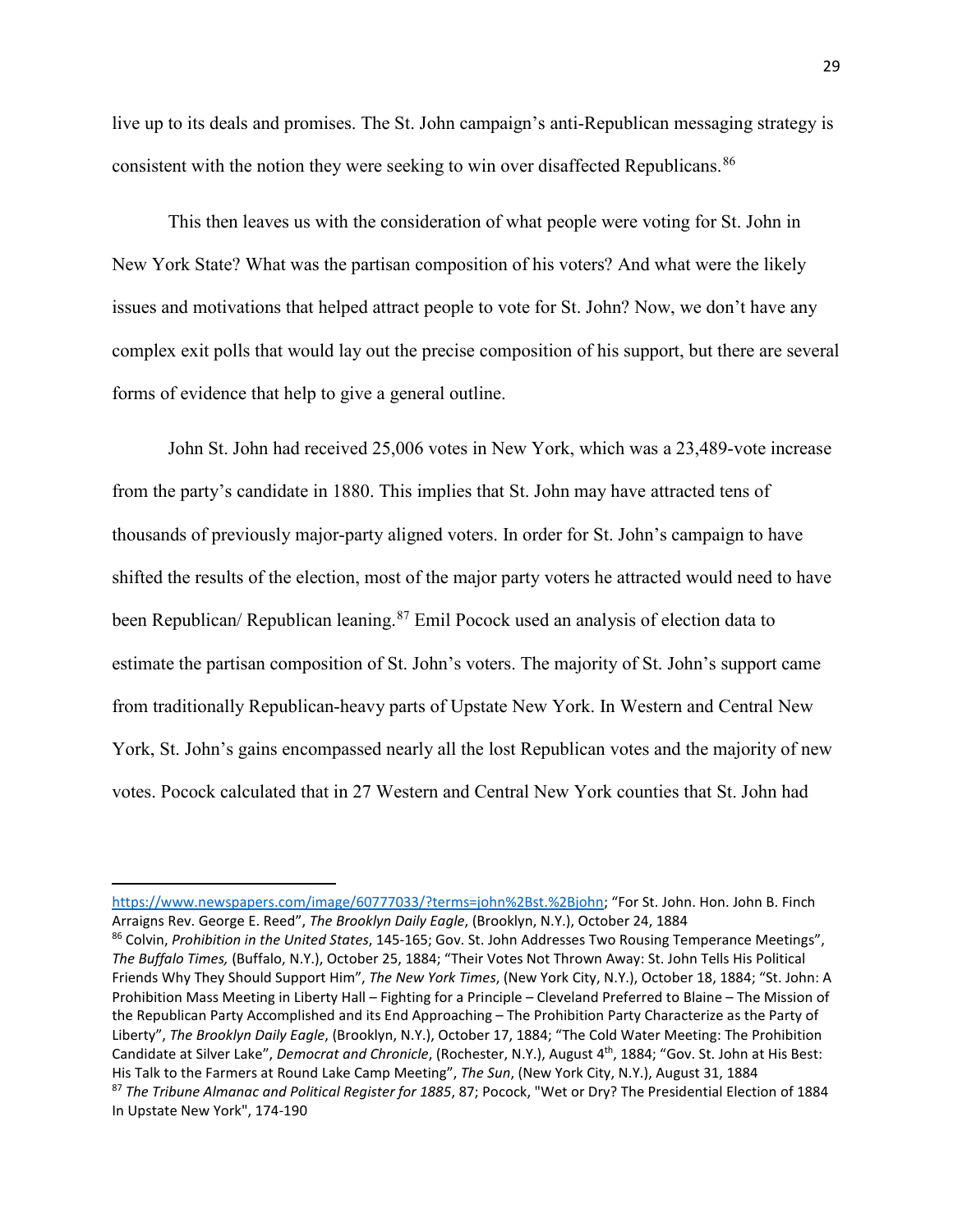attracted 13,500 votes from Blaine and 2,000 votes from Cleveland (a 5.75:1 Republican to Democratic ratio and an 11,500-net loss for Blaine).<sup>[88](#page-29-0)</sup>

There was a common belief among public commentators at the time that St. John attracted more support from Republicans than Democrats. Pocock states that several contemporary observers estimated that the Prohibition Party appealed to more Republicans than Democrats.[89](#page-29-1) This idea was also expressed by writers in several newspapers in New York state. Virtually every article I found that gave a general estimate of St. John partisan appeal presumed that he attracted more Republicans than Democrats.[90](#page-29-2) A *New York Times* article reported that many voters who voters who tended to vote for Prohibition Party candidates in local elections and vote Republican in presidential elections for encouraged to vote for St. John instead.<sup>[91](#page-29-3)</sup>

In addition to this, there are scattered reports of the partisan composition of St. John's support. I had found seven publicly individual supporters of St. John with records of past

<span id="page-29-2"></span><sup>90</sup> "An Offset to Butler", *The Buffalo Times*, (Buffalo, N.Y.), August 29, 1884, Accessed, December 6, 2018, [https://www.newspapers.com/image/442957272/?terms=john%2Bst.%2Bjohn;](https://www.newspapers.com/image/442957272/?terms=john%2Bst.%2Bjohn) "What Will the College Men Do", *The Sun*, (New York City, N.Y.), August 12, 1884, Accessed, December 6, 2018,

[https://www.newspapers.com/image/207152430/?terms=john%2Bst.%2Bjohn;](https://www.newspapers.com/image/207152430/?terms=john%2Bst.%2Bjohn) "Gen. Butler: Local Opinions Concerning His Candidacy", *Brooklyn Daily Eagle*, (Brooklyn, N.Y.), August 7, 1884, Accessed, December 6, 2018, [https://www.newspapers.com/image/60770979/?terms=john%2Bst.%2Bjohn;](https://www.newspapers.com/image/60770979/?terms=john%2Bst.%2Bjohn) "Roscoe and St. John: Conklin Reported to Have Been Won by the Prohibitionists: Canvas of New York's Vote: The Sunday New Estimates in 47 Counties – They Show 55,225: A Total of 57,700 expected", *The Buffalo Sunday Morning News* (Buffalo, N.Y.), September 28, 1884; "A Democratic Tender", *The Buffalo Commercial*, (Buffalo, N.Y.), August 29, 1884, Accessed, December 6, 2018, [https://www.newspapers.com/image/269443244/?terms=john%2Bst.%2Bjohn;](https://www.newspapers.com/image/269443244/?terms=john%2Bst.%2Bjohn) "At National Democratic Headquarters", *The Brooklyn Daily Eagle*, (Brooklyn, N.Y.), September 29, 1884, Accessed, December 6, 2018, [https://www.newspapers.com/image/60775602/?terms=john%2Bst.%2Bjohn;](https://www.newspapers.com/image/60775602/?terms=john%2Bst.%2Bjohn) "Looking Over the Field: Where Cleveland's Electoral Revolts Will Come From", *Brooklyn Daily Eagle*, (Brooklyn, N.Y.), October 26, 1884, Accessed, December 6, 2018, [https://www.newspapers.com/image/60778077/?terms=john%2Bst.%2Bjohn;](https://www.newspapers.com/image/60778077/?terms=john%2Bst.%2Bjohn)  "Who Did It?", *The Brockport Republic*, (Brockport, N.Y.), November 13, 1884, Accessed, December 6, 2018, [http://nyshistoricnewspapers.org/lccn/sn86053142/1884-11-13/ed-1/seq-](http://nyshistoricnewspapers.org/lccn/sn86053142/1884-11-13/ed-1/seq-2/#date1=07%2F01%2F1884&city=&date2=11%2F15%2F1884&searchType=advanced&SearchType=prox5&sequence=0&lccn=&index=17&words=John+St&proxdistance=5&county=Monroe&to_year=1884&rows=20&ortext=&from_year=1884&proxtext=st.+john&phrasetext=&andtext=&dateFilterType=ran)

<span id="page-29-0"></span><sup>88</sup> Pocock, "Wet or Dry? The Presidential Election of 1884 In Upstate New York", 174-190

<span id="page-29-1"></span><sup>89</sup> Pocock, "Wet or Dry? The Presidential Election of 1884 In Upstate New York", 184

[<sup>2/#</sup>date1=07%2F01%2F1884&city=&date2=11%2F15%2F1884&searchType=advanced&SearchType=prox5&sequen](http://nyshistoricnewspapers.org/lccn/sn86053142/1884-11-13/ed-1/seq-2/#date1=07%2F01%2F1884&city=&date2=11%2F15%2F1884&searchType=advanced&SearchType=prox5&sequence=0&lccn=&index=17&words=John+St&proxdistance=5&county=Monroe&to_year=1884&rows=20&ortext=&from_year=1884&proxtext=st.+john&phrasetext=&andtext=&dateFilterType=ran) [ce=0&lccn=&index=17&words=John+St&proxdistance=5&county=Monroe&to\\_year=1884&rows=20&ortext=&fro](http://nyshistoricnewspapers.org/lccn/sn86053142/1884-11-13/ed-1/seq-2/#date1=07%2F01%2F1884&city=&date2=11%2F15%2F1884&searchType=advanced&SearchType=prox5&sequence=0&lccn=&index=17&words=John+St&proxdistance=5&county=Monroe&to_year=1884&rows=20&ortext=&from_year=1884&proxtext=st.+john&phrasetext=&andtext=&dateFilterType=ran) [m\\_year=1884&proxtext=st.+john&phrasetext=&andtext=&dateFilterType=ran](http://nyshistoricnewspapers.org/lccn/sn86053142/1884-11-13/ed-1/seq-2/#date1=07%2F01%2F1884&city=&date2=11%2F15%2F1884&searchType=advanced&SearchType=prox5&sequence=0&lccn=&index=17&words=John+St&proxdistance=5&county=Monroe&to_year=1884&rows=20&ortext=&from_year=1884&proxtext=st.+john&phrasetext=&andtext=&dateFilterType=ran)

<span id="page-29-3"></span><sup>91</sup> "The Prohibition Vote", *New York Times*, (New York City, N.Y.), August 2, 1884, Accessed, December 6, 2018, <https://www.newspapers.com/image/20659659/?terms=john%2Bst.%2Bjohn>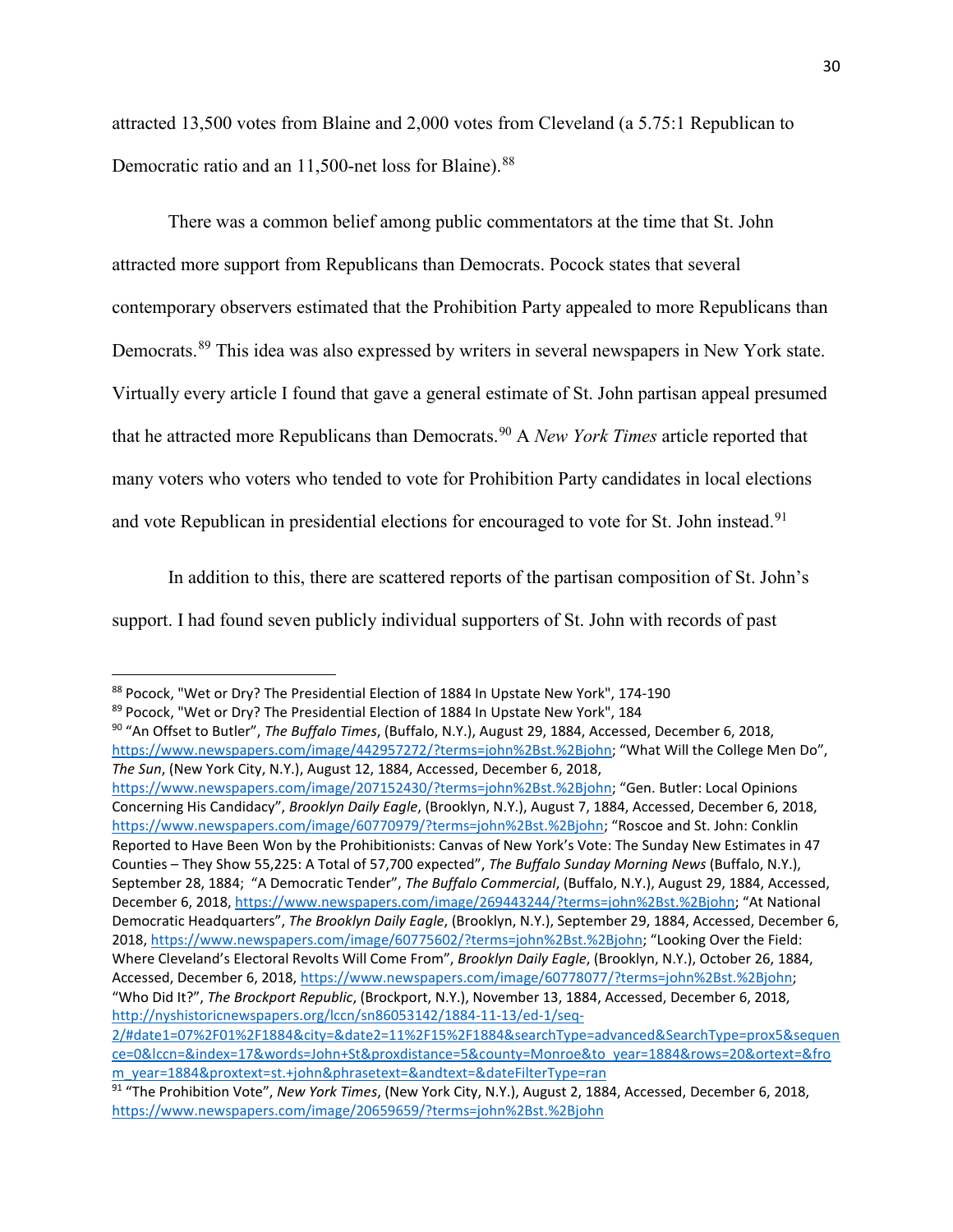affiliation with the major parties. Six had been affiliated with Republicans and one with the Democrats.<sup>[92](#page-30-0)</sup> There were some news reports on the partisan composition of local St. John and Daniels clubs. A club in Calderon was reported to contain both Republicans and Democrats. A club in Baldwinsville was reported to have 47 members, all Republicans. A club in Warsaw reported 87 members, nearly all former Republicans. Two clubs in Madison County were reported to have a total of 30 Republicans and 38 Democrats. Orange county was reported to have 8 clubs, with 600 members, and one of them composed entirely of Democrats.<sup>[93](#page-30-1)</sup> While this information isn't comprehensive, it indicates that John had attracted support from both Democrats and Republicans, but suggest that St. John may have generally attracted more Republicans.

Another insight into the partisan sources of St. John's support comes from the campaign's use of the pairing tactic. The pairing tactic involved a Democrat and a Republican who were considering voting for St. John and getting them to both enter a pact to vote for St. John. The tactic was designed to reduce the fears of some voters that voting for St. John could

<span id="page-30-0"></span> <sup>92</sup> Finch and Sibley, *John B. Finch. His life and work*, 349-371; "For St. John and Daniels: A Prohibition Mass Meeting at Central Hall Last Night", *The Brooklyn Daily Eagle*, (Brooklyn, N.Y.), September 3, 1884; "The Prohibitionists: They Met in Convention, Endorse Their National Candidates, Adopt Resolutions and Nominate County Ticket", *Buffalo Courier*, (Buffalo, N.Y.), August 22, 1884; "New-York's St. John Boom: How it Was Organized and How it Has Grown", *New York Times*, (New York City, N.Y.), August 27, 1884; "Political Notes", *Brooklyn Daily Eagle*, (Brooklyn, N.Y.), October 17, 1884; "A Political Pastor", *The Buffalo Times*, (Buffalo, N.Y.), November 3, 1884, Accessed, December 6, 2018, [https://www.newspapers.com/image/442960694/?terms=john%2Bst.%2Bjohn;](https://www.newspapers.com/image/442960694/?terms=john%2Bst.%2Bjohn) "A Truly Independent Revolt", *The Sun*, (New York City, N.Y.), September 25,1884, December 6, 2018, <https://www.newspapers.com/image/65393268/?terms=john%2Bst.%2Bjohn>

<span id="page-30-1"></span><sup>93&</sup>quot;New-York's St. John Boom: How it Was Organized and How it Has Grown", *New York Times*, (New York City, N.Y.), August 27, 1884; "Political Pointers", *Buffalo Evening News*, (Buffalo, N.Y.), August 21, 1884, Accessed, December 6, 2018, [https://www.newspapers.com/image/326826963/?terms=john%2Bst.%2Bjohn%2Bcamp;](https://www.newspapers.com/image/326826963/?terms=john%2Bst.%2Bjohn%2Bcamp)  "Empire State News: Occurrences of Interest Within and Near Our Borders", *Buffalo Evening News*, (Buffalo, N.Y.), August 21, 1884, Accessed, December 6, 2018,

[https://www.newspapers.com/image/326827232/?terms=john%2Bst.%2Bjohn%2Bcamp;](https://www.newspapers.com/image/326827232/?terms=john%2Bst.%2Bjohn%2Bcamp) "Roscoe and St. John: Conklin Reported to Have Been Won by the Prohibitionists: Canvas of New York's Vote: The Sunday New Estimates in 47 Counties – They Show 55,225: A Total of 57,700 expected", *The Buffalo Sunday Morning News* (Buffalo, N.Y.), September 28, 1884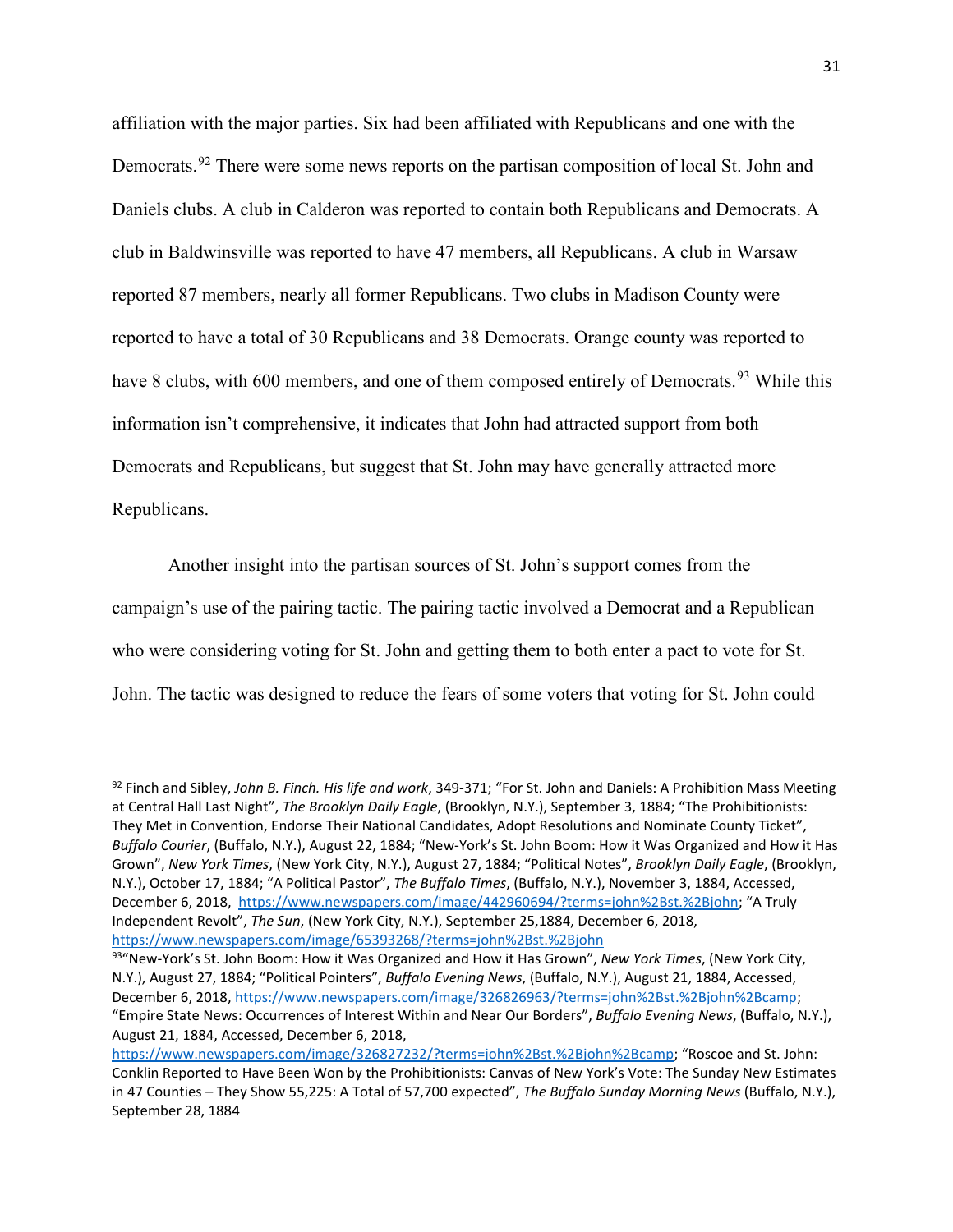swing the results of the state towards their less favored major party candidate, and encourage these voters to side with St. John. The use of this tactic shows that the St. John campaign was trying to attract voters from both major parties, and not just dissatisfied Republicans (as the Republican Party alleged).<sup>[94](#page-31-0)</sup> Since the pairing tactic was one of multiple approaches used by the campaign to attract voters, and other approaches didn't necessarily aim to attract equal partisan support, it is still possible for the St. John campaign to have appealed to voters from both major parties, but unequal numbers.

Though, one source of evidence that indicates St. John attracted more Republican leaning than Democratic leaning voters is how the major parties reacted to St. John. The Democratic Party generally didn't have much concern for St. John. The Democratic campaign tended to regard him as more a threat to Republicans and their criticism of St. John tended to be in opposition to prohibition. The Democrats tended to focus much more on attacking Greenback Party candidate Benjamin Butler, who they believed attracted more votes from their party in New York than the Republicans (and according to the research of Thomas, Summers, and Pocock, probably did attract more Democratic leaning than Republican leaning voters).<sup>[95](#page-31-1)</sup>

By contrast, the Republican Party generally treated St. John as a threat and a competitor for votes. They tried to get St. John to drop out of the race because they were worried that he would compete for them with votes.<sup>[96](#page-31-2)</sup> The pro-Republican New York Temperance Assembly launched a media and public outreach campaign to discourage Republican leaning prohibitionists

<span id="page-31-0"></span> <sup>94</sup> "New-York's St. John Boom: How it Was Organized and How it Has Grown", *New York Times*, (New York City, N.Y.), August 27, 1884

<span id="page-31-2"></span><span id="page-31-1"></span><sup>95</sup> "An Offset to Butler", *The Buffalo Times*, (Buffalo, N.Y.), August 29, 1884; "Gen. Butler: Local Opinions Concerning His Candidacy", *Brooklyn Daily Eagle*, (Brooklyn, N.Y.), August 7, 1884; Summers, *Rum, Romanism, and*  Rebellion, 210-239; Pocock, "Wet or Dry? The Presidential Election of 1884 In Upstate New York", 174-190 <sup>96</sup> Colvin, *Prohibition in the United States*, 145-165; Summers, *Rum, Romanism, and* Rebellion, 210-239; Pocock, "Wet or Dry? The Presidential Election of 1884 In Upstate New York", 174-190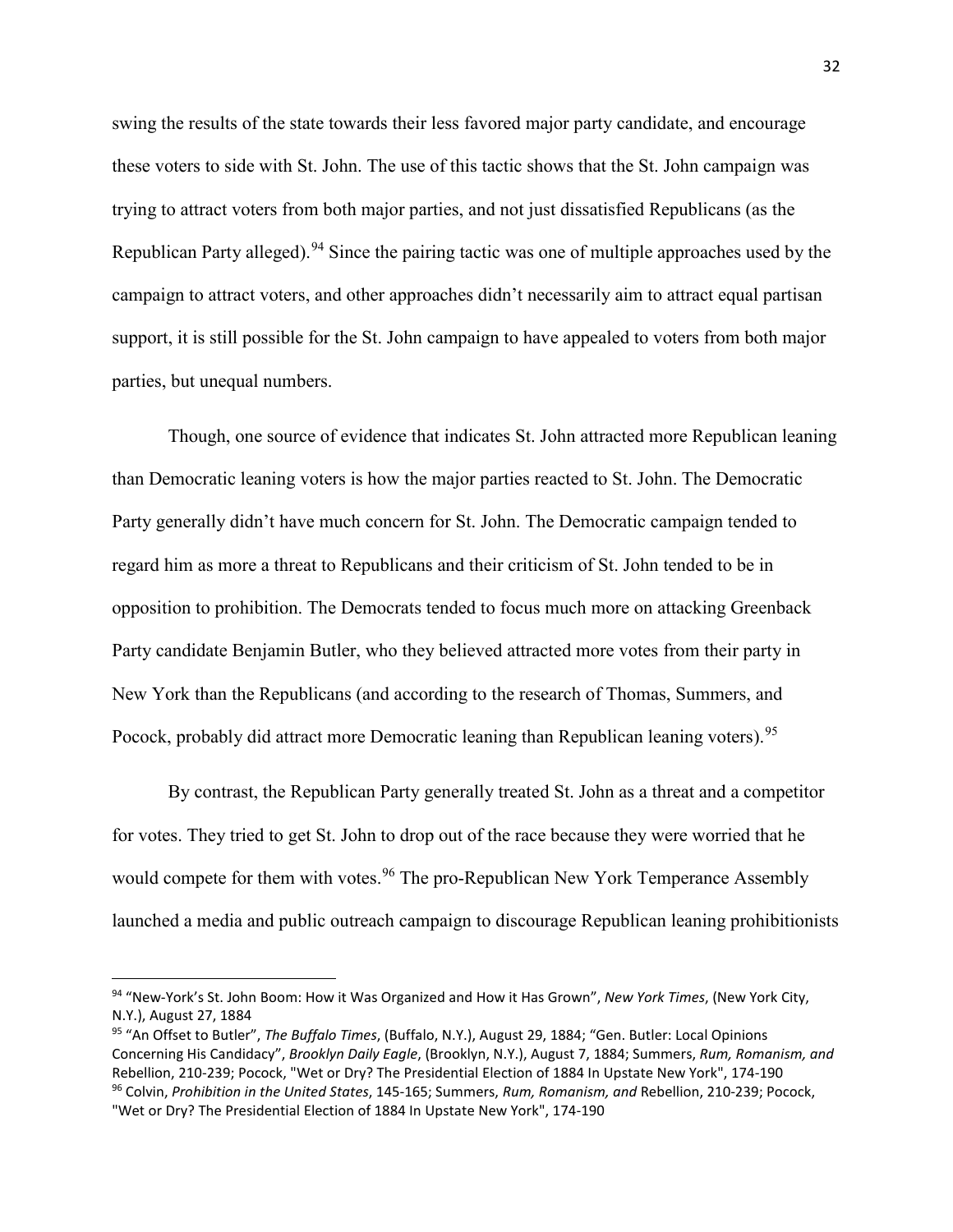from voting for St. John.<sup>[97](#page-32-0)</sup> Various Republican speakers and writers attacked St. John, claiming that St. John had no chance of winning and that voting for him would only help to elect Cleveland.[98](#page-32-1) The New York state Republican Party and its local affiliates launched coordinated efforts to attack the St. John campaign and win back Republican voters for Blaine. For instance, in a *Democrat and Chronicle* article, Wyoming County claimed that they have reduced St. John's support in the county from 1,500 to 800 people, and intended to reduce it 500 by election day.<sup>[99](#page-32-2)</sup> After the Republicans lost New York, many Republicans nationwide blamed St. John and his voters for Blaine's loss. Some Republicans burned wooden effigies of St. John, harassed and assaulted St. John voters, and boycotted pro-St. John churches and businesses.<sup>[100](#page-32-3)</sup> All of which indicates that the Republican Party believed that St. John appealed to a significant number of Republican leaning New Yorkers.

Given that the county level election data indicates that St. John attracted far more Republican leaning than Democratic leaning voters, that scattered reports of partisan composition are mostly consistent with this notion, that it was commonly believed by various news writers and public commentators that St. John appealed more to Republican leaning voters, and both major parties shaped their responses to St. John based on the premise that St. John attracted most of his support from Republican leaning voters, it is likely that case that St. John

<span id="page-32-1"></span><sup>98</sup> "Not Even St. John Escapes", *Brooklyn Daily Eagle*, (Brooklyn, N.Y.), October 30, 1884, Accessed, December 6, 2018, [https://www.newspapers.com/image/60778509/?terms=john%2Bst.%2Bjohn;](https://www.newspapers.com/image/60778509/?terms=john%2Bst.%2Bjohn) "Political". *Buffalo Morning Express,* (Buffalo, N.Y.), August 29, 1884; "The Ministers Speak", *The Buffalo Commercial*, (Buffalo, N.Y.), November 3, 1884, Accessed, December 6, 2018,

<span id="page-32-0"></span><sup>97</sup> Thomas, "The Return of the Democratic Party to Power in 1884", 218-220; "He Will Stick: St. John Declines to Retire from the Prohibition Ticket", *Brooklyn Daily Eagle*, (Brooklyn, N.Y.), October 13, 1884,

[https://www.newspapers.com/image/269444832/?terms=john%2Bst.%2Bjohn;](https://www.newspapers.com/image/269444832/?terms=john%2Bst.%2Bjohn) "A Democratic Tender", *The Buffalo Commercial*, (Buffalo, N.Y.), August 29, 1884; Jutkins, *Hand-book of Prohibition 1885,* 83-117; Andersen, *The Politics of Prohibition*, 106-114

<span id="page-32-3"></span><span id="page-32-2"></span><sup>99</sup> "Western New York News: Wyoming", *Democrat and Chronicle*, (Rochester, N.Y.), October 30, 1884, Accessed, December 6, 2018, <https://www.newspapers.com/image/135082380/?terms=john%2Bst.%2Bjohn>100 Andersen, *The Politics of Prohibition*, 106-114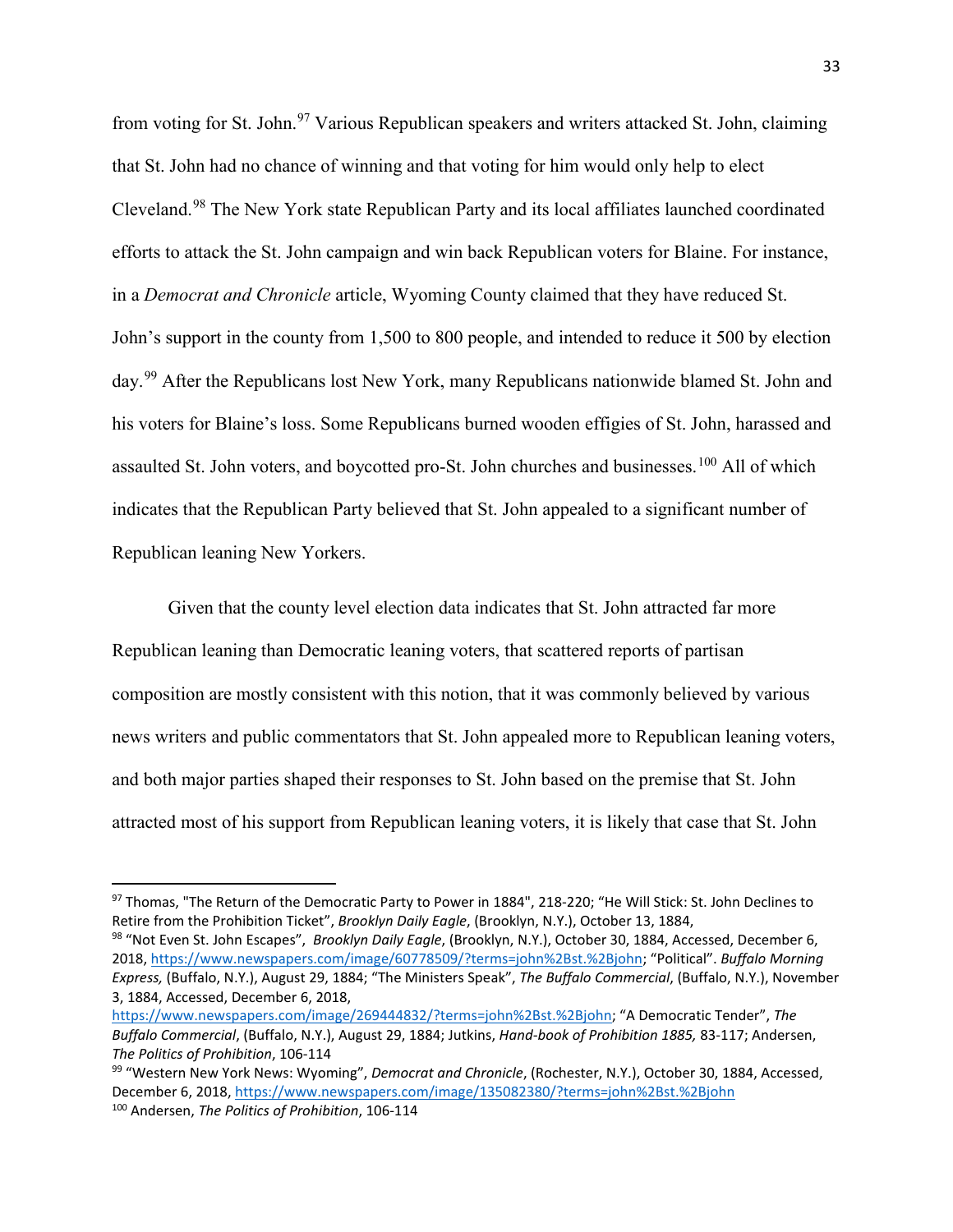had attracted significantly more support from Republican leaning votes than from Democratic leaning ones. If that is the case, then St. John's campaign would account for most of the Republicans net loss in the state, and thus had played a central role in preventing Blaine from accumulating the support needed to win New York.<sup>[101](#page-33-0)</sup>

The likelihood that St. John's campaign had prevented Baine from gathering the support needed to win New York supports the St. John theory. Though, in order to complete the case for the St. John theory, the complex version of the mugwump theory needs to be addressed. That theory claims that St. John's votes had come largely from Independent Republicans that supported ethics and civil service reform and opposed Blaine, but couldn't bring themselves vote for Cleveland. That St. John's votes were largely a product of the Mugwumps and therefore part of the Mugwump's broader role in deciding the 1884 election.<sup>[102](#page-33-1)</sup> To demonstrate that St. John's support was more than just an extension of the Mugwumps, we must look at evidence that indicates the likely major motivations for St. John's supporters.

Support for temperance and Prohibition was a central part of the St. John campaign. As mentioned before, prohibitionism was a major part of the campaign's message and attempted appeal to voters. Many voters, especially in Western and Central New York, were introduced to St. John though his speeches on the Copeland Temperance Camp circuit, and many of his earliest campaign clubs had created by people who were reportedly inspired from his speeches. Prohibition Party members and temperance activists made up an important part of his campaign workers. Their central motivations for backing St. John were presumably due to his support for

<span id="page-33-0"></span> <sup>101</sup> Pocock, "Wet or Dry? The Presidential Election of 1884 In Upstate New York", 174-190

<span id="page-33-1"></span><sup>102</sup> Murphey, "The Mugwump movement of 1884", 106-135; Andersen, *The Politics of Prohibition*, 99-142; Thomas, "The Return of the Democratic Party to Power in 1884", 156-168; 197-208; 227-232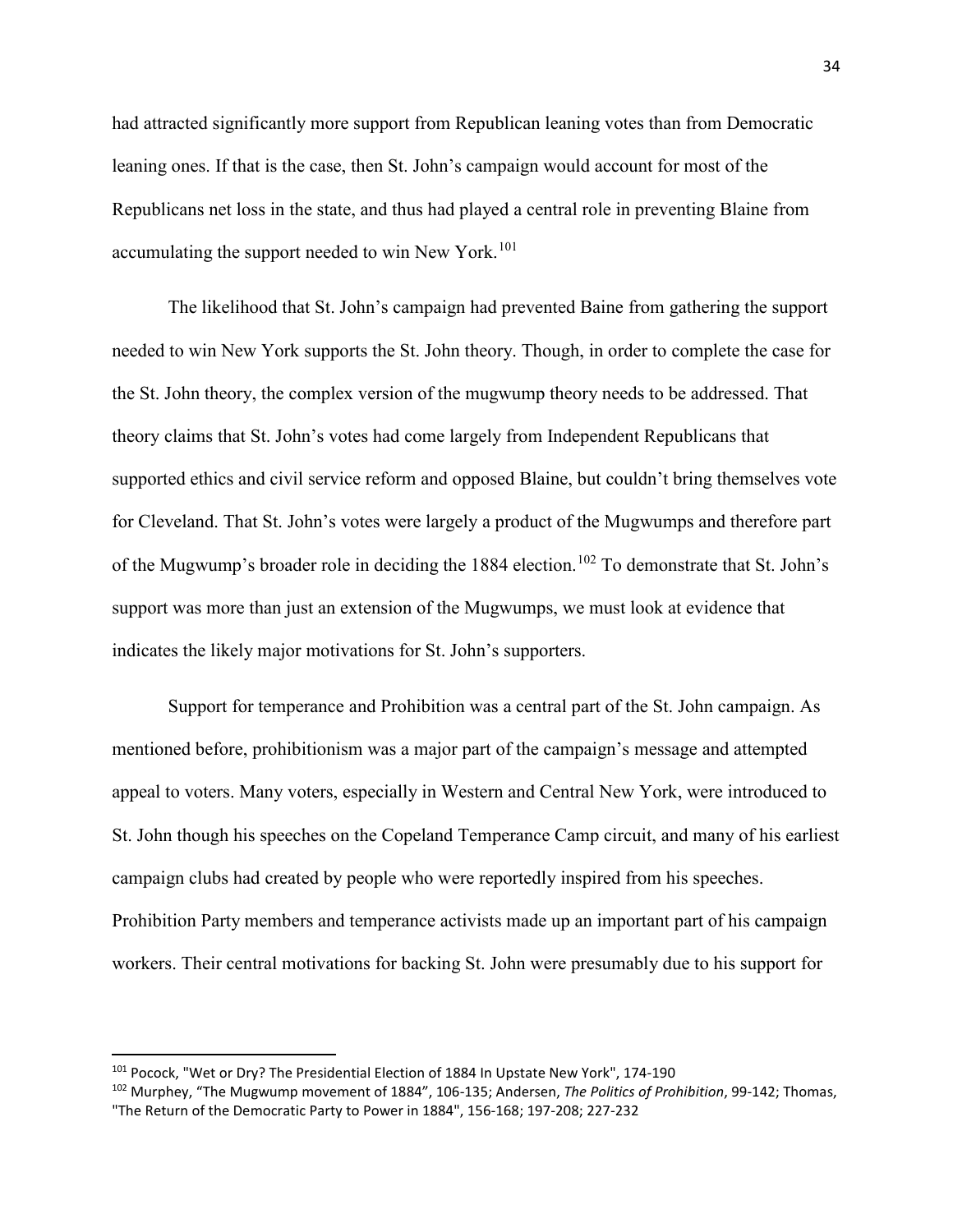temperance and prohibition, and they in large part promoted St. John to voters as a champion of Prohibition.<sup>[103](#page-34-0)</sup>

There were supporters of St. John who publicly expressed that their motivation for endorsing him was based on the issue of prohibition. For instance, Judge Goo of Middletown, stated that he had previously been a Radical Republican, but left the party after Republican Governor John Adam Dix vetoed a state Prohibition bill, and encouraged people to vote for St. John for the sake of the Prohibition cause.<sup>[104](#page-34-1)</sup> A.M. Tenant of East Aurora claimed to have been a lifelong member of the Republican party, but had become dissatisfied with the party's broken promises, and now urged temperance supporters to back St. John.<sup>[105](#page-34-2)</sup> Temperance and Prohibition were also important considered by St. John's Republican opponents to be a key motivation of his base. The New York Temperance Assembly tried to convince voters to abandon St. John by claiming that voting for him instead of Blaine would be counter-productive. Various Republican

<span id="page-34-0"></span> <sup>103</sup> Pocock, "Wet or Dry? The Presidential Election of 1884 In Upstate New York", 174-190; "New-York's St. John Boom: How it Was Organized and How it Has Grown", *New York Times*, (New York City, N.Y.), August 27, 1884; "St. John Interviewed", *Sunday Morning Herald*, (Olean, N.Y.), September 13, 1884; Colvin, *Prohibition in the United States*, 161; "The Prohibitionists: They Met in Convention, Endorse Their National Candidates, Adopt Resolutions and Nominate County Ticket", *Buffalo Courier*, (Buffalo, N.Y.), August 22, 1884; "Very Bitter: Blaine Church People Against St. John", *Brooklyn Daily Eagle*, (Brooklyn, N.Y.), October 17, 1884; Andersen, *The Politics of Prohibition*, 60-106; "Gov. St. John Addresses Two Rousing Temperance Meetings", *The Buffalo Times,* (Buffalo, N.Y.), October 25, 1884; "Camp Meeting", *Chronicle-Express*, (Penn Yan, N.Y.), July 9, 1884; "Roscoe and St. John: Conklin Reported to Have Been Won by the Prohibitionists: Canvas of New York's Vote: The Sunday New Estimates in 47 Counties – They Show 55,225: A Total of 57,700 expected", *The Buffalo Sunday Morning News* (Buffalo, N.Y.), September 28, 1884; "For St. John: The Prohibitionists Buckling on Their Armor", *The Brooklyn Daily Eagle*, (Brooklyn, N.Y.), October 7, 1884; *The Tribune Almanac and Political Register for 1883*, 79; What the St. John Men and Women Did at Advent Hall Yesterday", *Democrat and Chronicle*, (Rochester, N.Y.), August 31, 1884 <sup>104</sup> For St. John and Daniels: A Prohibition Mass Meeting at Central Hall Last Night", *The Brooklyn Daily Eagle*, (Brooklyn, N.Y.), September 3, 1884

<span id="page-34-2"></span><span id="page-34-1"></span><sup>&</sup>lt;sup>105</sup> "The Prohibitionists: They Met in Convention, Endorse Their National Candidates, Adopt Resolutions and Nominate County Ticket", *Buffalo Courier*, (Buffalo, N.Y.), August 22, 1884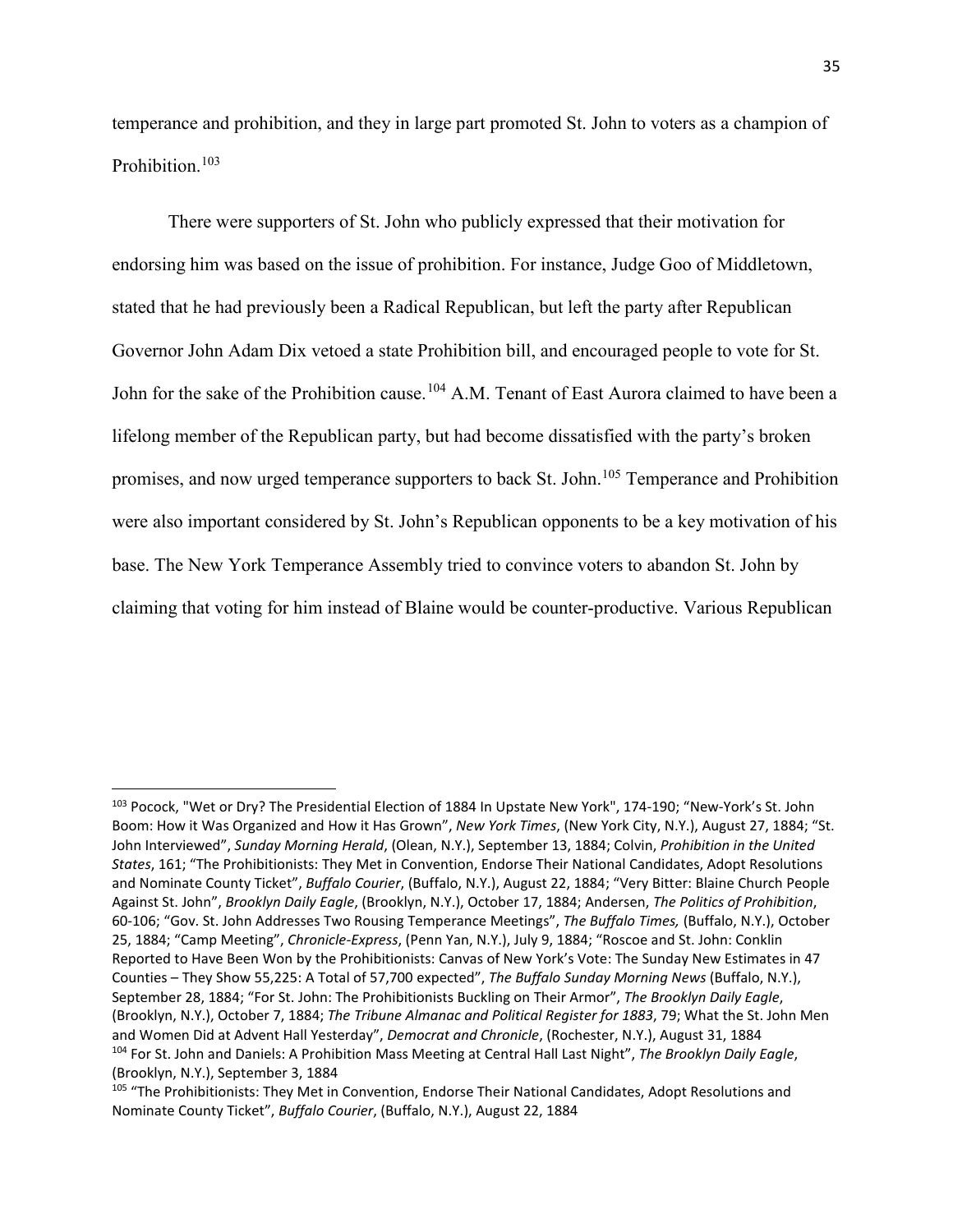writers and commentators made the same argument.<sup>[106](#page-35-0)</sup> These different factors indicate that temperance and prohibition were central considerations for many of St. John's supporters.

Though, issues of ethics and civil service reform were also motivations for some St. John supporters. For much of the campaign, St. John had a reputation for ethical integrity in public and personal conduct. This could make St. John attractive to voters who didn't like Blaine's history of alleged corruption or Cleveland's personal scandals.<sup>[107](#page-35-1)</sup> The Prohibition Party platform included support for civil service reform. These factors may have made St. John attractive to some Mugwumps. [108](#page-35-2)

There is evidence that some of St. John's supporters were Mugwumps or were at least attracted to him based on issues of ethics. Historian Lisa Andersen points out that some Mugwumps strategically aligned themselves, not necessarily out of enthusiastic support for prohibition, but because they considered it the be best option for public ethics.<sup>[109](#page-35-3)</sup> Reform activist Washington Gladden was a strong supporter of St. John. He described his reason for this as being that "the supreme issue in this campaign is one of character, and that every an who believes that morality is the supreme thing, ought to vote for the only candidate who is known to be a clean and upright man".[110](#page-35-4) Rev. Dr. Howard Crosby (a prominent New York city minister and mugwump) endorsed St. John, despite not personally supporting prohibition, because he

<span id="page-35-0"></span> <sup>106</sup> Thomas, "The Return of the Democratic Party to Power in 1884", 218-220; "He Will Stick: St. John Declines to Retire from the Prohibition Ticket", *Brooklyn Daily Eagle*, (Brooklyn, N.Y.), October 13, 1884; Jutkins, *Hand-book of Prohibition 1885,* 82-92

<span id="page-35-1"></span><sup>107</sup> Summers, *Rum, Romanism, and Rebellion,* xi-12; 61-79; 171-196; 265-286; Andersen, *The Politics of Prohibition*, 104-106

<span id="page-35-2"></span><sup>108</sup> Andersen, *The Politics of Prohibition*, 104-106; Colvin, *Prohibition in the United States*, 158-161

<span id="page-35-3"></span><sup>109</sup> Andersen, *The Politics of Prohibition*, 104-106

<span id="page-35-4"></span><sup>110</sup> Andersen, *The Politics of Prohibition*, 105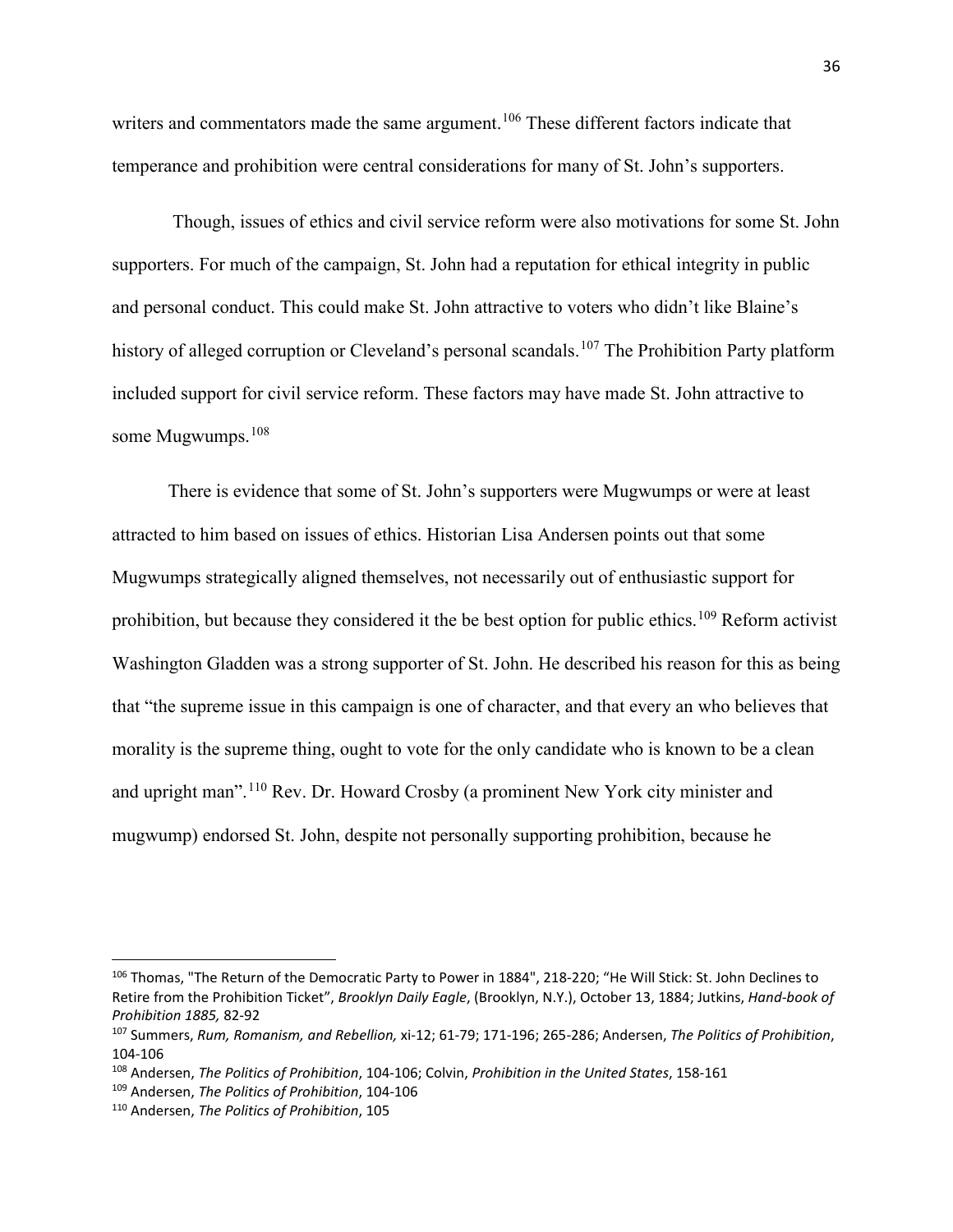considered St. John a man of good character.<sup>[111](#page-36-0)</sup> It is clear that at least some of St. John's supporters had been mugwumps or had been attracted by ethical concerns.

St. John also benefited from the social environment of New York. In the  $19<sup>th</sup>$  century, Western and Central New York had hosted a variety of religious and social reform movements (including various Evangelical movements, Mormonism, abolitionism, temperance, and women's suffrage activism).<sup>[112](#page-36-1)</sup> St. John's prohibitionist, religious, pro-women's suffrage, pro-black civil rights, message likely appealed the region's burned over district culture.<sup>[113](#page-36-2)</sup> Based on pre-election news reports, St. John had a fair amount of support among temperance and reform friendly religious groups, such as Methodists, Presbyterians, Quakers, and Mormons.<sup>[114](#page-36-3)</sup> The reported positive reception of St. John's pro-working man messages imply that some supporters may have been attracted by his economic message as well. His focus on farmers and miners and early interactions with small town residents could also help to explain his strong appeal to voters in Western and Central New York.<sup>[115](#page-36-4)</sup>

<span id="page-36-0"></span> <sup>111</sup> "A Truly Independent Revolt", *The Sun*, (New York City, N.Y.), September 25,1884

<span id="page-36-1"></span><sup>112</sup> Whitney Cross, *The Burned Over District: The social and Intellectual History of Enthusiastic Religion in Western New York, 1800-1850,* (Ithaca: Cornell University press, 1950), 1-355

<span id="page-36-2"></span><sup>113</sup> New-York's St. John Boom: How it Was Organized and How it Has Grown", *New York Times*, (New York City, N.Y.), August 27, 1884; "St. John Interviewed", *Sunday Morning Herald*, (Olean, N.Y.), September 13, 1884; Pocock, "Wet or Dry? The Presidential Election of 1884 In Upstate New York", 187-188; "Gov. St. John Addresses Two Rousing Temperance Meetings", *The Buffalo Times,* (Buffalo, N.Y.), October 25, 1884; "St. John and Logan: More About the Affair to which the Prohibitionist Alluded Aurora – The Black Law Indictment", *Buffalo Courier*, (Buffalo, N.Y.), August 18, 1884; Colvin, *Prohibition in the United States*, 145-165; "The Cold Water Meeting: The Prohibition Candidate at Silver Lake", *Democrat and Chronicle*, (Rochester, N.Y.), August 4th, 1884

<span id="page-36-3"></span><sup>114</sup> "Gov. St. John Addresses Two Rousing Temperance Meetings", *The Buffalo Times,* (Buffalo, N.Y.), October 25, 1884; New-York's St. John Boom: How it Was Organized and How it Has Grown", *New York Times*, (New York City, N.Y.), August 27, 1884; Very Bitter: Blaine Church People Against St. John", *Brooklyn Daily Eagle*, (Brooklyn, N.Y.), October 17, 1884; "St. John Club Organized". *Democrat and Chronicle*, (Rochester, N.Y.), August 15, 1884,; "Roscoe and St. John: Conklin Reported to Have Been Won by the Prohibitionists: Canvas of New York's Vote: The Sunday New Estimates in 47 Counties – They Show 55,225: A Total of 57,700 expected", *The Buffalo Sunday Morning News*  (Buffalo, N.Y.), September 28, 1884

<span id="page-36-4"></span><sup>115</sup> "Gov. St. John Addresses Two Rousing Temperance Meetings", *The Buffalo Times,* (Buffalo, N.Y.), October 25, 1884; "Their Votes Not Thrown Away: St. John Tells His Political Friends Why They Should Support Him", *The New York Times*, (New York City, N.Y.), October 18, 1884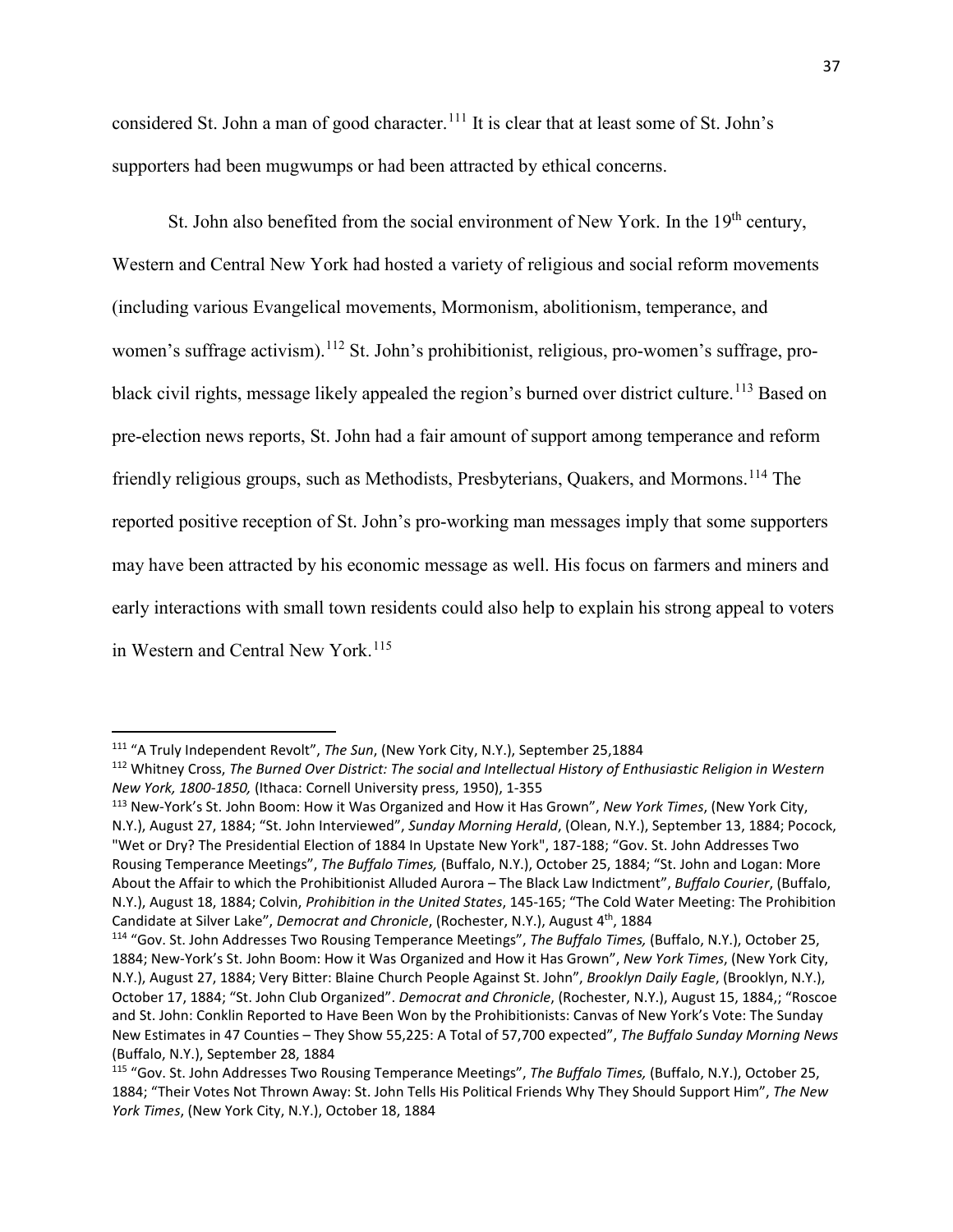The composition of St. John's can be further understood by placing it in the context of other Prohibition Party campaigns in New York, the 1880's. In 1882, Alphonso Hopkins ran as the Prohibition Party candidate for governor. He received over 25,000 votes, compared to the 4,400 votes that the Prohibition Party candidate in 1879 got.<sup>[116](#page-37-0)</sup> This shows that the Prohibition Party had been a significant increase in support in New York years before the 1884 election and years before the Mugwump movement formally broke away from the Republican Party.<sup>[117](#page-37-1)</sup> The following image shows the county level distribution of Hopkins' vote.<sup>[118](#page-37-2)</sup>



Similar to St. John, Hopkins support tended to be strongly concentrated in Western and Central New York. The county level distribution of St. John's vote is 86.5% similar to Hopkins. This suggests that many, perhaps most, of St. John's voters may have voted for Hopkins in 1882. If that's the case, then it would indicate the Prohibition Party already had a growing base of support in New York and that Mugwump support for St. John was supplementary.<sup>[119](#page-37-3)</sup>

<span id="page-37-0"></span> <sup>116</sup> *The Tribune Almanac and Political Register for 1883*, 79 ; "The General Political News", *New York Times*, (New York City, N.Y.), December 13, 1879, Accessed, December 6, 2018, <https://timesmachine.nytimes.com/timesmachine/1879/12/13/81770905.pdf>

<span id="page-37-1"></span><sup>117</sup> *The Tribune Almanac and Political Register for 1883*, 79; *The Tribune Almanac and Political Register for 1885*, 87; Murphey, "The Mugwump movement of 1884", 28-83; Colvin, *Prohibition in the United States*, 123-165 <sup>118</sup> *The Tribune Almanac and Political Register for 1883*, 79

<span id="page-37-3"></span><span id="page-37-2"></span><sup>119</sup> *The Tribune Almanac and Political Register for 1883*, 79; *The Tribune Almanac and Political Register for 1885*, 87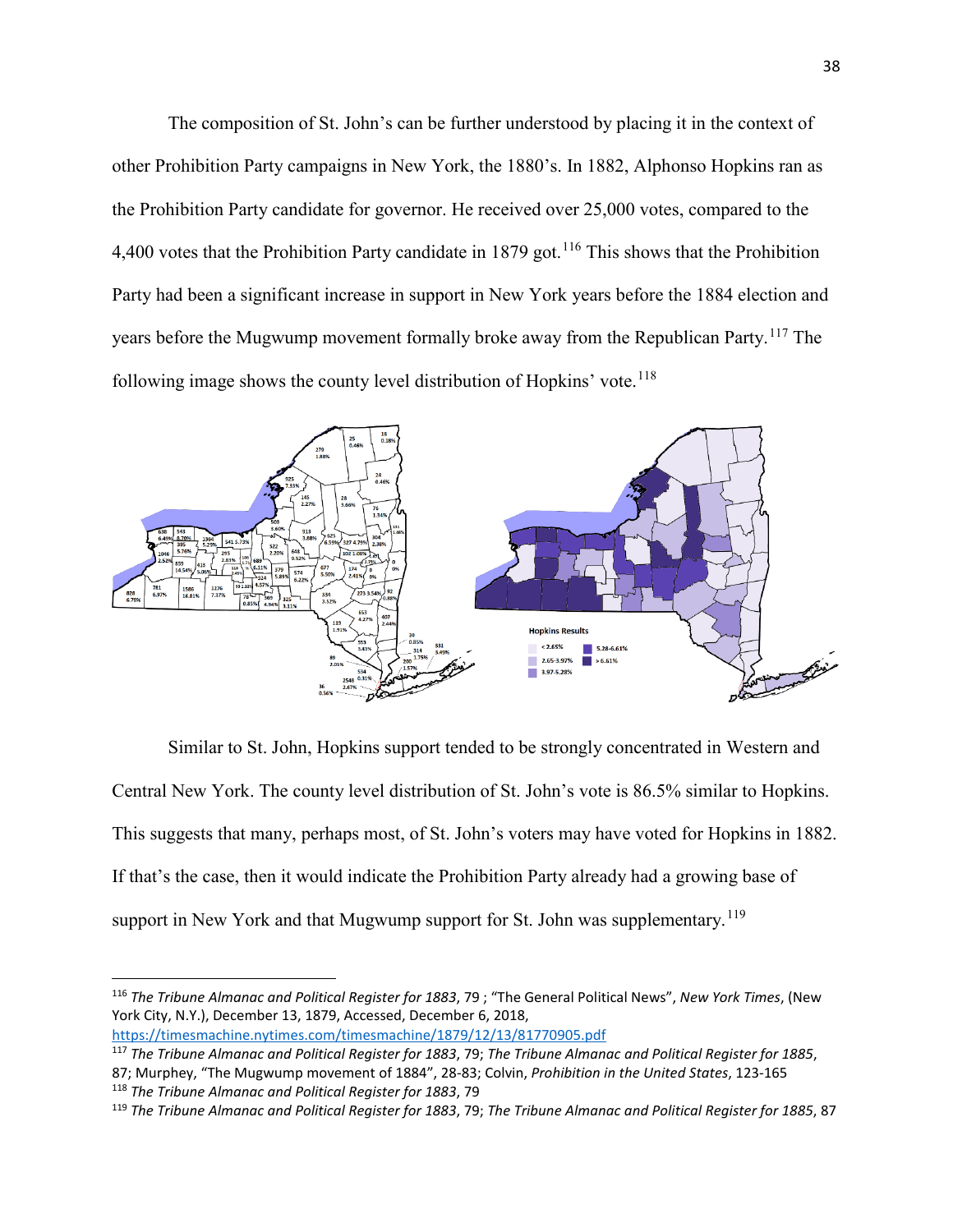The growth of Prohibition Party support in New York state is further demonstrated in the performances of Henry Clay Bascom in the 1885 governor's race, and Clinton Fisk in the 1888 presidential race. Bascom received over 30,000 votes statewide. He expanded on Hopkins' vote total in  $46/60$  counties and on St. John's total in  $52/60$  counties.<sup>[120](#page-38-0)</sup> Clinton Fisk received over 30,000 votes statewide, and over 249,000 votes nationwide. He expanded on St. Johns vote total in 52/60 counties.<sup>[121](#page-38-1)</sup> While the Mugwumps gradually declined in influence over the late 80's and early 90's, the Prohibition Party significantly expanded its size and political influence. John St. John's campaign was part of the growing prominence of partisan prohibition activism.<sup>[122](#page-38-2)</sup>

This analysis of the St. John campaign in New York, has helped to demonstrate the central role that John St. John and the Prohibition Party had in deciding the 1884 election. St. John ran a vigorous third-party campaign in New York state. His vote total was large enough to swing the election in New York. It is likely that he had attracted enough previously Republican leaning voters that he prevented James Baine from gathering enough support to win the state. While several factors influenced St. John's support in the state, the temperance movement and prohibitionism were major and integral parts of St. John's campaign and its support. The St. John campaign played a decisive role in determining the election in New York, in a way that St. John and the Prohibition were uniquely capable of, and understanding the role of the St. John campaign provides a fuller account for explaining the 1884 presidential election.

<span id="page-38-0"></span> <sup>120</sup> *The Tribune Almanac and Political Register for 1886*, (New York : Greeley & McElrath, 1886), [https://babel.hathitrust.org/cgi/pt?id=iau.31858046125617;view=1up;seq=7,](https://babel.hathitrust.org/cgi/pt?id=iau.31858046125617;view=1up;seq=7) 75

<span id="page-38-1"></span><sup>121</sup> *The Tribune Almanac and Political Register for 1889*, (New York : Greeley & McElrath, 1889), [https://babel.hathitrust.org/cgi/pt?id=umn.31951002271742s;view=1up;seq=257,](https://babel.hathitrust.org/cgi/pt?id=umn.31951002271742s;view=1up;seq=257) 97

<span id="page-38-2"></span><sup>122</sup> Colvin, *Prohibition in the United States*, 145-292; Thomas, "The Return of the Democratic Party to Power in 1884", 232-261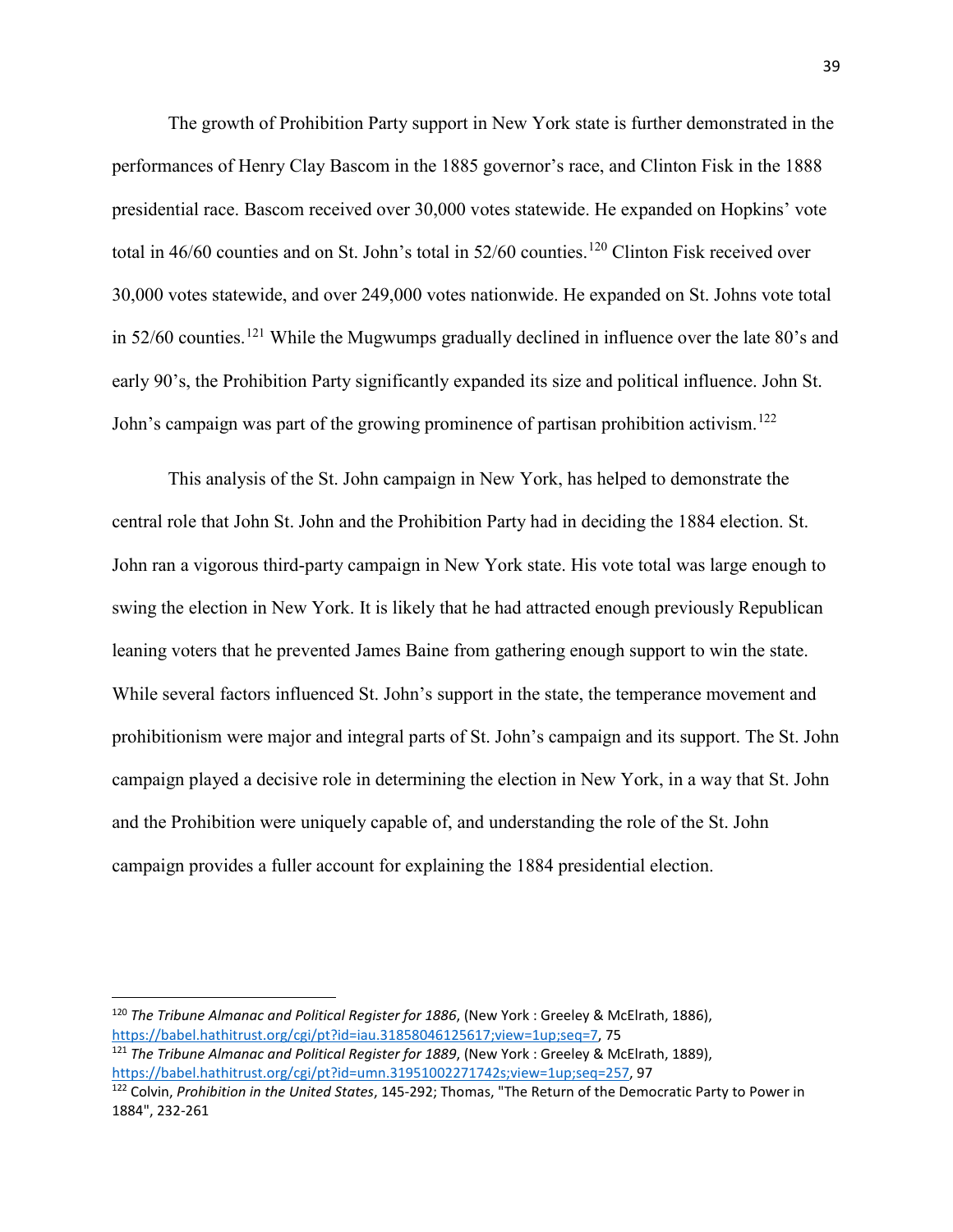## St. John Bibliography

"A Democratic Tender". *The Buffalo Commercial*. (Buffalo, N.Y.). August 29, 1884. Accessed, December 6, 2018.

<https://www.newspapers.com/image/269443244/?terms=john%2Bst.%2Bjohn>

- "A Political Pastor". *The Buffalo Times*. (Buffalo, N.Y.). November 3, 1884. Accessed, December 6, 2018. <https://www.newspapers.com/image/442960694/?terms=john%2Bst.%2Bjohn>
- "A Temperance Encampment: Lakeside on Lake Ontario, to be the Scene of a Great Gathering of Prominent Temperance Workers". *Buffalo Morning Express*. (Buffalo, N.Y.). July 24, 1884. Accessed, November 30, 2018. <https://www.newspapers.com/image/344753841/?terms=john%2Bst.%2Bjohn>
- "A Truly Independent Revolt". *The Sun*. (New York City, N.Y.). September 25,1884. December 6, 2018.<https://www.newspapers.com/image/65393268/?terms=john%2Bst.%2Bjohn>
- "An Offset to Butler". *The Buffalo Times*. (Buffalo, N.Y.). August 29, 1884. Accessed, December 6, 2018. <https://www.newspapers.com/image/442957272/?terms=john%2Bst.%2Bjohn>
- Andersen, Lisa M. F.. *The Politics of Prohibition: American Governance and the Prohibition Party, 1869–1933*. Cambridge University Press, 2013. ProQuest Ebook Central, [https://ebookcentral-proquest](https://ebookcentral-proquest-com.gate.lib.buffalo.edu/lib/buffalo/detail.action?docID=1394551)[com.gate.lib.buffalo.edu/lib/buffalo/detail.action?docID=1394551.](https://ebookcentral-proquest-com.gate.lib.buffalo.edu/lib/buffalo/detail.action?docID=1394551)
- "At National Democratic Headquarters". *The Brooklyn Daily Eagle*. (Brooklyn, N.Y.). September 29, 1884. Accessed, December 6, 2018. <https://www.newspapers.com/image/60775602/?terms=john%2Bst.%2Bjohn>
- "At Silver Lake: Temperance Camp Meeting and Some of the Attractions There". Buffalo Evening News. (Buffalo, N.Y.). July 30, 1884. Accessed, November 30, 2018. <https://www.newspapers.com/image/326826099/?terms=john%2Bst.%2Bjohn>
- "Camp-Meetings". *Buffalo Morning Express*. (Buffalo, N.Y.). July 6, 1884. Accessed, November 30, 2018. <https://www.newspapers.com/image/344749380/?terms=john%2Bst.%2Bjohn>
- Colvin, David Leigh. *Prohibition in the United States: A History of the Prohibition Party and of the Prohibition Movement*. New York: Georg H. Doran Company, 1926.
- "Concerning Some People". *The Buffalo Sunday Morning News*. (Buffalo, N.Y.). September 21, 1884. Accessed December 2, 2018. <https://www.newspapers.com/image/354203564/?terms=john%2Bst.%2Bjohn>
- "Convention of Prohibitionists: What the St. John Men and Women Did at Advent Hall Yesterday". *Democrat and Chronicle*. (Rochester, N.Y.). August 31, 1884. Accessed,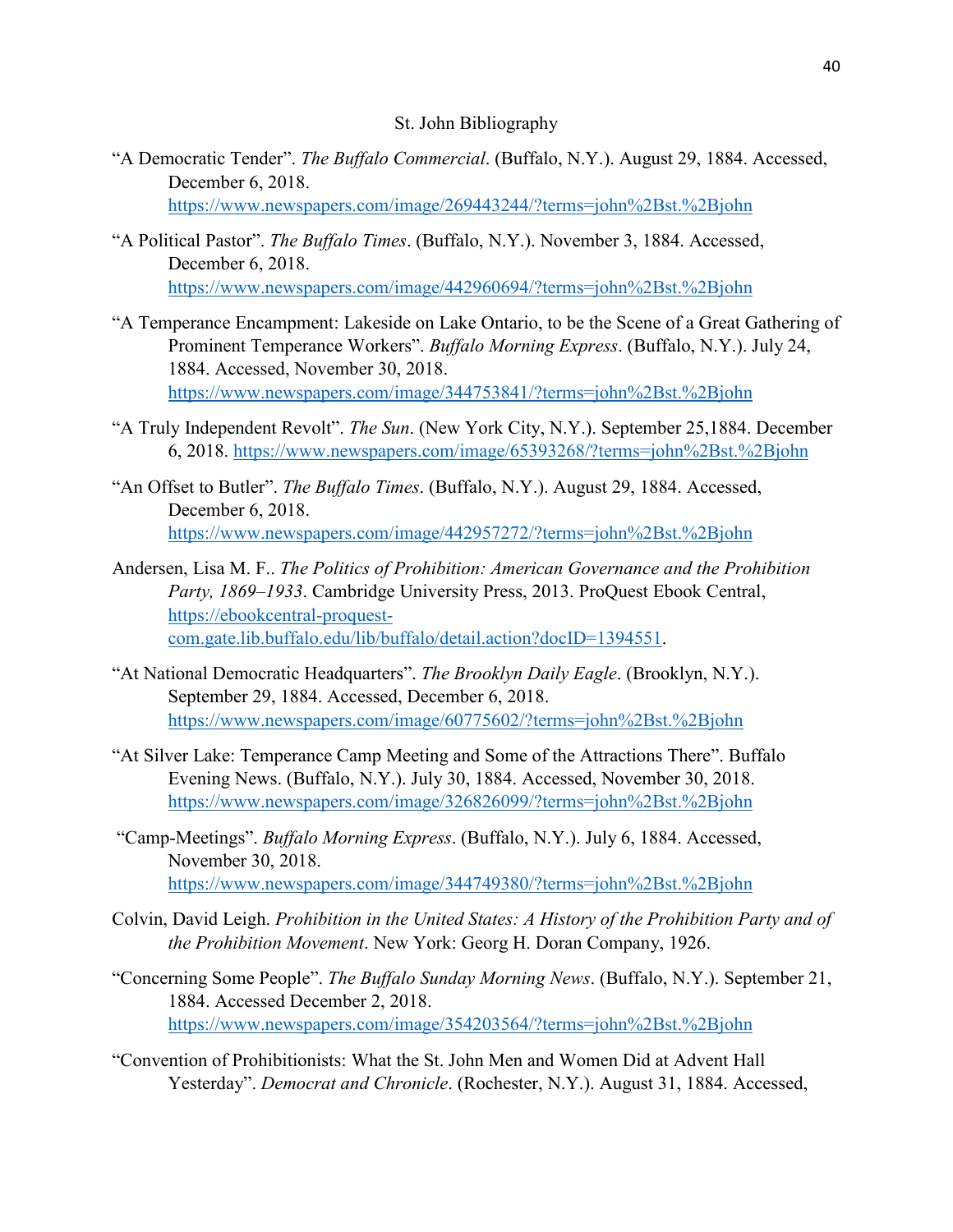November 30, 2018.

<https://www.newspapers.com/image/135089145/?terms=st.%2Bjohn%2Bport%2Bjervis>

- Copeland, John A. "Camp Meeting". *Chronicle-Express*. (Penn Yan, N.Y.). July 9, 1884. Accessed, November 30, 2018. <https://www.newspapers.com/image/37021137/?terms=john%2Bst.%2Bjohn>
- Cross, Whitney. *The Burned Over District: The social and Intellectual History of Enthusiastic*

*Religion in Western New York, 1800-1850.* Ithaca: Cornell University press, 1950.

- "Empire State News: Occurrences of Interest Within and Near Our Borders". *Buffalo Evening News*. (Buffalo, N.Y.). July 30, 1884. Accessed, November 30, 2018. <https://www.newspapers.com/image/326826057/?terms=temperance%2Bcamp>
- "Empire State News: Occurrences of Interest Within and Near Our Borders". *Buffalo Evening News*. (Buffalo, N.Y.). August 21, 1884. Accessed, December 6, 2018. <https://www.newspapers.com/image/326827232/?terms=john%2Bst.%2Bjohn%2Bcamp>
- "Empire State News: Occurrences of Interest Within and Near Our Borders". *Buffalo Evening News*. (Buffalo, N.Y.). October 22, 1884. Accessed, November 30, 2018. <https://www.newspapers.com/image/326880871/?terms=john%2Bst.%2Bjohn>
- "Erie County Prohibitionists". *Buffalo Morning Express*. (Buffalo, New York). August 21, 1884. Accessed November 30, 2018. <https://www.newspapers.com/image/344760277/?terms=john%2Bst.%2Bjohn>
- Finch, Frances E. and Frank J. Sibley. *John B. Finch. His life and work*. New York: Funk and Wagnalls, 1888. <https://babel.hathitrust.org/cgi/pt?id=loc.ark:/13960/t8qc0rz6v;view=1up;seq=13>
- Foner, Eric. *Reconstruction: America's Unfinished Revolution, 1863-1877*. 1988. Ed. Henry Steele Commager and Richard B. Morris. Reprint, New York: Harper Collins, 2011.
- "For St. John and Daniels: A Prohibition Mass Meeting at Central Hall Last Night". *The Brooklyn Daily Eagle*. (Brooklyn, N.Y.). September 3, 1884. Accessed, December 6, 2018.<https://www.newspapers.com/image/60773052/?terms=john%2Bst.%2Bjohn>
- "For St. John. Hon. John B. Finch Arraigns Rev. George E. Reed." *The Brooklyn Daily Eagle*. (Brooklyn, N.Y.). October 24, 1884. Accessed November 30, 2018. <https://www.newspapers.com/image/60777777/?terms=john%2Bst.%2Bjohn>
- "For St. John: The Prohibitionists Buckling on Their Armor". *The Brooklyn Daily Eagle*. (Brooklyn, N.Y.). October 7, 1884. Accessed, November 30, 2018. <https://www.newspapers.com/image/60776259/?terms=john%2Bst.%2Bjohn>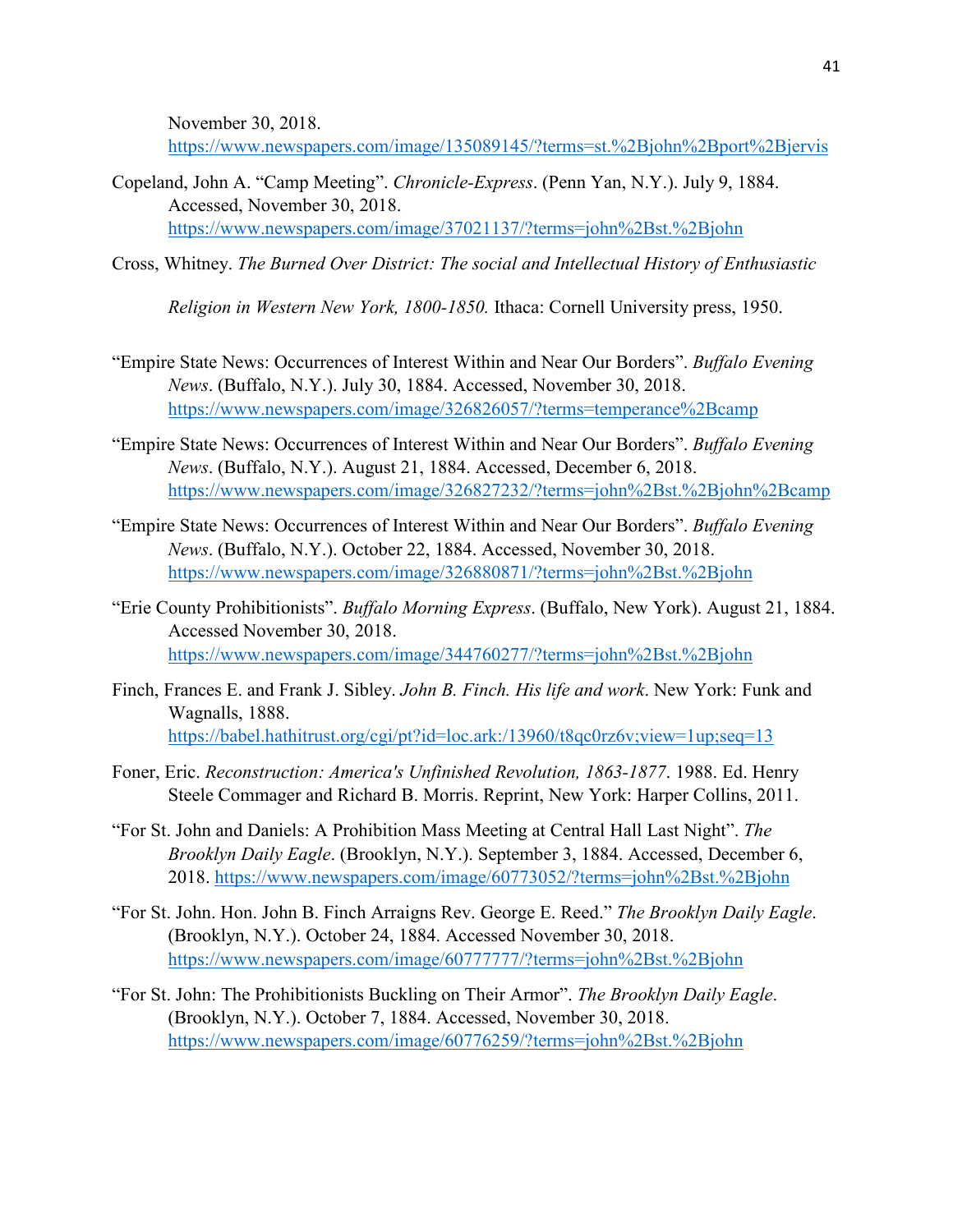- "Formally Notified: The Prohibition Candidates Informed of Their Nomination". *The New York Times*, (New York City, N.Y.). August 26, 1884. Accessed December 1, 2018. <https://www.newspapers.com/image/20662187/?terms=john%2Bst.%2Bjohn>
- "Gen. Butler: Local Opinions Concerning His Candidacy". *Brooklyn Daily Eagle*. (Brooklyn, N.Y.). August 7, 1884. Accessed, December 6, 2018. <https://www.newspapers.com/image/60770979/?terms=john%2Bst.%2Bjohn>
- "Gov. St. John Addresses Two Rousing Temperance Meetings". *The Buffalo Times.* (Buffalo, N.Y.). October 25, 1884. Accessed, November 30, 2018. <https://www.newspapers.com/image/442960568/?terms=john%2Bst.%2Bjohn>
- "Gov. St. John at His Best: His Talk to the Farmers at Round Lake Camp Meeting". *The Sun*. (New York City, N.Y.). August 31, 1884. Accessed, December 6, 2018. <https://www.newspapers.com/image/207161208/?terms=john%2Bst.%2Bjohn>
- "Governor St. John's Position". *Brooklyn Daily Eagle*. (Brooklyn, N.Y.). October 14, 1884. Accessed, December 6, 2018. <https://www.newspapers.com/image/60776806/?terms=john%2Bst.%2Bjohn>
- Graff, Henry F. *Grover Cleveland: The American Presidents Series*. New York: Times Books, 2002.
- "He Will Stick: St. John Declines to Retire from the Prohbition Ticket". *Brooklyn Daily Eagle*. (Brooklyn, N.Y.). October 13, 1884. Accessed, December 1, 2018. <https://www.newspapers.com/image/60776701/?terms=john%2Bst.%2Bjohn>
- Hochschild, Thomas R. and Michael Wallace. "Three's a Crowd? the Nader Vote in the 2000 Presidential, Election in U.S. Metropolitan Areas." *The Social Science Journal* 48, no. 4 (2011): 575-588.
- "John Stearns: A Prohibition Party Founding Father". *New York Prohibition Party*. (New York state). February, 2018. [https://docs.wixstatic.com/ugd/2cc7be\\_d29d627650ae411fad14621888223af2.pdf](https://docs.wixstatic.com/ugd/2cc7be_d29d627650ae411fad14621888223af2.pdf)
- Jutkins, Andrew J. *Hand-book of Prohibition 1885.* Chicago: Lever Print, 1885. <https://babel.hathitrust.org/cgi/pt?id=mdp.39015002350448;view=1up;seq=5>
- Leip, David. "1880 Presidential General Election Results New York." Uselectionatlas.org. Accessed November 27, 2018. [https://uselectionatlas.org/RESULTS/state.php?year=1880&fips=36&f=1.](https://uselectionatlas.org/RESULTS/state.php?year=1880&fips=36&f=1)
- Leip, David. "1884 Presidential General Election Results". Uselectionatlas.org. Accessed November 26, 2018.<https://uselectionatlas.org/USPRESIDENT/GENERAL/pe1884.html>
- Leip, David. "1884 Presidential General Election Results New York." Uselectionatlas.org. Accessed November 27, 2018. [https://uselectionatlas.org/RESULTS/state.php?year=1884&fips=36&f=1.](https://uselectionatlas.org/RESULTS/state.php?year=1884&fips=36&f=1)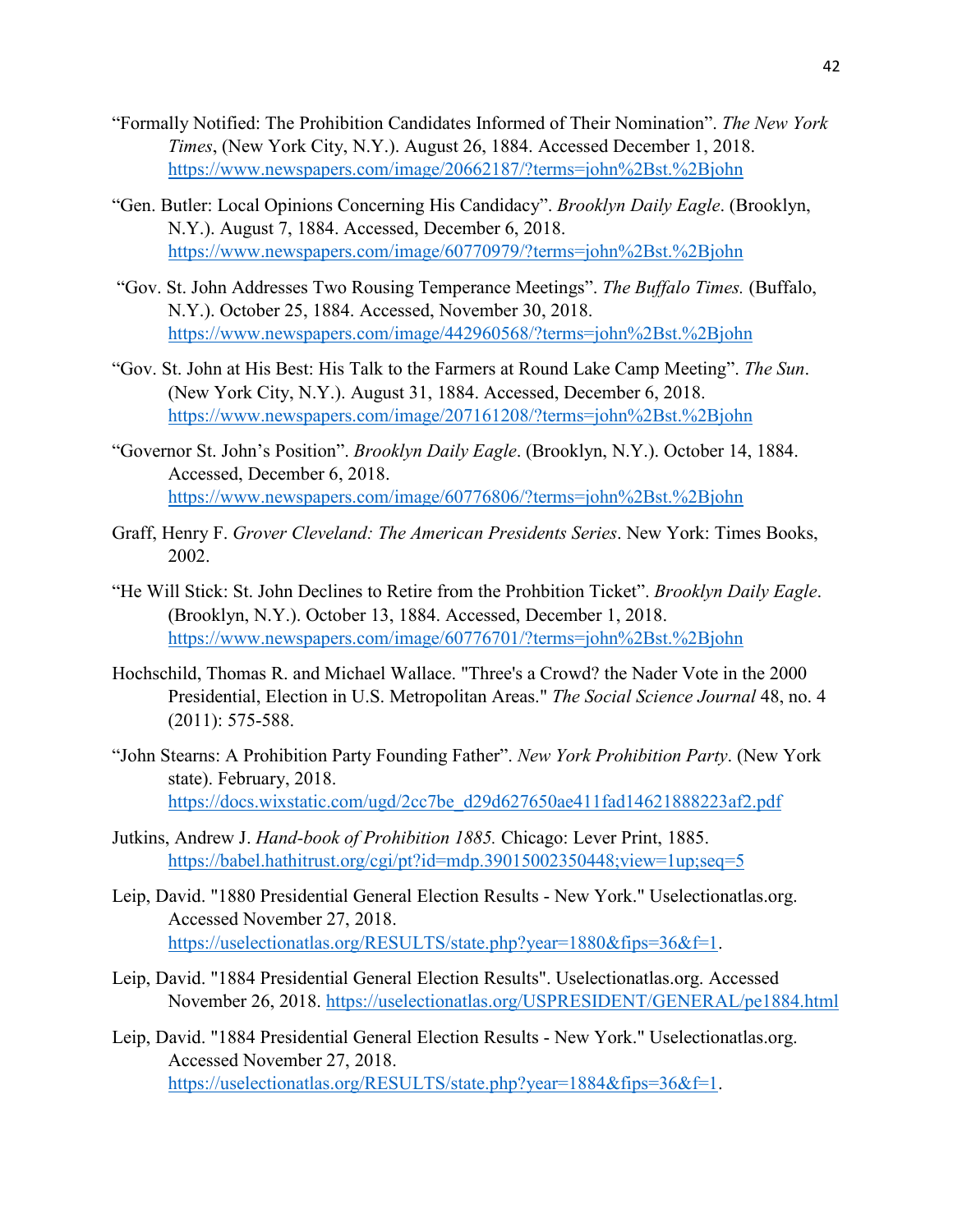- "Looking Over the Field: Where Cleveland's Electoral Revolts Will Come From". *Brooklyn Daily Eagle*. (Brooklyn, N.Y.). October 26, 1884. Accessed, December 6, 2018. <https://www.newspapers.com/image/60778077/?terms=john%2Bst.%2Bjohn>
- Makeley, Jonathan. "Enlightenment and Sure Remedy: The Development of Ethics, Thought, and Activism of the 19th Century Temperance Movement in Western New York". Honor's Thesis, History Department of Alfred University, 2017.
- Murphey, Herman King. "The Mugwump movement of 1884". PhD dissertation, University of Wisconsin, 1918. [https://books.google.com/books?id=FyVSAAAAMAAJ&pg=PA129&lpg=PA129&dq=ir](https://books.google.com/books?id=FyVSAAAAMAAJ&pg=PA129&lpg=PA129&dq=irish+american+politics+1884&source=bl&ots=cNZYNQdPj4&sig=nCDg5WWsEKWDFsavAqqtYwnVwnk&hl=en&sa=X&ved=2ahUKEwjArJeR0dzdAhXOhOAKHamUA1YQ6AEwEnoECAQQAQ#v=onepage&q=prohibition&f=false) [ish+american+politics+1884&source=bl&ots=cNZYNQdPj4&sig=nCDg5WWsEKWDF](https://books.google.com/books?id=FyVSAAAAMAAJ&pg=PA129&lpg=PA129&dq=irish+american+politics+1884&source=bl&ots=cNZYNQdPj4&sig=nCDg5WWsEKWDFsavAqqtYwnVwnk&hl=en&sa=X&ved=2ahUKEwjArJeR0dzdAhXOhOAKHamUA1YQ6AEwEnoECAQQAQ#v=onepage&q=prohibition&f=false) [savAqqtYwnVwnk&hl=en&sa=X&ved=2ahUKEwjArJeR0dzdAhXOhOAKHamUA1Y](https://books.google.com/books?id=FyVSAAAAMAAJ&pg=PA129&lpg=PA129&dq=irish+american+politics+1884&source=bl&ots=cNZYNQdPj4&sig=nCDg5WWsEKWDFsavAqqtYwnVwnk&hl=en&sa=X&ved=2ahUKEwjArJeR0dzdAhXOhOAKHamUA1YQ6AEwEnoECAQQAQ#v=onepage&q=prohibition&f=false) [Q6AEwEnoECAQQAQ#v=onepage&q=prohibition&f=false](https://books.google.com/books?id=FyVSAAAAMAAJ&pg=PA129&lpg=PA129&dq=irish+american+politics+1884&source=bl&ots=cNZYNQdPj4&sig=nCDg5WWsEKWDFsavAqqtYwnVwnk&hl=en&sa=X&ved=2ahUKEwjArJeR0dzdAhXOhOAKHamUA1YQ6AEwEnoECAQQAQ#v=onepage&q=prohibition&f=false)
- "New-York's St. John Boom: How it Was Organized and How it Has Grown". *New York Times*.(New York City, N.Y.) August 27, 1884. Accessed, November 30, 2018. <https://www.newspapers.com/image/20662293/?terms=copeland>
- "Not Even St. John Escapes". *Brooklyn Daily Eagle*. (Brooklyn, N.Y.). October 30, 1884. Accessed, December 6, 2018. <https://www.newspapers.com/image/60778509/?terms=john%2Bst.%2Bjohn>
- "Not for St. John: Actions of the Prohibitionists Last Night". *The Buffalo Commercial*. (Buffalo, N.Y.). September 30, 1884. Accessed, December 6, 2018. <https://www.newspapers.com/image/269444005/?terms=john%2Bst.%2Bjohn>
- POCOCK, EMIL. "Wet or Dry? The Presidential Election of 1884 In Upstate New York." *New York History* 54, no. 2 (1973): 174-90. [http://www.jstor.org.gate.lib.buffalo.edu/stable/23170001.](http://www.jstor.org.gate.lib.buffalo.edu/stable/23170001)
- "Political". *Buffalo Morning Express.* (Buffalo, N.Y.). August 29, 1884. Accessed, December 6, 2018.<https://www.newspapers.com/image/344761573/?terms=john%2Bst.%2Bjohn>
- "Political Notes". *Brooklyn Daily Eagle*. (Brooklyn, N.Y.). October 17, 1884. Accessed, December 6, 2018. <https://www.newspapers.com/image/60777033/?terms=john%2Bst.%2Bjohn>
- "Political Pointers". *Buffalo Evening News*. (Buffalo, N.Y.). August 21, 1884. Accessed, December 6, 2018. <https://www.newspapers.com/image/326826963/?terms=john%2Bst.%2Bjohn%2Bcamp>
- "Prosparity of 70,000 Idle Workmen". *Brooklyn Daily Eagle*. (Brooklyn, N.Y.). October 25, 1884. Accessed, December 6, 2018. <https://www.newspapers.com/image/60777901/?terms=john%2Bst.%2Bjohn>
- "Roscoe and St. John: Conklin Reported to Have Been Won by the Prohibitionists: Canvas of New York's Vote: The Sunday New Estimates in 47 Counties – They Show 55,225: A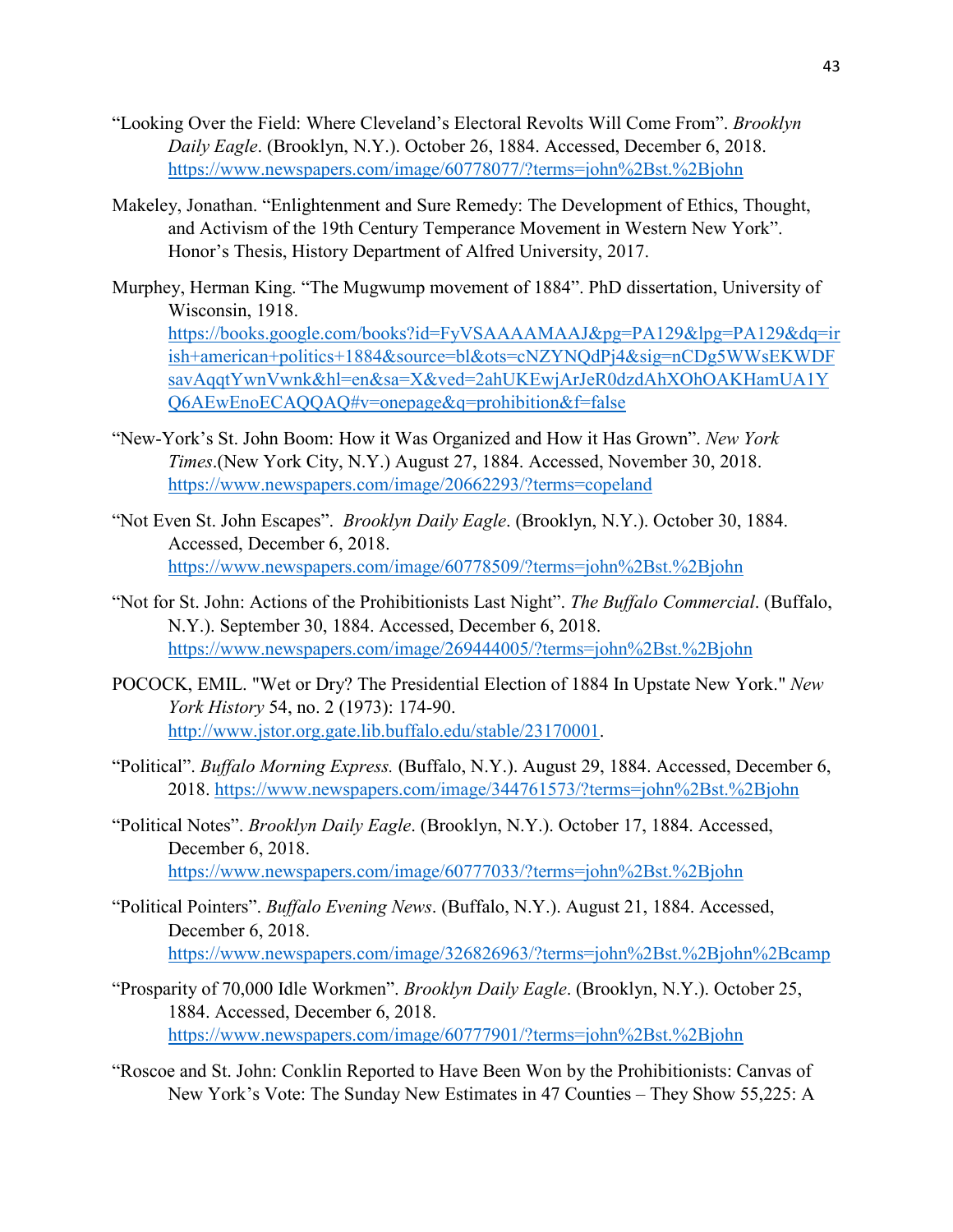Total of 57,700 expected". *The Buffalo Sunday Morning News* (Buffalo, N.Y.). September 28, 1884. Accessed, November 30, 2018. <https://www.newspapers.com/image/354203571/?terms=john%2Bst.%2Bjohn>

- "St. John: A Prohibition Mass Meeting in Liberty Hall Fighting for a Principle Cleveland Preferred to Blaine – The Mission of the Republican Party Accomplished and its End Approaching – The Prohibition Party Characterize as the Party of Liberty". *The Brooklyn Daily Eagle*. (Brooklyn, N.Y.). October 17, 1884. December 6, 2018. <https://www.newspapers.com/image/60777033/?terms=john%2Bst.%2Bjohn>
- "St. John and Daniel: The Prohibitionists Nominate a National Ticket with Enthusiasm A Split in Indiana". *Buffalo Morning Express.* (Buffalo, N.Y.). July 25, 1884. Accessed November 30, 2018. <https://www.newspapers.com/image/344753892/?terms=john%2Bst.%2Bjohn>
- "St. John and Logan: More About the Affair to which the Prohibitionist Alluded Aurora The Black Law Indictment". *Buffalo Courier*. (Buffalo, N.Y.). August 18, 1884. Accessed, December 6, 2018. <https://www.newspapers.com/image/354492492/?terms=john%2Bst.%2Bjohn>
- "St. John Club Organized". *Democrat and Chronicle*. (Rochester, N.Y.). August 15, 1884. Accessed, December 6, 2018. <https://www.newspapers.com/image/135088117/?terms=john%2Bst.%2Bjohn>
- "St. John in Buffalo". *The Buffalo Commercial*. (Buffalo, N.Y.). October 24, 1884. Accessed, December 2, 2018. <https://www.newspapers.com/image/269444651/?terms=john%2Bst.%2Bjohn>
- "St. John in Town: The Prohibition Candidate Warmly Greeted in Buffalo". *Buffalo Evening News*. (Buffalo, N.Y.). October 24, 1884. Accessed, November 30, 2018. <https://www.newspapers.com/image/326881387/?terms=john%2Bst.%2Bjohn>
- "St. John Interviewed". *Sunday Morning Herald*. (Olean, N.Y.). September 13, 1884. Accessed, December 1, 2018. [http://nyshistoricnewspapers.org/lccn/sn88074644/1884-09-13/ed-](http://nyshistoricnewspapers.org/lccn/sn88074644/1884-09-13/ed-1/seq-1/#date1=07%2F01%2F1884&city=&date2=11%2F15%2F1884&searchType=advanced&SearchType=prox5&sequence=0&lccn=&index=11&words=John+St&proxdistance=5&county=Cattaraugus&to_year=1884&rows=20&ortext=&from_year=1884&proxtext=st.+john&phrasetext=&andtext=&dateFilterTyp) $1/\text{seq}$

[1/#date1=07%2F01%2F1884&city=&date2=11%2F15%2F1884&searchType=advanced](http://nyshistoricnewspapers.org/lccn/sn88074644/1884-09-13/ed-1/seq-1/#date1=07%2F01%2F1884&city=&date2=11%2F15%2F1884&searchType=advanced&SearchType=prox5&sequence=0&lccn=&index=11&words=John+St&proxdistance=5&county=Cattaraugus&to_year=1884&rows=20&ortext=&from_year=1884&proxtext=st.+john&phrasetext=&andtext=&dateFilterTyp) [&SearchType=prox5&sequence=0&lccn=&index=11&words=John+St&proxdistance=5](http://nyshistoricnewspapers.org/lccn/sn88074644/1884-09-13/ed-1/seq-1/#date1=07%2F01%2F1884&city=&date2=11%2F15%2F1884&searchType=advanced&SearchType=prox5&sequence=0&lccn=&index=11&words=John+St&proxdistance=5&county=Cattaraugus&to_year=1884&rows=20&ortext=&from_year=1884&proxtext=st.+john&phrasetext=&andtext=&dateFilterTyp) [&county=Cattaraugus&to\\_year=1884&rows=20&ortext=&from\\_year=1884&proxtext=st](http://nyshistoricnewspapers.org/lccn/sn88074644/1884-09-13/ed-1/seq-1/#date1=07%2F01%2F1884&city=&date2=11%2F15%2F1884&searchType=advanced&SearchType=prox5&sequence=0&lccn=&index=11&words=John+St&proxdistance=5&county=Cattaraugus&to_year=1884&rows=20&ortext=&from_year=1884&proxtext=st.+john&phrasetext=&andtext=&dateFilterTyp) [.+john&phrasetext=&andtext=&dateFilterTyp](http://nyshistoricnewspapers.org/lccn/sn88074644/1884-09-13/ed-1/seq-1/#date1=07%2F01%2F1884&city=&date2=11%2F15%2F1884&searchType=advanced&SearchType=prox5&sequence=0&lccn=&index=11&words=John+St&proxdistance=5&county=Cattaraugus&to_year=1884&rows=20&ortext=&from_year=1884&proxtext=st.+john&phrasetext=&andtext=&dateFilterTyp) 

- "St. John's Eastern Pilgrimage". *New York Tribune*. (New York City, N.Y.). October 18, 1884. Accessed, November 30, 2018. <https://www.newspapers.com/image/467758918/?terms=john%2Bst.%2Bjohn>
- "Strictly Personal". *Buffalo Evening News*. (Buffalo, N.Y.). September 24, 1884. Accessed, November 30, 2018. <https://www.newspapers.com/image/326828342/?terms=john%2Bst.%2Bjohn>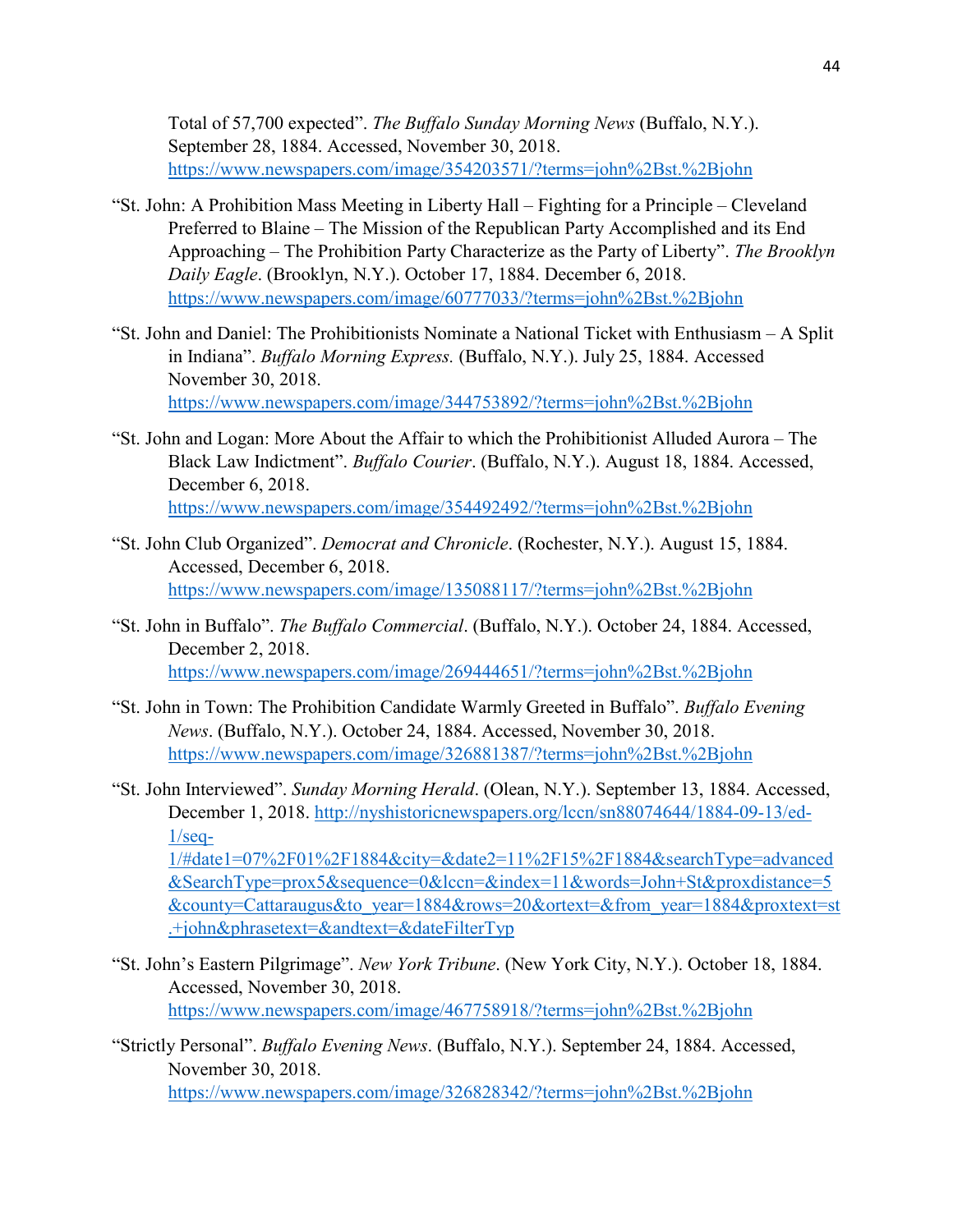- Summers, Mark Wahlgren. *Rum, Romanism, and Rebellion: The Making of a President, 1884*. Chapel Hill: University of North Carolina Press, 2000.
- "Supplement: Western New York News". *Democrat and Chronicle*. (Rochester, N.Y.). August 14th, 1884. Accessed, November 30, 2018. <https://www.newspapers.com/image/135088040/?terms=john%2Bst.%2Bjohn>
- "Temperance at Ocean Grove". *New York Times*. (New York City N.Y.). July 30, 1884. Accessed, December 6, 2018. <https://www.newspapers.com/image/20659360/?terms=john%2Bst.%2Bjohn>
- "Temperance Camp Meeting". *Poughkeepsie Eagle News*. (Poughkeepsie, N.Y.). August 21, 1884. Accessed November 30, 2018. <https://www.newspapers.com/image/114108946/?terms=john%2Bst.%2Bjohn>
- "Temperance Camp Meetings". *Poughkeepsie Eagle News*. (Poughkeepsie, N.Y.). August 1, 1884. Accessed November 30, 2018. <https://www.newspapers.com/image/114107177/?terms=temperance%2Bcamp>
- "The Cold Water Meeting: The Prohibition Candidate at Silver Lake". *Democrat and Chronicle*. (Rochester, N.Y.). August  $4<sup>th</sup>$ , 1884. December 6, 2018. <https://www.newspapers.com/image/135087421/?terms=john%2Bst.%2Bjohn>
- "The General Political News". *New York Times*. (New York City, N.Y.). December 13, 1879. Accessed, December 6, 2018. <https://timesmachine.nytimes.com/timesmachine/1879/12/13/81770905.pdf>
- "The Ministers Speak". *The Buffalo Commercial*. (Buffalo, N.Y.). November 3, 1884. Accessed, December 6, 2018. <https://www.newspapers.com/image/269444832/?terms=john%2Bst.%2Bjohn>
- "The Prohibition Vote". *New York Times*. (New York City, N.Y.). August 2, 1884. Accessed, December 6, 2018. <https://www.newspapers.com/image/20659659/?terms=john%2Bst.%2Bjohn>
- "The Prohibitionists: They Met in Convention, Endorse Their National Candidates, Adopt Resolutions and Nominate County Ticket". *Buffalo Courier*. (Buffalo, N.Y.). August 22, 1884. Accessed, November 30, 2018. <https://www.newspapers.com/image/354492510/?terms=john%2Bst.%2Bjohn>
- *The Tribune Almanac and Political Register for 1883*. New York : Greeley & McElrath, 1883. <https://babel.hathitrust.org/cgi/pt?id=umn.31951002271737l;view=1up;seq=85>
- *The Tribune Almanac and Political Register for 1885*. New York : Greeley & McElrath, 1885. <https://babel.hathitrust.org/cgi/pt?id=osu.32435054392535;view=1up;seq=5>
- *The Tribune Almanac and Political Register for 1886*. New York : Greeley & McElrath, 1886. <https://babel.hathitrust.org/cgi/pt?id=iau.31858046125617;view=1up;seq=7>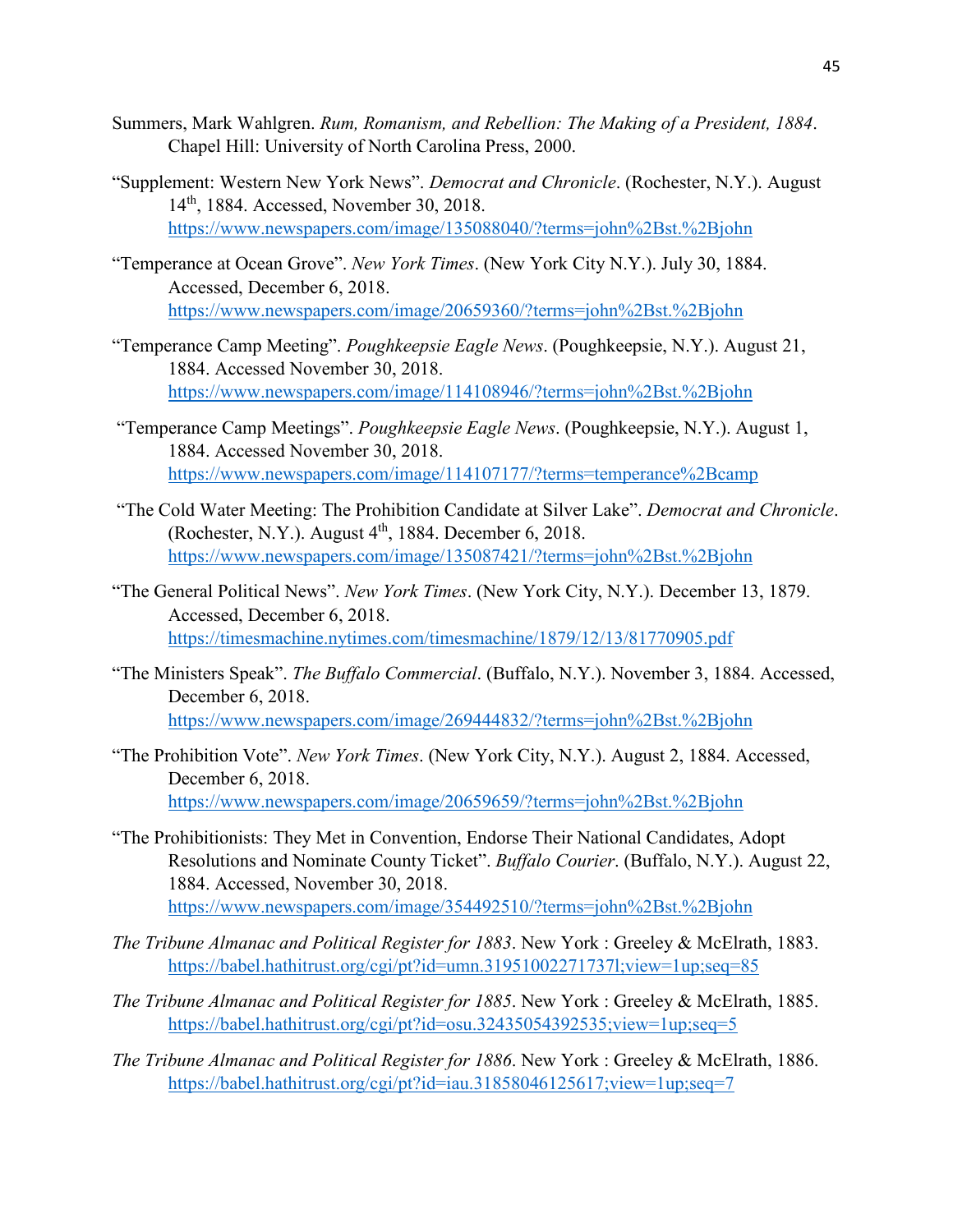- *The Tribune Almanac and Political Register for 1889*. New York : Greeley & McElrath, 1889. <https://babel.hathitrust.org/cgi/pt?id=umn.31951002271742s;view=1up;seq=257>
- "Their Votes Not Thrown Away: St. Jon Tells His Political Friends Why They Should Support Him". *The New York Times*. (New York City, N.Y.). October 18, 1884. Accessed, November 30, 2018. <https://www.newspapers.com/image/20346040/?terms=john%2Bst.%2Bjohn>
- Thomas, Harrison Cook. "The Return of the Democratic Party to Power in 1884." PhD dissertation, Columbia University, 1919. <https://babel.hathitrust.org/cgi/pt?id=coo1.ark:/13960/t89g67d7j;view=1up;seq=7>
- United States of America. Department of Commerce. Bureau of the Census. *1880 Census: Volume 1. Statistics of the Population of the United States*. Washington D.C.: Government Printing Office, 1882. <https://www.census.gov/library/publications/1883/dec/vol-01-population.html>
- "Very Bitter: Blaine Church People Against St. John". *Brooklyn Daily Eagle*. (Brooklyn, N.Y.). October 17, 1884. Accessed, December 6, 2018. <https://www.newspapers.com/image/60777090/?terms=john%2Bst.%2Bjohn>
- "Vicinity Haps and Mishaps". *Dunkirk Evening Observer*. (Dunkirk, N.Y.). August 18, 1884. Accessed December 1, 2018. <https://www.newspapers.com/image/9197503/?terms=john%2Bst.%2Bjohn%2Bcamp>
- "What Will the College Men Do". *The Sun*. (New York City, N.Y.). August 12, 1884. Accessed, December 6, 2018. <https://www.newspapers.com/image/207152430/?terms=john%2Bst.%2Bjohn>
- "Western New York News: Allegany". *Democrat and Chronicle*. (Rochester, N.Y.). August 28, 1884. Accessed, November 30, 2018. <https://www.newspapers.com/image/135088894/?terms=john%2Bst.%2Bjohn%2Bcamp>
- "Western New York News: Steuben". *Democrat and Chronicle*. (Rochester, N.Y.). July 23, 1884. Accessed, November 30, 2018. <https://www.newspapers.com/image/135086729/?terms=john%2Bst.%2Bjohn>
- "Western New York News: Wyoming". *Democrat and Chronicle*. (Rochester, N.Y.). October 30, 1884. Accessed, December 6, 2018. <https://www.newspapers.com/image/135082380/?terms=john%2Bst.%2Bjohn>
- "Who Did It?". *The Brockport Republic*. (Brockport, N.Y.). November 13, 1884. Accessed, December 6, 2018. [http://nyshistoricnewspapers.org/lccn/sn86053142/1884-11-13/ed-](http://nyshistoricnewspapers.org/lccn/sn86053142/1884-11-13/ed-1/seq-2/#date1=07%2F01%2F1884&city=&date2=11%2F15%2F1884&searchType=advanced&SearchType=prox5&sequence=0&lccn=&index=17&words=John+St&proxdistance=5&county=Monroe&to_year=1884&rows=20&ortext=&from_year=1884&proxtext=st.+john&phrasetext=&andtext=&dateFilterType=ran) $1/\text{seq}$

[2/#date1=07%2F01%2F1884&city=&date2=11%2F15%2F1884&searchType=advanced](http://nyshistoricnewspapers.org/lccn/sn86053142/1884-11-13/ed-1/seq-2/#date1=07%2F01%2F1884&city=&date2=11%2F15%2F1884&searchType=advanced&SearchType=prox5&sequence=0&lccn=&index=17&words=John+St&proxdistance=5&county=Monroe&to_year=1884&rows=20&ortext=&from_year=1884&proxtext=st.+john&phrasetext=&andtext=&dateFilterType=ran) [&SearchType=prox5&sequence=0&lccn=&index=17&words=John+St&proxdistance=5](http://nyshistoricnewspapers.org/lccn/sn86053142/1884-11-13/ed-1/seq-2/#date1=07%2F01%2F1884&city=&date2=11%2F15%2F1884&searchType=advanced&SearchType=prox5&sequence=0&lccn=&index=17&words=John+St&proxdistance=5&county=Monroe&to_year=1884&rows=20&ortext=&from_year=1884&proxtext=st.+john&phrasetext=&andtext=&dateFilterType=ran) [&county=Monroe&to\\_year=1884&rows=20&ortext=&from\\_year=1884&proxtext=st.+jo](http://nyshistoricnewspapers.org/lccn/sn86053142/1884-11-13/ed-1/seq-2/#date1=07%2F01%2F1884&city=&date2=11%2F15%2F1884&searchType=advanced&SearchType=prox5&sequence=0&lccn=&index=17&words=John+St&proxdistance=5&county=Monroe&to_year=1884&rows=20&ortext=&from_year=1884&proxtext=st.+john&phrasetext=&andtext=&dateFilterType=ran) [hn&phrasetext=&andtext=&dateFilterType=ran](http://nyshistoricnewspapers.org/lccn/sn86053142/1884-11-13/ed-1/seq-2/#date1=07%2F01%2F1884&city=&date2=11%2F15%2F1884&searchType=advanced&SearchType=prox5&sequence=0&lccn=&index=17&words=John+St&proxdistance=5&county=Monroe&to_year=1884&rows=20&ortext=&from_year=1884&proxtext=st.+john&phrasetext=&andtext=&dateFilterType=ran)